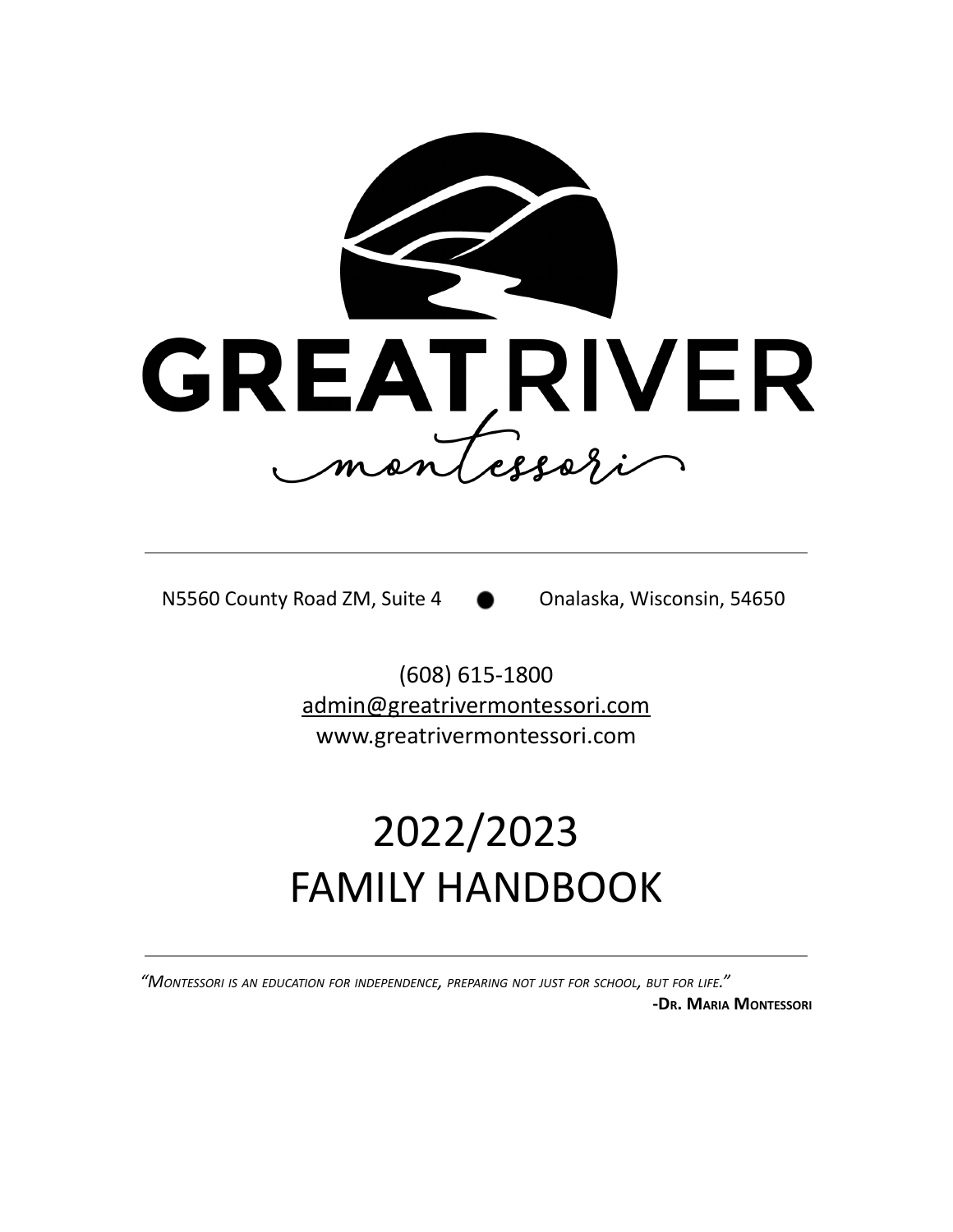## Table of Contents

| <b>About Us</b>                                                                                                                                                                                                                      | 5              |
|--------------------------------------------------------------------------------------------------------------------------------------------------------------------------------------------------------------------------------------|----------------|
| <b>Contact Information</b>                                                                                                                                                                                                           | 5              |
| History <b>Executive Service Service Service Service Service Service Service Service Service Service Service Service Service Service Service Service Service Service Service Service Service Service Service Service Service Ser</b> | 5              |
| Mission                                                                                                                                                                                                                              | 6              |
| Core Values <b>Core Values Core Values</b>                                                                                                                                                                                           | 6              |
| <b>School Hours and Daily Routine</b><br><u> 1989 - Johann Stein, mars an deus Amerikaansk kommunister (* 1950)</u>                                                                                                                  | 6              |
| Children's House Preschool Program                                                                                                                                                                                                   | 6              |
| Kindergarten and Elementary 1 & 2 (Grades K-6) National American State of the State of the State of the State o                                                                                                                      | $\overline{7}$ |
| <b>Before School Care</b>                                                                                                                                                                                                            | $\overline{7}$ |
| After School Care and the contract of the state of the state of the state of the state of the state of the state of the state of the state of the state of the state of the state of the state of the state of the state of th       | 7              |
| Daily Schedule                                                                                                                                                                                                                       | $\overline{7}$ |
| <b>Programs</b>                                                                                                                                                                                                                      | 8              |
| Children's House                                                                                                                                                                                                                     | 8              |
| <u>Preschool Program Options</u> and the control of the control of the control of the control of the control of the control of the control of the control of the control of the control of the control of the control of the contro  | 8              |
| Elementary 1 & 2<br><u> 1980 - Johann Stoff, deutscher Stoff, der Stoff, der Stoff, der Stoff, der Stoff, der Stoff, der Stoff, der S</u>                                                                                            | 9              |
| Elementary 1 & 2 (only offered full time/5 days a week)                                                                                                                                                                              | 9              |
| Full Day Lunch Care and the contract of the contract of the contract of the contract of the contract of the contract of the contract of the contract of the contract of the contract of the contract of the contract of the co       | 9              |
| Additional Care and the contract of the contract of the contract of the contract of the contract of the contract of the contract of the contract of the contract of the contract of the contract of the contract of the contra       | 9              |
| Before School Care<br><u> 1980 - Johann Barn, amerikansk politiker (d. 1980)</u>                                                                                                                                                     | 9              |
| Lunch/Recess/Rest Care and the contract of the contract of the contract of the contract of the contract of the                                                                                                                       | 9              |
| After School Care                                                                                                                                                                                                                    | 9              |
| Teacher to Student Ratios <b>Exercise Student Property</b> and the student of the student of the student of the student                                                                                                              | 10             |
| <b>Montessori Philosophy and Methods</b>                                                                                                                                                                                             | 10             |
| <b>Montessori Materials and Curriculum</b>                                                                                                                                                                                           | 10             |
| <b>Classroom and Environment</b><br><u> 1989 - Johann Barn, mars ann an t-Amhain ann an t-Amhain an t-Amhain an t-Amhain an t-Amhain an t-Amhain an t-</u>                                                                           | 11             |
| Individualized Education                                                                                                                                                                                                             | 11             |
| Academic Standards in a Montessori Setting                                                                                                                                                                                           | 11             |
| Learning Outcomes at GRM<br>and the state of the state of the state of the state of the state of the state of the state of                                                                                                           | 12             |
| The Montessori Teacher's Role in Learning                                                                                                                                                                                            | 12             |
| <b>Student Rights</b>                                                                                                                                                                                                                | <u>13</u>      |
| Discipline Approach<br><u> 1989 - Johann Harry Harry Harry Harry Harry Harry Harry Harry Harry Harry Harry Harry Harry Harry Harry Harry</u>                                                                                         | <u>13</u>      |
| <b>GRM School Expectations and Practices</b>                                                                                                                                                                                         | <u>13</u>      |
| <b>General Behavior Guidelines for Students</b><br><u> 1989 - Johann Harry Harry Harry Harry Harry Harry Harry Harry Harry Harry Harry Harry Harry Harry Harry Harry</u>                                                             | 13             |
| General Behavior and Discipline Strategies Used at GRM                                                                                                                                                                               | 14             |
| Severe Behavior<br><u> 1989 - Johann Stoff, deutscher Stoff, der Stoff, der Stoff, der Stoff, der Stoff, der Stoff, der Stoff, der S</u>                                                                                             | 14             |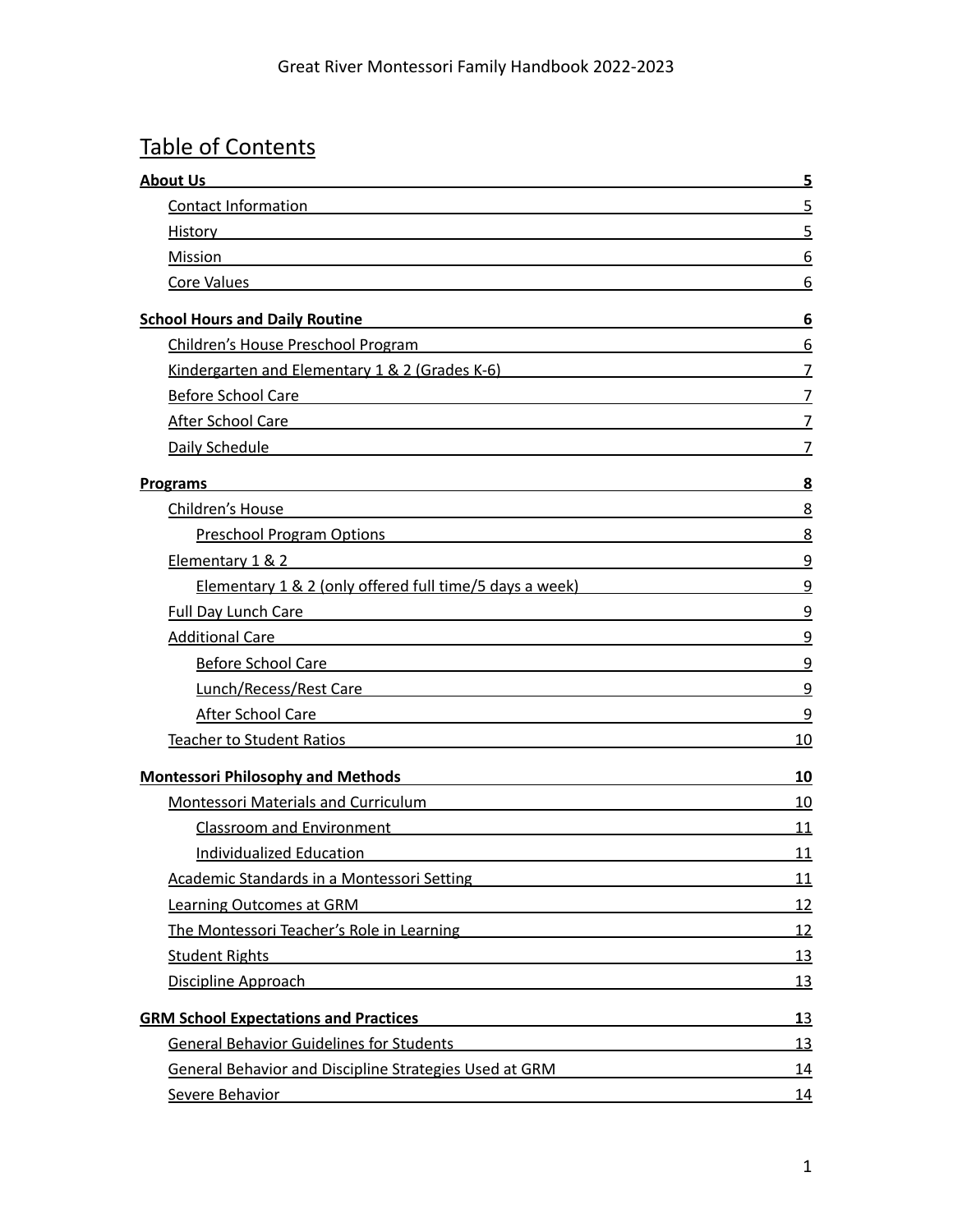| <b>Parent and Family Definitions Community Community Parent and Community Community</b>                                                                                                                                                 | <u>14</u>  |
|-----------------------------------------------------------------------------------------------------------------------------------------------------------------------------------------------------------------------------------------|------------|
| Family Members as First Teachers <b>Example 20 YO FIRST PROPERTY</b>                                                                                                                                                                    | 14         |
| Parent-Teacher Partnership and the control of the control of the control of the control of the control of the control of the control of the control of the control of the control of the control of the control of the control          | 15         |
| Family Involvement and Communication <b>Example 2018</b>                                                                                                                                                                                | 15         |
| Observation and the contract of the contract of the contract of the contract of the contract of the contract of                                                                                                                         | 17         |
| Clothing/Shoes experience and the contract of the contract of the contract of the contract of the contract of                                                                                                                           | 17         |
| Extra Clothing <b>Extra Clothing</b> 2014 12:30 12:30 12:30 12:30 12:30 12:30 12:30 12:30 12:30 12:30 12:30 12:30 12:30 12:30 12:30 12:30 12:30 12:30 12:30 12:30 12:30 12:30 12:30 12:30 12:30 12:30 12:30 12:30 12:30 12:30 12:30     | 18         |
| Naptime Needs <b>Manual Community of the Community of the Community</b> of the Community of the Community of the Community of the Community of the Community of the Community of the Community of the Community of the Community of     | 18         |
| Coat Hook <b>Coat Hook Coat Hook Coat Hook Coat Hook Coat Hook Coat Hook Coat Hook Coat Act 2014</b>                                                                                                                                    | <u>19</u>  |
| Required School Bags <b>School Bags Container and Container and Container and Container and Container and Container</b>                                                                                                                 | 19         |
| <b>Toys from Home <i>CONSIDERATION</i> <b><i>CONSIDERATION</i></b></b>                                                                                                                                                                  | 19         |
| Field Trips <b>Example 20</b> Trips <b>Container the Contract of Trips</b>                                                                                                                                                              | 19         |
| <b>Cell Phones Contract Contract Contract Contract Contract Contract Contract Contract Contract Contract Contract Contract Contract Contract Contract Contract Contract Contract Contract Contract Contract Contract Contract </b>      | 20         |
| <b>Phone Calls</b><br><u> 1989 - Johann Harry Barn, mars ar breist fan de Amerikaanske kommunister († 1908)</u>                                                                                                                         | 20         |
| Mailing, Correspondence, and Daily Take Home Folders Material Correspondence of the Mail                                                                                                                                                | 20         |
| <b>Holiday and Birthday Celebrations</b><br><u> 1989 - Johann Barn, amerikansk politiker (</u>                                                                                                                                          | 21         |
| Attendance, Absences, Late Arrivals and Arrivals and Arrival and Arrival and Arrival and Arrival and Arrival and Arrival and Arrival and Arrival and Arrival and Arrival and Arrival and Arrival and Arrival and Arrival and A          | 21         |
| Transportation/Drop Off and Pick Up<br><u> 1980 - Johann Barn, amerikan bestemannten bestemannten bestemannten bestemannten bestemannten bestemannten b</u>                                                                             | 22         |
| <u>Drop Off</u> <b>Drop Off Contract Contract Contract Contract Contract Contract Contract Contract Contract Contract Contract Contract Contract Contract Contract Contract Contract Contract Contract Contract Contract Contract C</b> | <u> 22</u> |
| Pick Up                                                                                                                                                                                                                                 | 22         |
| Arrival and Dismissal Protocols for Parent/Guardians                                                                                                                                                                                    | 23         |
| <b>Non-Discrimination and Special Needs</b>                                                                                                                                                                                             | 24         |
| <b>Non-Discrimination Policy</b>                                                                                                                                                                                                        | 24         |
| Students with Special Needs <b>Container and Container and Container</b> and Container and Container and Container and Container and Container and Container and Container and Container and Container and Container and Container      | 24         |
| <b>Enrollment and Withdrawal</b><br><u> 1989 - Andrea Andrew Maria (h. 1989).</u>                                                                                                                                                       | 25         |
| Admission and Enrollment <b>Executive Service Service Service Service Service Service Service Service Service Service Service Service Service Service Service Service Service Service Service Service Service Service Service Se</b>    | 25         |
| <b>Registration Forms</b><br><u> 1989 - Johann Stoff, deutscher Stoff, der Stoff, der Stoff, der Stoff, der Stoff, der Stoff, der Stoff, der S</u>                                                                                      | 25         |
| <u>Toileting Policy and the contract of the contract of the contract of the contract of the contract of the contract of the contract of the contract of the contract of the contract of the contract of the contract of the cont</u>    | <u>26</u>  |
| <b>Waiting Pool</b>                                                                                                                                                                                                                     | 26         |
| <b>Orientation Process for New Students Community Community Community Community Community Community Community Community Community Community Community Community Community Community Community Community Community Community Comm</b>    | <u>26</u>  |
| Classroom Visits/Open Door Policy Network Control and Classroom Visits/Open Door Policy                                                                                                                                                 | 26         |
| Changes in Enrollment Schedule<br><u> 1989 - Johann Stein, mars an deutscher Stein († 1958)</u>                                                                                                                                         | 27         |
| Withdrawal                                                                                                                                                                                                                              | 27         |
| <b>Key Records &amp; Updates</b>                                                                                                                                                                                                        | <u>27</u>  |
| <b>Privacy and Confidentiality</b>                                                                                                                                                                                                      | <u>28</u>  |
| <b>Family Education Records Privacy Act <b>Family Education Records</b> Privacy Act</b>                                                                                                                                                 | 28         |
| Transfer of Records                                                                                                                                                                                                                     | <u>30</u>  |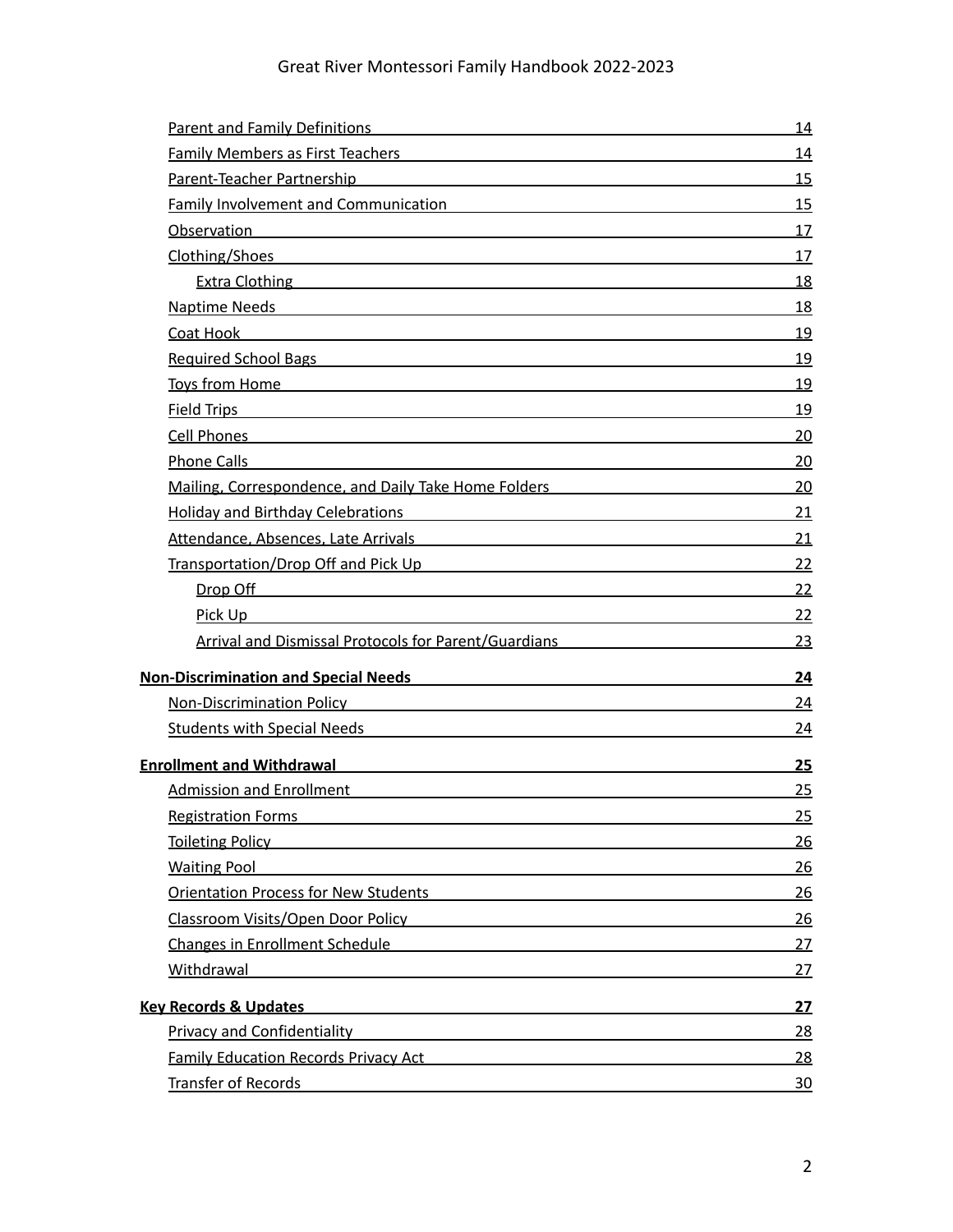| <b>Tuition, Invoicing, and Fundraising/Service Expectations</b>                                                                                                                                                                      | <u>30</u> |
|--------------------------------------------------------------------------------------------------------------------------------------------------------------------------------------------------------------------------------------|-----------|
| <b>Delinquent Accounts</b>                                                                                                                                                                                                           | 31        |
| <b>Additional Time and Service Obligations and Opportunities</b>                                                                                                                                                                     | 31        |
| <b>Family Service Hours</b><br><u> 1980 - Jan Stein Stein Stein Stein Stein Stein Stein Stein Stein Stein Stein Stein Stein Stein Stein Stein S</u>                                                                                  | 31        |
| Donations                                                                                                                                                                                                                            | 31        |
| <b>Fundraising</b>                                                                                                                                                                                                                   | 31        |
| <b>Security and Safety Policies</b>                                                                                                                                                                                                  | <u>32</u> |
| Sign In and Sign Out Safety Protocols Sign In and Sign Out Safety Protocols                                                                                                                                                          | 32        |
| Child Pick-Up Authorization<br>the contract of the contract of the contract of the contract of the contract of                                                                                                                       | 32        |
| Security and Locked Door Policy <b>Security and Locked Door Policy</b>                                                                                                                                                               | 32        |
| <b>Photograph and Social Media Policy and Social Article Social Article Social Article Social Article Social Article Social Article Social Article Social Article Social Article Social Article Social Article Social Article So</b> | 32        |
| <b>Outdoor Policy</b>                                                                                                                                                                                                                | 33        |
| Inclement Weather Closures and Related Emergency Procedures                                                                                                                                                                          | 33        |
| <b>Delays</b>                                                                                                                                                                                                                        | 34        |
| <b>Early Closings</b>                                                                                                                                                                                                                | 34        |
| Severe Weather <b>Severe Weather Severe Weather</b>                                                                                                                                                                                  | 34        |
| Possession of Firearms and Dangerous Weapons on School Grounds                                                                                                                                                                       | 34        |
| <b>Evacuation Drills</b>                                                                                                                                                                                                             | 35        |
| <b>Health Policies</b>                                                                                                                                                                                                               | 35        |
| COVID Release of Liability and Waiver of Claims Agreement ("Release")                                                                                                                                                                | 35        |
| Student health criteria for exclusion from school                                                                                                                                                                                    | 36        |
| Specific illnesses and conditions related to exclusion from school                                                                                                                                                                   | 37        |
| <b>Emergency Transportation and Medical Treatment</b>                                                                                                                                                                                | 38        |
| <b>First Aid &amp; Medical Preparedness and Procedures</b>                                                                                                                                                                           | 38        |
| <b>Protocols for Medication Administration on Premises</b>                                                                                                                                                                           | 38        |
| Definition, Storage, and Records: Accidents, Injuries, Medications, and Health Care                                                                                                                                                  |           |
| Substances                                                                                                                                                                                                                           | <u>39</u> |
|                                                                                                                                                                                                                                      | <u>39</u> |
| Cleaning and Sanitizing <b>Cleaning Cleaning Cleaning and Sanitizing</b>                                                                                                                                                             | 40        |
| <b>Physical Examination</b>                                                                                                                                                                                                          | 40        |
| Immunizations                                                                                                                                                                                                                        | 40        |
| <b>Smoking, Vaping, and Alcohol Use Policy and Alcohol Strategies and Alcohol Strategies and Strategies and Alcohol Use Policy</b>                                                                                                   | 41        |
| <b>Allergies</b>                                                                                                                                                                                                                     | 41        |
| <b>Child Abuse/Neglect</b>                                                                                                                                                                                                           | 41        |
| Definition of abuse and neglect as stated by law                                                                                                                                                                                     | 42        |
| <b>Sunscreen and Mosquito Control Policy</b>                                                                                                                                                                                         | 42        |
| Classroom Pet Policy Processor and Classroom Pet Policy                                                                                                                                                                              | <u>42</u> |
| <b>Nutrition Policy</b>                                                                                                                                                                                                              | 42        |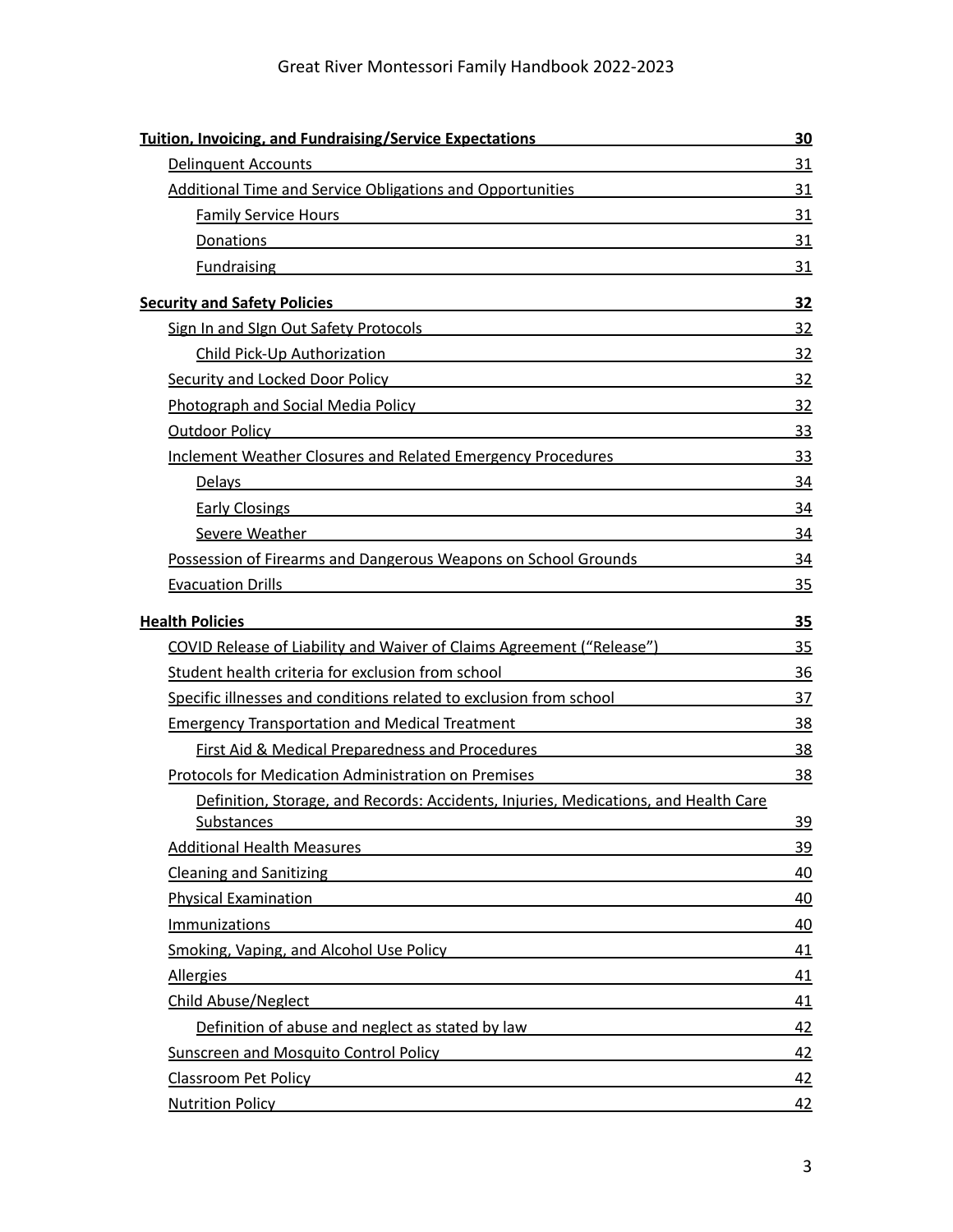| Insurance                                                       | 43 |
|-----------------------------------------------------------------|----|
| <b>Organizational Structure and Guidelines</b>                  | 44 |
| <b>Decision-Making Processes</b>                                | 44 |
| <b>Bylaws</b>                                                   | 44 |
| Grievance Procedure                                             | 44 |
| <b>Board of Directors</b>                                       | 44 |
| <b>School Calendar</b>                                          | 44 |
| Great River Montessori Family Handbook Signature Page 2022/2023 | 45 |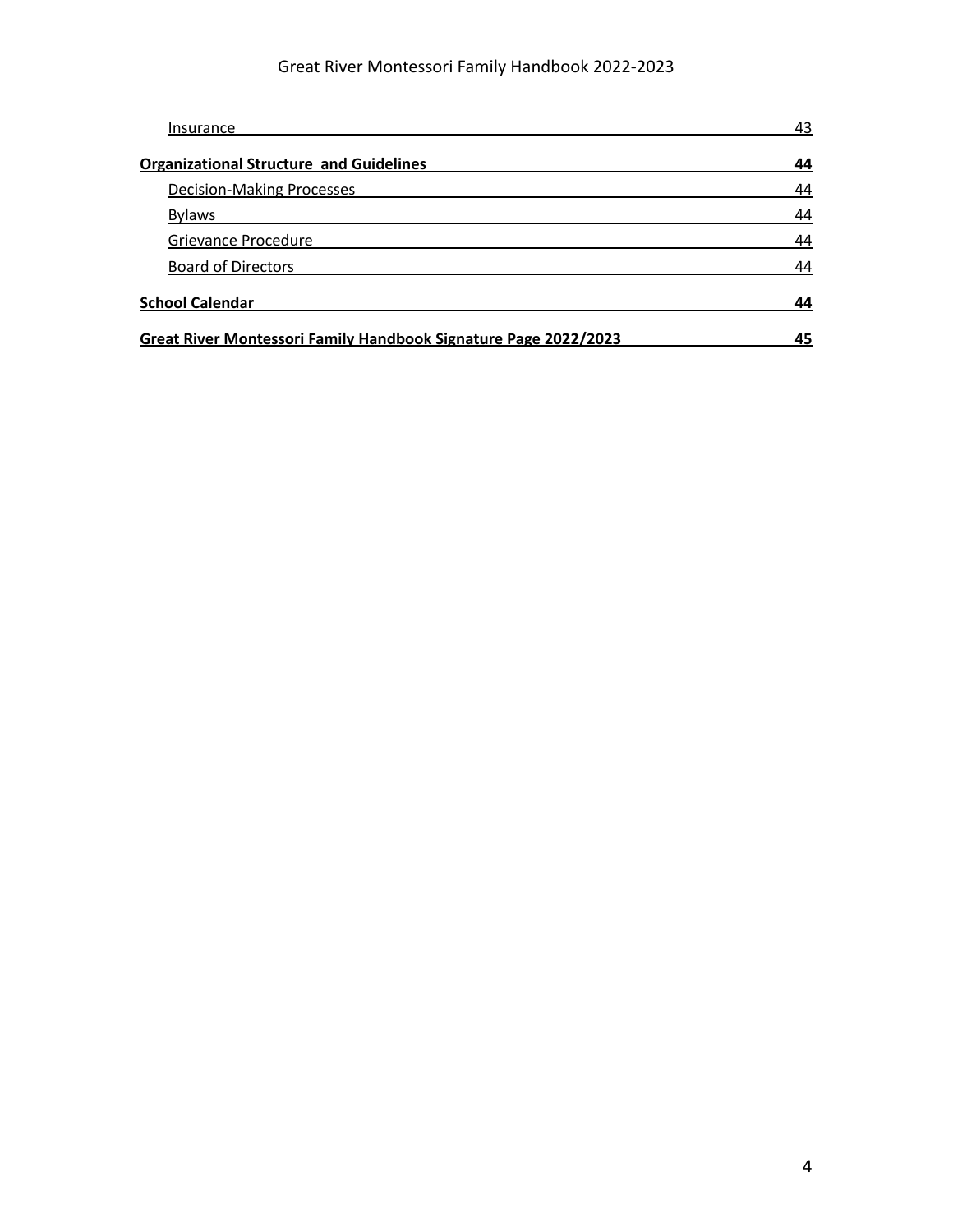## <span id="page-5-0"></span>**About Us**

## **Contact Information**

| <b>Center Name</b>            | Great River Montessori Inc.                                                                         |  |
|-------------------------------|-----------------------------------------------------------------------------------------------------|--|
| <b>Address</b>                | N5560 County Road ZM, Suite 4, Onalaska, WI 54650                                                   |  |
| <b>Phone Number</b>           | $(608)$ 615-1800                                                                                    |  |
| Website                       | greatrivermontessori.com                                                                            |  |
| <b>Email Addresses</b>        | admin@greatrivermontessori.com                                                                      |  |
| <b>Additional Information</b> | Children's House Teacher: Alexa Quam (Ms. Q)<br>Elementary 1 & 2 Teacher: Samantha Jenson (Ms. Sam) |  |

#### **History**

Great River Montessori Inc. (GRM) is a 501(c)3 not-for-profit, private, non-denominational school that was established in January 2019. The location and newly built facility were specifically chosen to serve the children and families of the Onalaska and Holmen communities and is centrally located at N5560 County Road ZM, Onalaska, WI 54650. GRM was designed as a one classroom building to enroll students in three year old preschool through sixth grade in two multi-age classes. The facility has an expansive outdoor environment for play and nature study/care. It is also located near bike trails, a wildlife refuge, Lake Onalaska and the Mississippi River, and is surrounded by prairie.

GRM was founded by Samantha Jensonand Alexa Quam based on the Montessori Education Method. It was developed with the intent to provide a high quality education alternative to the community's youth and provide them with an authentic Montessori education.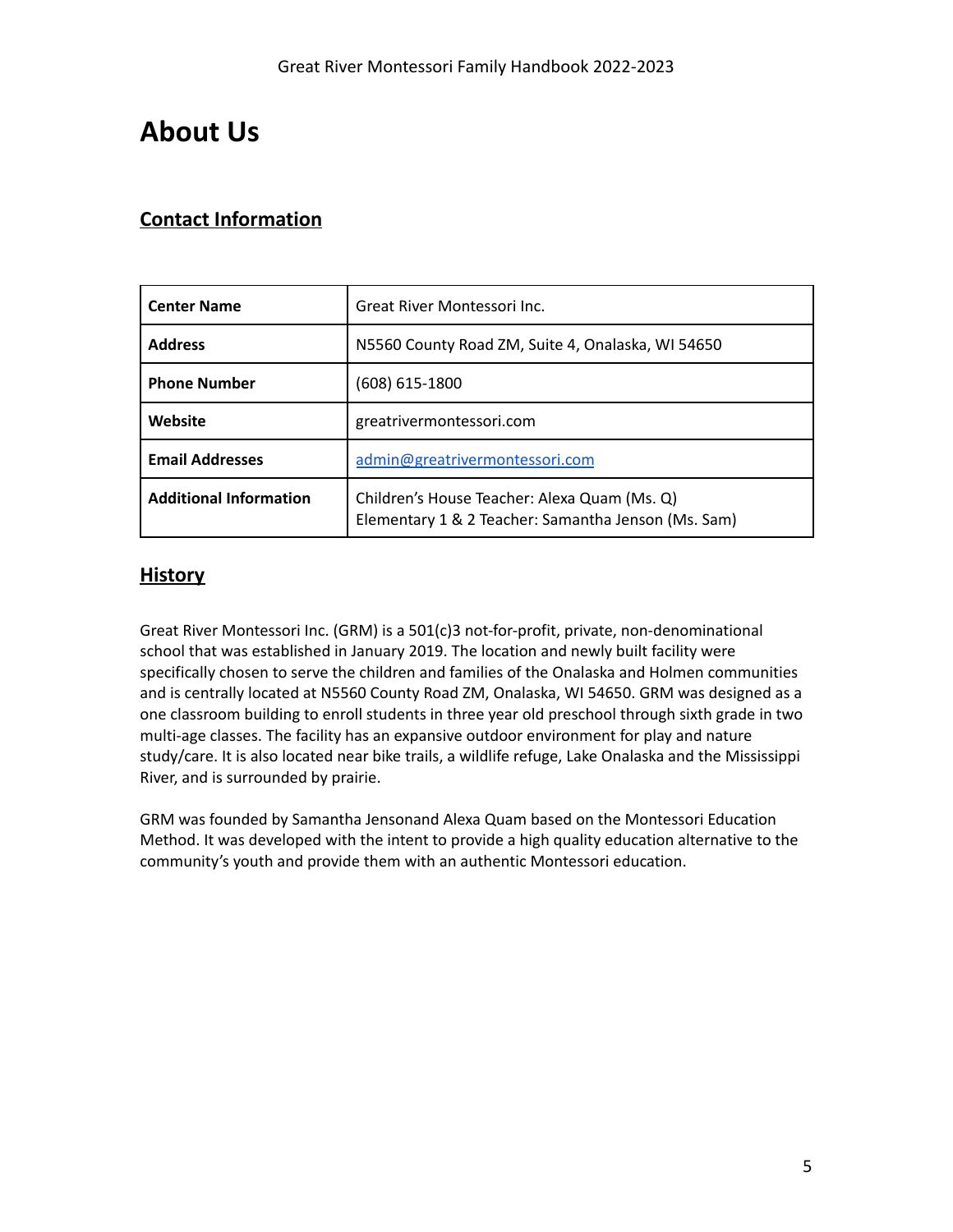## <span id="page-6-0"></span>**Mission**

Great River Montessori is a growing partnership between children, school, community, and nature. GRM embraces the Montessori principles, developing the child's full potential and a life-long love of learning.

#### <span id="page-6-1"></span>**Core Values**

Great River Montessori:

- Provides a high quality and authentic Montessori education for all students, guided by the Montessori philosophy, curriculum, and materials.
- Maintains a carefully prepared learning environment indoors and outdoors of the facility that is safe, promotes problem solving and independence, and is filled with nature and beauty.
- Creates a school culture that embraces diversity, promotes peace, acceptance, and development of the "whole child".
- Goes beyond the traditional academic curriculum and provides an additional nature and Mindfulness curriculum, along with connections to the local and global community.
- Attracts and retains exceptional, Montessori-trained, passionate teachers who believe in a child-centered education approach and in easing the transition between home and school.

## <span id="page-6-2"></span>**School Hours and Daily Routine**

## <span id="page-6-3"></span>**Children's House Preschool Program**

GRM's Children's House preschool program has full-time and part-time options:

- ❖ The full-time program operates from 8:00am to 3:00pm.
- $\triangle$  The morning program operates from 8:00am to 11:00 am, with Additional Care available at additional cost until noon.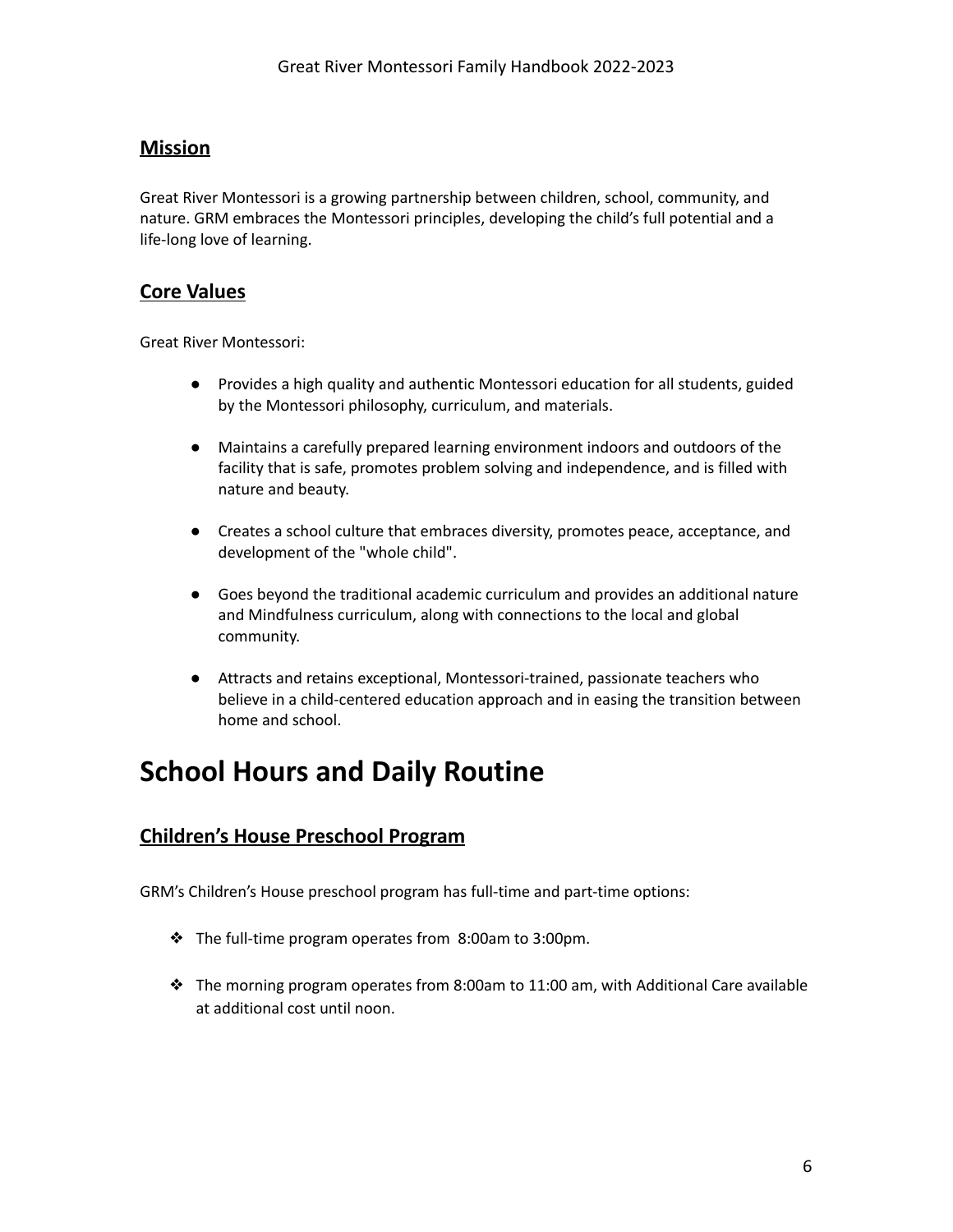## <span id="page-7-0"></span>**Kindergarten and Elementary 1 & 2 (Grades K-6)**

<span id="page-7-1"></span>The Kindergarten program and Elementary 1 & 2 program operates from 8:00am to 3:00pm.

## **Before School Care**

<span id="page-7-2"></span>Before school care is available at an additional cost beginning at 7:00am.

## **After School Care**

<span id="page-7-3"></span>After school care is available at an additional cost until 5:00pm.

## **Daily Schedule**

| 7:00 - 7:50 AM            | School opens for before school care, supervised free play                                                                     |
|---------------------------|-------------------------------------------------------------------------------------------------------------------------------|
| $7:50 - 8:00$ AM          | All students arrive and prepare for the day                                                                                   |
| $8:00 - 10:30$ AM         | Work period with Montessori materials and independent snack                                                                   |
| 10:30-10:45 AM            | Morning line/meeting time                                                                                                     |
| 10:45-11:15 AM            | Recess                                                                                                                        |
| 11:00 AM                  | Part-time preschool dismissal                                                                                                 |
| 11:20 11:30 AM            | Lunch preparation: set tables, wash hands, begin lunch                                                                        |
| 11:30-12:00 PM            | Lunch and clean up                                                                                                            |
| 12:00 PM                  | Preschool lunch-care students dismissal                                                                                       |
| $12:15 - 2:00 \text{ PM}$ | Quiet/Rest Period for all students (rest, independent reading, buddy reading,<br>afternoon lessons, and other quiet options). |
| $1:30 - 2:45$ PM          | Extension activities, Mindfulness lessons, Nature lessons, and other creative<br>enrichment activities.                       |
| 2:45 - 3:00 PM            | Clean up, end of day jobs, and dismissal.                                                                                     |
| $3:10 - 5:00$ PM          | After school care                                                                                                             |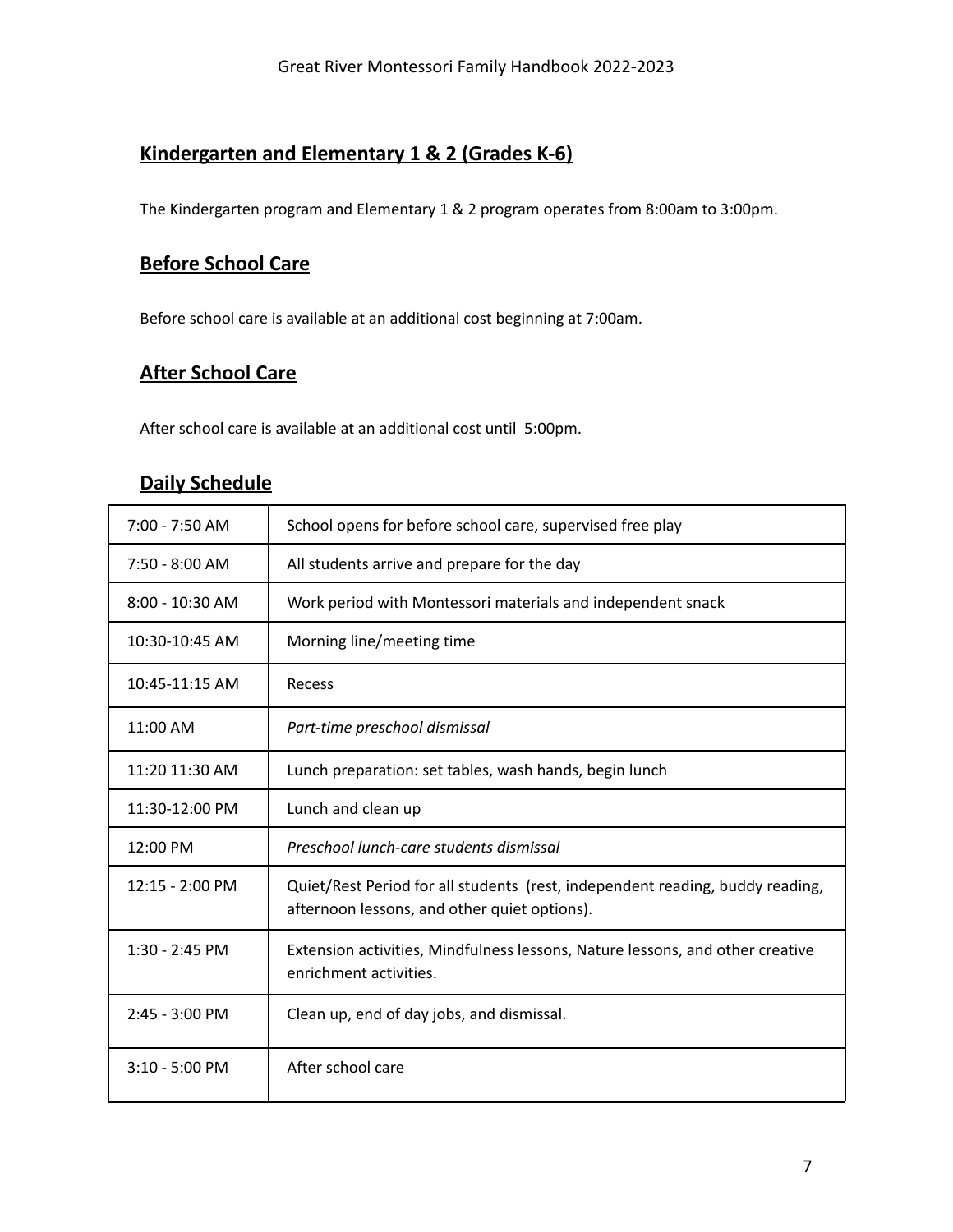## <span id="page-8-0"></span>**Programs**

Great River Montessori currently offers programs in the Children's House classroom and Elementary One classroom. Both classrooms follow the Montessori philosophy, scope and sequence, and curriculum.

Students in GRM programs are growing their love for learning and their respect for others and the environment. They become critical thinkers and problem solvers, and strive to further their own knowledge and independence. They are learning about and becoming part of the natural world, building a relationship with all living things, developing social and emotional skills, learning the virtues of character, grace and courtesy, and becoming more mindful of the world around them, their peers, and their own thoughts and feelings.

#### <span id="page-8-1"></span>**Children's House**

Children's House is a multi-age group of three and four-year-old preschoolers and five-year-old kindergartners. The environment is designed to bridge the gap between school and home. It is filled with beautiful, purposeful Montessori materials that start with the most hands-on and concrete and move on to the more abstract. These carefully designed materials and associated activities promote independence through social interactions with others. The Children's House classroom includes child-sized furniture and fixtures that also serve a purpose and intentionally build students' confidence and independence. The classroom design reflects beauty, nature, and respect for each individual. The teacher serves as a guide and presents lessons to the students individually or in small groups. Lessons are initially presented by the teacher; then the students may choose to engage with whatever most interests them during the three-hour work period.

GRM offers multiple opportunities for preschool and kindergarten students to attend. Below are specific program options:

#### **Preschool Program Options**

**Children's House-3 year old preschool or Children's House-4 year old preschool**

**Full Time** 8:00 AM - 3:00 PM

5 day a week 4 days a week

**Part-time Options** 8:00 - 11:00 AM

5 days a week 4 days a week

#### **Kindergarten (only offered full time/5 days a week)** 8:00-3:00PM

<span id="page-8-2"></span>*After and Before School Care available at additional cost starting 7:00 AM and ending at 4:30 PM. AM Children's House extension available at additional cost until noon.*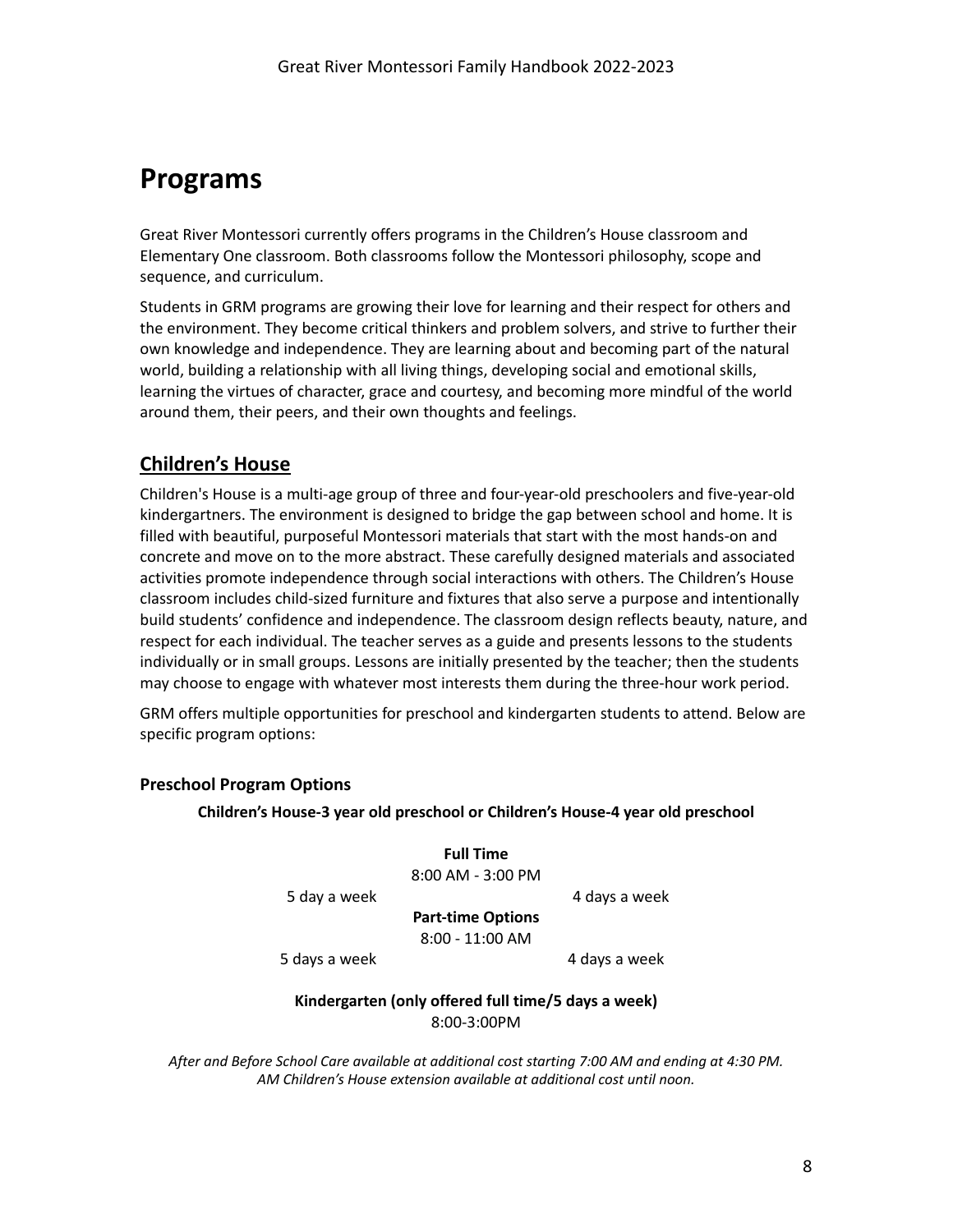#### <span id="page-9-0"></span>**Elementary 1 (E1) & Elementary 2 (E2)**

E1 is a multi-age group of 1st, 2nd, and 3rd graders. In this room, and E2 is a multi-age group of 4th, 5th, and 6th graders. You will find students working as a community exploring all that life entails. The materials for these students are beautifully designed pieces that attract the children's eyes and intrigue them to take off the shelf and manipulate. The Montessori curriculum spirals, pulling from prior learning and adding new experiences that build up to future lessons.

#### <span id="page-9-1"></span>**Elementary E1 & E2 (only offered full time/5 days a week)**

8:00 - 3:00 PM Elementary 1- First Grade, Second Grade, and Third Grade Elementary 2- Fourth Grade, Fifth Grade, and Sixth Grade

## <span id="page-9-2"></span>**Full Day Lunch Care**

Lunch Care is included in all the full day programs . Students will bring their own lunch and eat together in the classroom; there is a kitchen for heating any necessary lunch items. After lunch students will participate in recess and age appropriate rest time or quiet time activities until the afternoon lessons begin.

## <span id="page-9-3"></span>**Additional Care**

#### <span id="page-9-4"></span>**Before School Care**

This program provides care from 7:00-7:50 AM for families that need childcare before school begins. Any child arriving prior to 7:50 AM must enroll in this program. Families may sign up for this program at an additional rate.

#### <span id="page-9-5"></span>**Lunch/Recess/Rest Care**

This program is an extension of a child's Montessori morning program and additional rates only apply to part-time preschool students if chosen. This program runs from 11:00-12:00 PM. This program will include line-time and lunch time.

#### <span id="page-9-6"></span>**After School Care**

This program is for families that need childcare beyond 3:10 PMs. After school care is from 3:10 PM to 5:00 PM. Families may sign up for this program at an additional rate.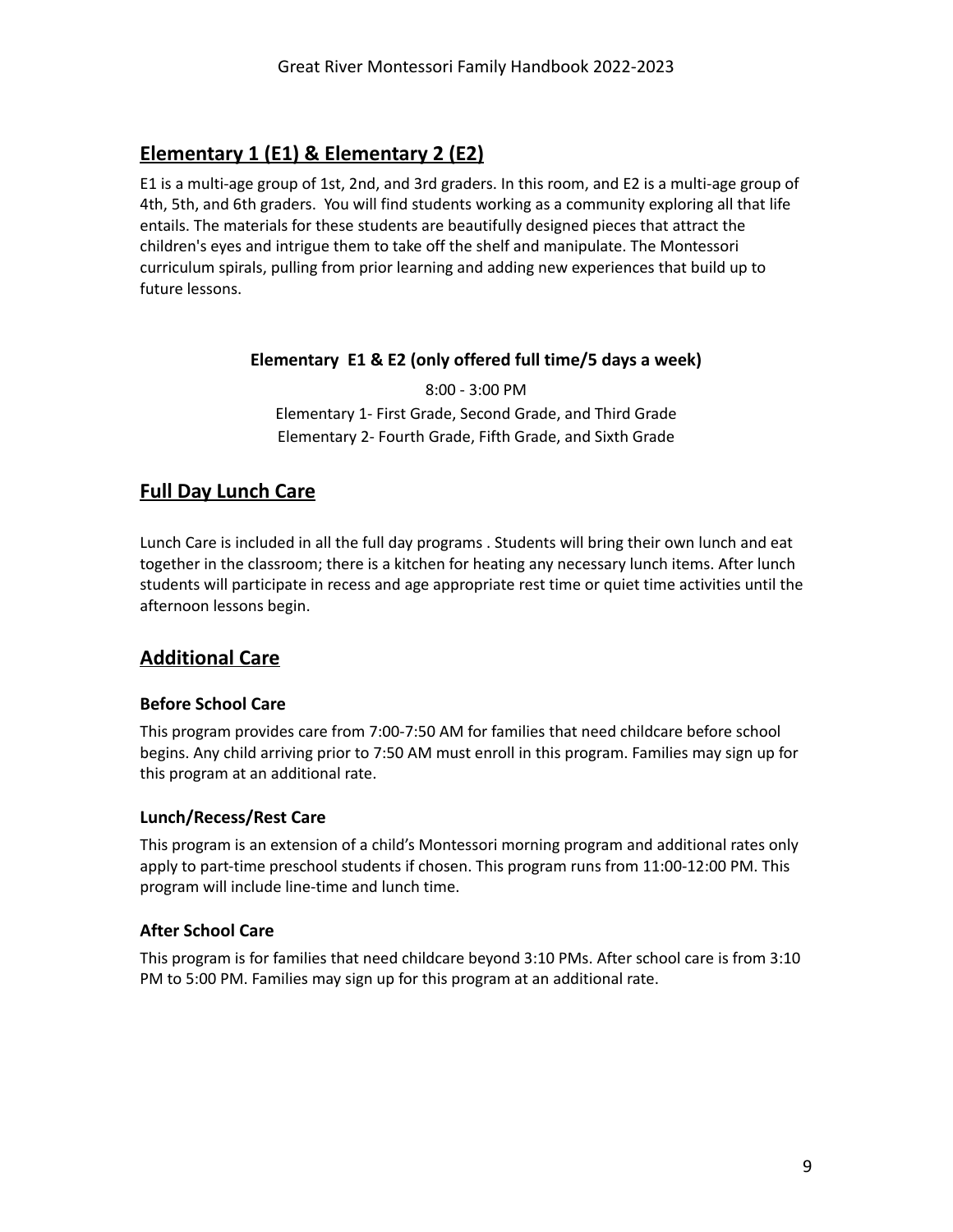#### **Teacher to Student Ratios**

GRM's current facility is zoned for up to 40 students. This limit, along with the Wisconsin Department of Children and Families (DCF) child-to-teacher ratios, serves as the guidelines which GRM uses in determining the most effective student-to-teacher ratios. (See [https://dcf.wisconsin.gov/](https://dcf.wisconsin.gov/files/forms/pdf/0078.pdf)). Ratios are subject to change based on enrollment, part-time and full-time student numbers, teacher referrals and needs, classroom needs, and student needs.

## <span id="page-10-0"></span>**Montessori Philosophy and Methods**

Great River Montessori is an authentic Montessori school providing high-quality education for students in 3-year-old preschool through 6th grade. This unique methodology of teaching, developed by Maria Montessori, focuses specifically on the development of the whole child and on each child's unique range of abilities, celebrating each child's individuality. The school provides an atmosphere where students learn through the following:

- Engaging hands-on Montessori materials
- The children's own intrinsic motivation to learn
- A diverse and appealing environment
- The connection of nature to learning

The goal of this intentionally prepared environment is to create a space where children are free to explore the world around them and to grow a lifelong love for learning.

At Great River Montessori, our goal is to provide a child-centered environment where all children, parents and families feel welcomed and valued. Children participate in a program of educationally challenging activities and supportive personal interactions planned to foster their social, physical, emotional and intellectual development.

#### <span id="page-10-1"></span>**Montessori Materials and Curriculum**

The Montessori curriculum is child-centered and based on scientific observations of the child. The curriculum is personalized and follows each child's development as it unfolds. Classroom materials are specifically designed and crafted out of real, natural material. They are not toys, and each one has a specific purpose. These materials lead to self-directed activity, incorporate the children's interests, and involve the children's senses, which intrigues them and motivates them to engage, play and learn. The materials and lessons in each curriculum area move from the most concrete and hands-on to the more abstract, following the typical pattern of children's neurological development.

The curriculum areas in the classroom are interconnected and specifically ordered to promote success and purposeful learning. These curricular elements include practical life, sensorial, math, language, history, science, and geography. Art, music, and physical activity are also incorporated into the environment. These materials and curricula promote movement, problem solving, social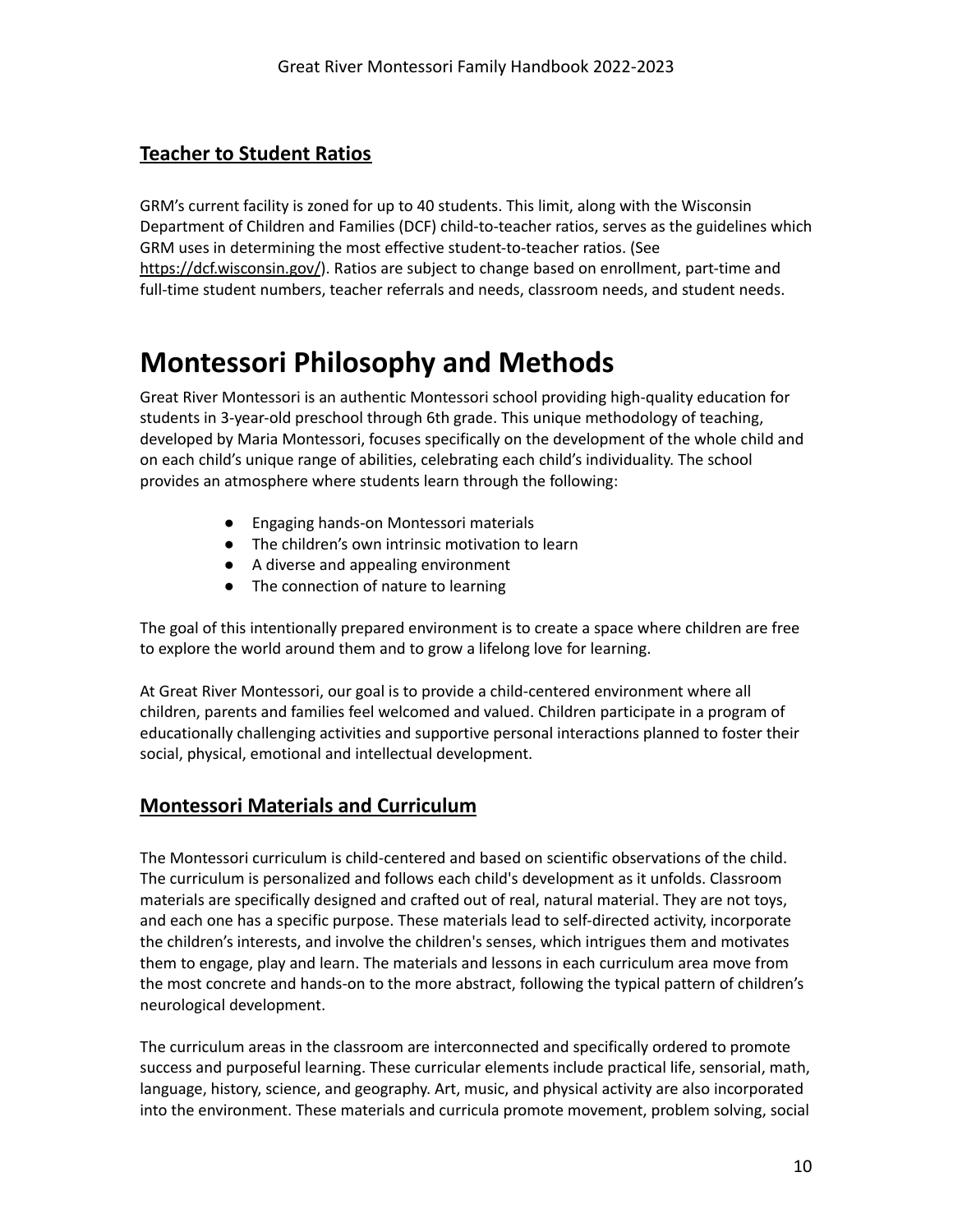interactions, and peace education. Children move through these curriculum areas at their own pace, under the guidance of the teacher. GRM builds from the Montessori philosophy and curriculum to make mindfulness and connections to nature a particular focus of specific lessons and experiences.

#### <span id="page-11-0"></span>**Classroom and Environment**

GRM offers three multi-age Montessori classrooms, Children's House,Elementary 1, and Elementary 2. The Children's House classroom includes three-year-old and four-year-old preschoolers and kindergarteners. The Elementary 1 classroom includes first, second and third graders. The Elementary 2 classroom includes fourth, fifth, and sixth graders. Multi-age classrooms afford students many benefits. Children in multi-age groupings form strong relationships with their peers and teachers, learn from each other, and are motivated to try new lessons they see older students completing. Older students, in turn, learn to be patient, caring, and compassionate toward younger peers.

The classroom is filled with beauty, natural light, and real materials, and incorporates nature. The environment reflects various cultures, families, and students. It is furnished with purposeful materials and furniture that are all developmentally and size appropriate to promote independence. The culture of the classroom celebrates diversity, promoting peace, respect, and responsibility, and supports connections with the local community and the surrounding natural environment.

#### <span id="page-11-1"></span>**Individualized Education**

A child's lifelong love for learning begins in the Montessori environment. The child receives freedom to explore, to follow their intrinsic motivation, and to benefit from an individualized educational experience.

GRM utilizes Montessori child-centered pedagogy that follows the development of each child. We provide students with lessons in small groups or individually. Lessons are chosen based on the specific skills each student is working on, not by age or grade.

The schedule each day includes an uninterrupted work period. During this period, students explore the works, or materials, that are interesting to them, socialize with others, move freely, and solve problems. These experiences help students learn to self-regulate and be independent while the teacher observes. Teachers also guide students through works and lessons that build the skills necessary to act freely and gracefully.

#### <span id="page-11-2"></span>**Academic Standards in a Montessori Setting**

The Common Core State Standards (CCSS) define baseline expectations for each grade level in English Language Arts and Mathematics, for publicly-funded schools.

While the Montessori approach to education varies greatly from a traditional educational approach, Montessori education is time-tested and research-based and meets or exceeds these baseline minimum standards. The Montessori curriculum takes the child beyond basic academic skills, and helps develop skills that not only help them master the Common Core State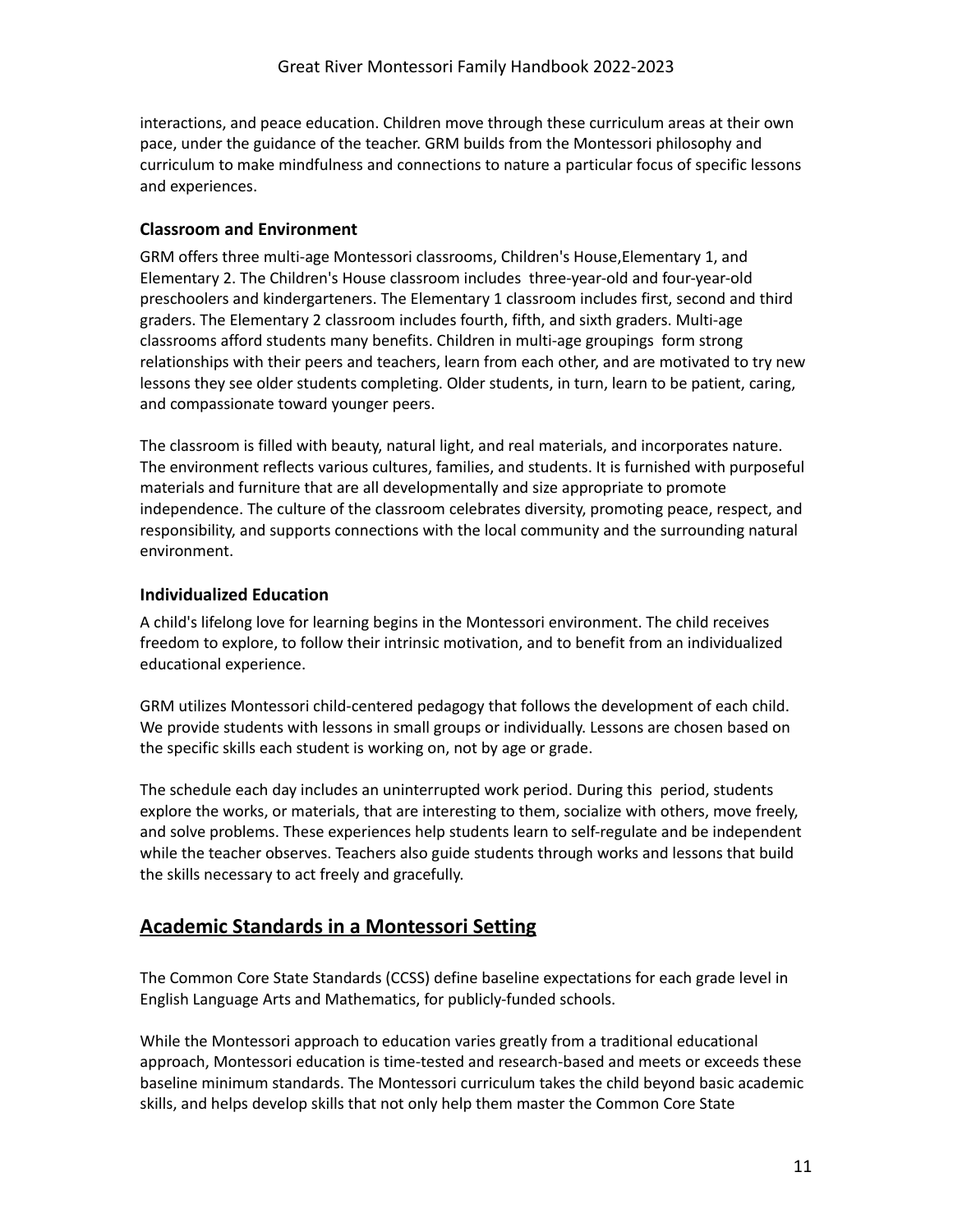Standards, but also prepare them to apply what they have learned in new and creative ways inside and outside of the classroom.

Montessori education and materials provide students with a deep understanding of concepts, as well as deep motivation to continue learning independently, to problem solve, and to work collaboratively. By using the scope and sequence of the Montessori curriculum, observing and assessing progress often, and respecting the child, Montessori students not only meet but often exceed the CCSS.

In her book, *[Montessori:](http://www.amazon.com/gp/product/019536936X/ref=s9_psimh_gw_p14_d0_i1?pf_rd_m=ATVPDKIKX0DER&pf_rd_s=center-2&pf_rd_r=0BEP6AXBFBYVYDP1CD19&pf_rd_t=101&pf_rd_p=1389517282&pf_rd_i=507846) The Science behind the Genius*, Dr. Angeline Stoll Lillard states, "No other single educational curriculum comes close to the Montessori curriculum in terms of its levels of depth, breadth, and interrelationship across time and topic."

## <span id="page-12-0"></span>**Learning Outcomes at GRM**

Based on observation, interaction with students, and the Montessori work being completed, GRM assesses each child's development and the pace at which they are reaching developmentally appropriate learning outcomes. These learning outcomes will be determined by the child's own development, state standards, and observation. Learning outcomes and mastered works will be available for families to view via a Montessori communications website that is private, secure, and carefully monitored by staff members. Each student has a unique profile on this site, through which observation notes, presentations, and other learning artifacts can be accessed by approved individuals.

## <span id="page-12-1"></span>**The Montessori Teacher's Role in Learning**

The role of the teacher in a Montessori classroom is very different from the role of a standard public school school teacher. The Montessori teacher is a facilitator and guide. The child is the center of attention, not the teacher. The teacher does not spend much time working with the whole class all at once and instead works more often individually with students. The teachers show the students respect by using positive, polite, soft, and clear speaking voices. The teachers' work is to prepare an intriguing and organized learning environment and help each child develop to their fullest potential. Observation is a key component of a Montessori teacher's job. By closely observing the students, teachers can build a relationship with the child, understand their needs, understand their development, and prepare an enriching environment suitable for them.

Great River Montessori is determined to offer the highest quality Montessori education possible. To do this, we must have teachers and educational assistants who are passionate, educated about child development, and Montessori certified or knowledgeable. All GRM's teachers hold a bachelor's or master's degree in education and are also Montessori certified for their respective grade levels.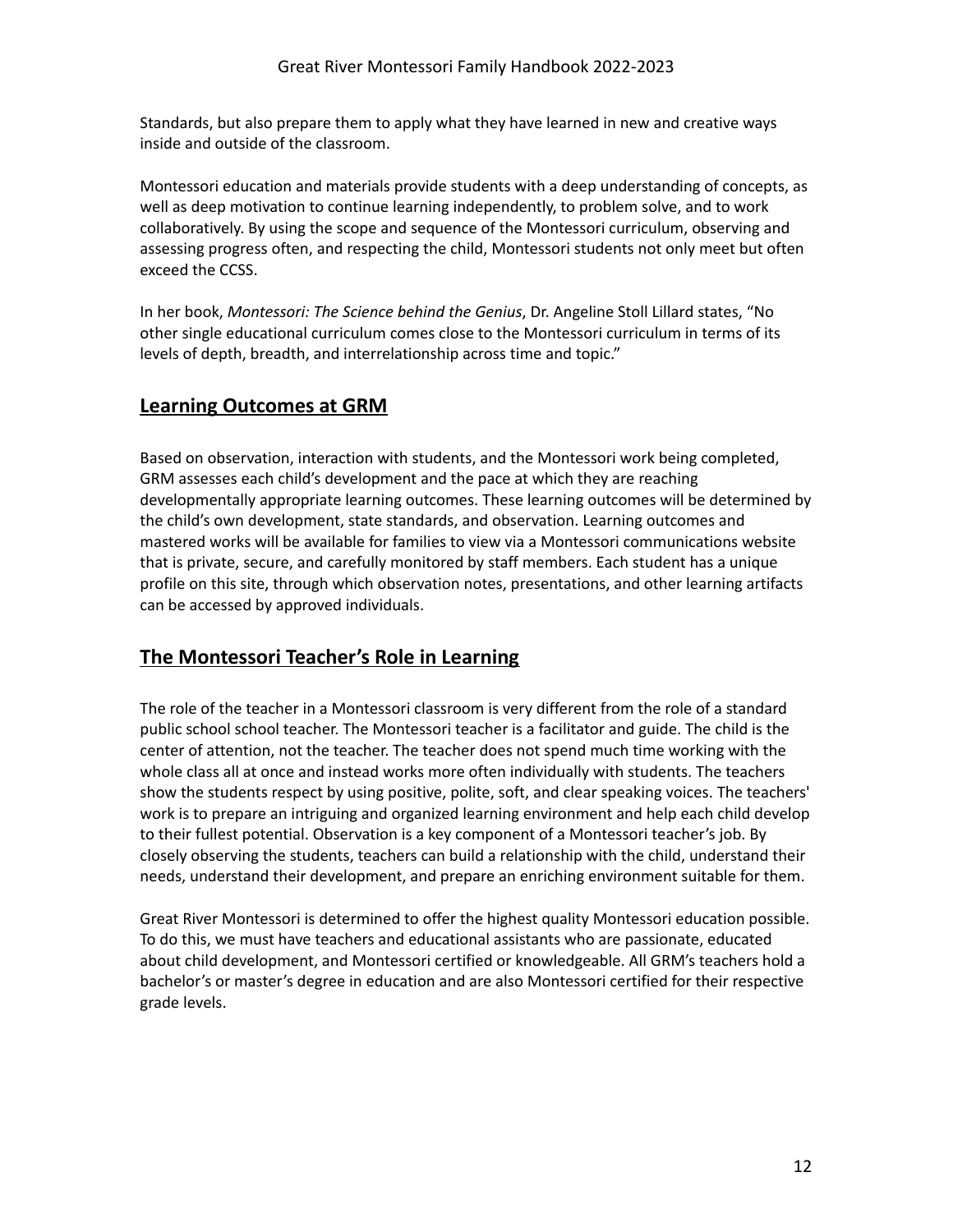#### **Student Rights**

Montessori programs are child-centered and focused on respect for self and others. As a Montessori school, GRM recognizes and respects the child's rights, including the following:

- The child has the right to be treated with dignity and respect at all times.
- The child has the right to be spoken to and spoken about with respect at all times.
- The child has the right to confidentiality of records.
- The child has the opportunity to engage in any play or learning activity that does not interfere with the safety and rights of others. This activity will be observed and channeled so it complements the philosophy of the program.
- Adults must not discuss the child in his/her presence unless specifically planned for therapeutic and educational purposes.
- All children are allowed to participate in all aspects of the curriculum provided by the school.

#### <span id="page-13-0"></span>**Discipline Approach**

All behaviors that respect others, oneself, and the school environment and materials are acceptable in a Montessori environment. The focus of our trained teachers is to act as a positive guide and facilitate the preparation of an environment, both physical and psychological, that promotes the development of self-discipline and acceptable social interactions for children. Concentration, focus, and independent learning are our values. Children must always be respected.

Physical harm to oneself, others, or the school environment and materials is not acceptable. Parents and staff will work together to be consistent at home and at school with child guidance methods and limit setting. Freedom in a Montessori classroom is not without limitations. For example, a child must not interfere with other children's work, if not invited. Materials should be returned to their proper places and be handled with care.

## <span id="page-13-1"></span>**GRM School Expectations and Practices**

#### <span id="page-13-2"></span>**General Behavior Guidelines for Students**

- Take responsibility for your actions and learning -- honesty is valued
- Stay with staff members and adults and within designated school boundaries
- Use respectful language if it hurts someone, it is not respectful
- Follow adult directions
- Keep your body safe and respect others boundaries
- Toys are for home
- Walk inside the building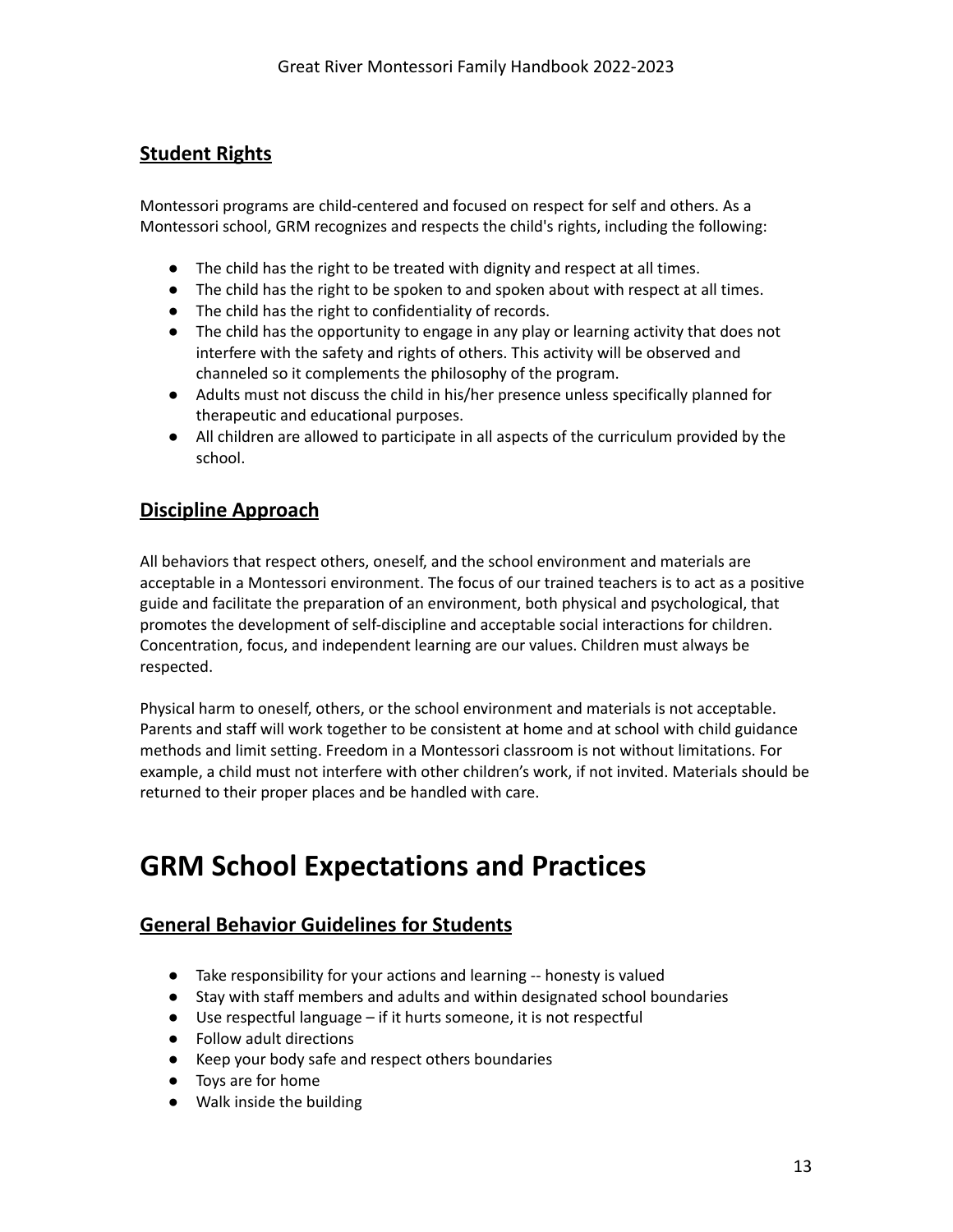- Respect yourself, others, and materials
- Put away what you take out
- Use a whisper or low level voice inside
- Do your best

#### <span id="page-14-0"></span>**General Behavior and Discipline Strategies Used at GRM**

- Redirection
- Mindfulness training
- Intrinsic motivation (limiting the use of external rewards)
- "Take a break"
- Natural consequences
- Grace and courtesy lessons

#### <span id="page-14-1"></span>**Severe Behavior**

Severe behavior that causes a threat or harm physically or emotionally to oneself or others will:

- Be documented in the child's records
- Warrant a phone call or in-person meeting with parents/guardians
- In severe cases result in removal of the student
- Necessitate a written follow-up plan for modification that includes input from the teacher, parents, and any other professionals that are agreed upon

#### <span id="page-14-2"></span>**Parent and Family Definitions**

In the Family Handbook, and in all other forms and correspondence in use at our organization, we use the term "parent" or "parents/guardians" to indicate the adult or adults legally responsible for the child. A parent can be the child's biological parent, a step-parent, a foster parent, an adoptive parent, or a legal guardian assigned by the court. You (the parent) tell us who you include when you use the term "family". This can include a child's sisters, brothers, grandparents, aunts, uncles and cousins, but it can also include friends and neighbors that are dear and important to you. Some rights and responsibilities belong to parents and other legal guardians alone – such as enrolling the child in the program, attending the intake interview, granting permission for your child to take trips with the class, accountability for any fees and consulting with the teacher or others about a child's needs, behavior or performance. Parents tell us which family members and friends are allowed to pick up their children from GRM and who should be notified in case of an emergency.

#### <span id="page-14-3"></span>**Family Members as First Teachers**

Children learn about the world from their parents and other important family members from birth through childhood to adulthood. While your child is enrolled in our organization you have a golden opportunity to learn a great deal about high-quality early childhood education. Digital communications, parent meetings and workshops, parent lending library resources and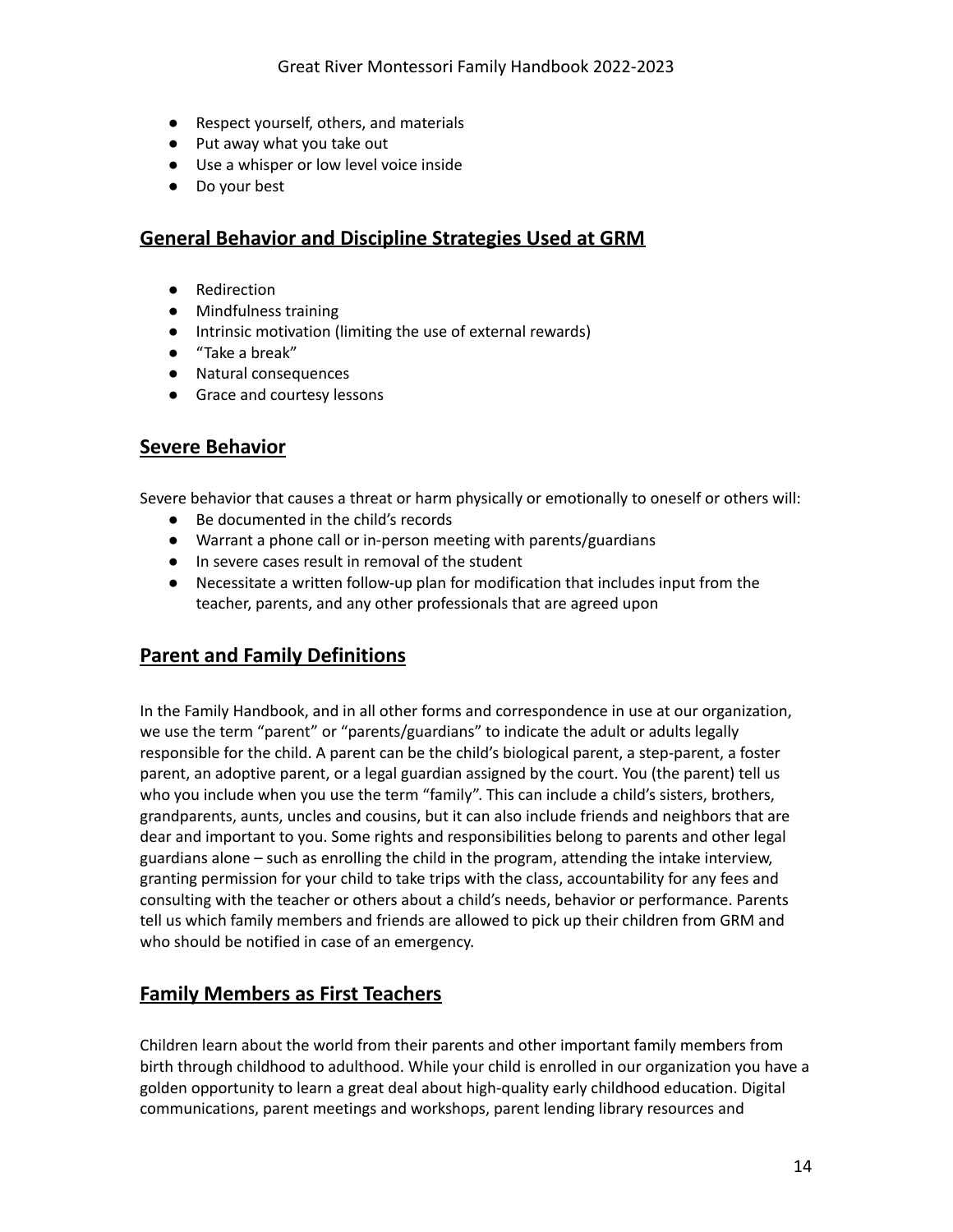conferences with your child's teacher are all ways to learn how children's development can be promoted in all areas.

Parents are the experts when it comes to their own children. Teachers do not know your child nearly as well as you do, but they have known hundreds of children your child's age and they have gone to school to learn about child development and early childhood education. When you share your special knowledge of your child and your family, and the teacher shares her or his general knowledge of how children learn and grow in healthy ways, you are both better equipped to meet the challenges of successful child rearing at home and at school. The teacher knows your child better by talking with you. The better the teacher understands your child, the better she or he can individualize your child's education to capitalize on your child's interests and skills.

It is helpful to tell the teacher what is important to you about your child's education and upbringing. The teacher can make adjustments in the classroom to honor these values. Often the teacher can show how our educational program already supports values commonly held by parents such as the goal of high academic achievement for their children. Parents' understanding of what is a good program does not always reflect current industry standards for high-quality early childhood education. Parents learn valuable, up-to-date information about early childhood education when they talk with their child's teachers.

#### <span id="page-15-0"></span>**Parent-Teacher Partnership**

The teacher in your child's classroom is in charge of the curriculum, schedule, and supervision of all other staff members, volunteers, or visitors in that room. Feel free to set up an appointment to discuss any concerns or questions with the teacher. Some teachers may be able to correspond with parents by email. All teachers keep records documenting individual children's growth. They track children's interests, skills and conceptual development. This data is used to write reports for parents to present at parent/teacher conferences, and it is used to tailor curriculum to each child's learning needs in the class.

Parents are permitted to visit GRM at any time. Feel free to join the classroom activities and accompany us on field trips. Signs, permission slips, and sign-up sheets give details about events and trips, including how parents or other adult family members can help.

The ultimate goal of parent-teacher communication is fostering a lifelong, rich relationship between a child and his or her parent(s).

#### <span id="page-15-1"></span>**Family Involvement and Communication**

Family involvement is an integral component of high-quality education. We respect and support families by maintaining ongoing communication between teachers and parents (and other important family members when appropriate). Teachers communicate with families regularly through: daily take home folders, community posts on social media, email correspondences, and phone calls, when appropriate.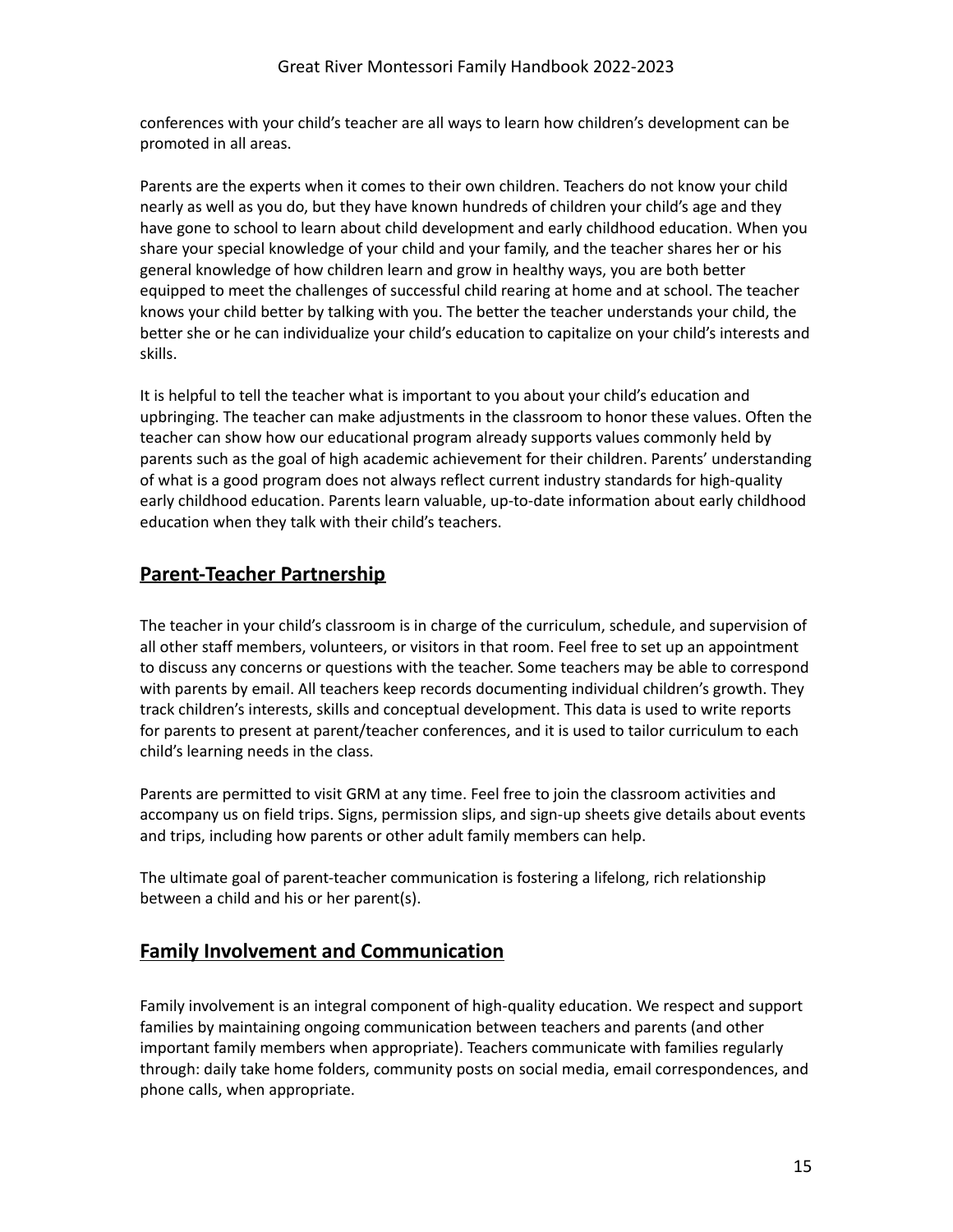Nothing is more important to the ultimate success of teachers' work with the children than communication with parents. In a Montessori classroom, we prepare the social/emotional environment by modeling the values of respect, kindness, flexibility, optimism, good humor, etc. We know the children need to develop. This is supported by providing the means for them to practice the skills that underlie emotional intelligence; by gentle guidance; by active listening; by showing the children that we believe them to be capable of growing and learning in the social/emotional arena.

In short, we offer the children the skills, the freedom and the time they need to develop socially and emotionally. Psychologists, brain scientists and other researchers who have looked into Montessori education tell us that nobody supports the development of "executive functions" and high-level thinking skills as well as Montessori teachers. Part of what makes our approach work is we do not constantly involve the parents in all the day-to-day social/emotional drama.

- Teachers will communicate patterns of behavior (both positive and negative) and extreme incidents.
- Formal conferences, convenient for both parent/guardian and teacher, will be scheduled twice a year by the school. Conference times are listed on the school calendar. Teachers provide summaries at each conference, as well as their attendance record, which becomes part of the permanent school record.
- An additional conference may be held at any time during the school year at the parent/guardian and teacher's discretion.

Conferences are a collaborative time for you and the teaching staff to work together to understand and support your child. Conferences are not a time for surprises or worries. If a teacher has any concerns about your child, he or she will let you know in a timely manner. Likewise, if you have any concerns, you may always meet with a teacher by arranging an appointment. It is very important for teachers and parents to establish and maintain close communication. Please feel free to ask questions or discuss anything related to your child's progress; however, please realize that a teacher's responsibility during school time is to the students and interruptions should be kept to a minimum. If you must speak with a teacher, please make arrangements to meet before school begins or ends. Unless arrangements have been made in advance, teachers may not have time to talk to you. Arrivals and departures are very busy times and not the best for relaying important information about your child. These are times when the teachers can only interact very, very briefly with parents. Furthermore, children should not be present when concerns are expressed. Instead, if it is urgent, we ask that you provide a written note with a few times when you can talk via phone and one of our staff will make every attempt to call you during one of those times. Likewise, you can email a message to admin@greatrivermontessori.com to set up an appointment or share any concerns.

In order for us to help your child with guidance, we do need to know if there are any changes in your child's regular/routine life. If a parent is out of town, if you move or have plans to move, if you change jobs, marry, blend your family with another, are having a baby, get sick, or if a family member dies, your child will feel the stress, excitement, fear or sadness of these events. We need to know of any changes like these because they will affect your child's behavior.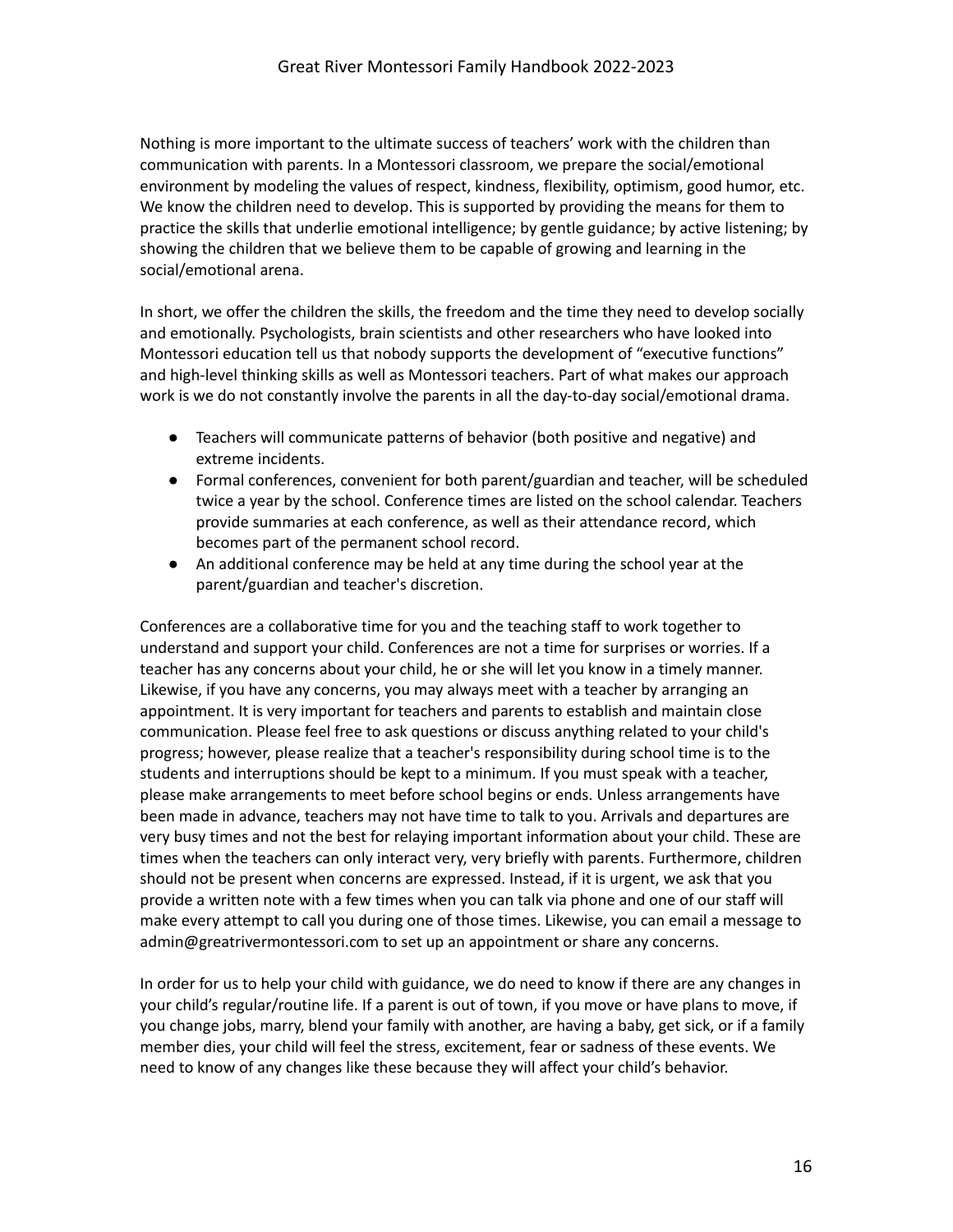GRM invites families in for observation, parent/teacher conferences, and meetings for any concerns to be properly addressed, and for all community involvement and fundraising activities.

#### <span id="page-17-0"></span>**Observation**

Parents are always welcome to observe the classrooms and observation is part of the Montessori philosophy. However, if you would like to formally observe inside the classroom, please contact your child's teacher ahead of time to arrange your observation.

Please see the observation procedure below:

- When you enter the class, you will see an adult-size chair that is set at a vantage point for you to get the best observation without being intrusive to the teaching area.
- When you sit down, children (including your own) may come up to you; please try not to engage them in conversation. A polite "hello" and a direct response as to who you are is fine – and then quietly ask the child to return to work.
- Please stay seated during your observation. If you have questions, please contact the teacher after your observation.
- Twenty to twenty-five minutes is ample time for classroom observation. Please leave the room as quietly as possible. It is best if you keep your goodbye to your child brief and positive. It is helpful if you prepare your child for the fact that your visit to the classroom will be limited and that you will leave and then see him or her at the regular dismissal time. Rest assured that even the most agitated child will calm down very shortly after you leave.
- All observations of students are confidential and must only be discussed with the teacher at an appropriate time in the school while children are not present. Discussions will respect students' privacy and only focus on your specific child.

These observations are a great opportunity to watch the classroom, teachers and students in action. You will gain a lot of understanding regarding how the Montessori classroom works, and how the children work with the materials. We do ask that you wait until your child has been at the school for at least a month before you schedule an observation.

## <span id="page-17-1"></span>**Clothing/Shoes**

Children learn self-respect through self-mastery. Gross motor development is critical to a Montessori curriculum. Children need to be free to run, jump, climb, and work with success.

Children must therefore keep a pair of inside shoes at school along with a pair of tennis shoes (these can be the same pair). These shoes must be supportive and non-slip. Students will change from their outside shoes into their inside shoes upon entrance into the school. If sandals or slippers are worn, they must have rubber soles or grips. In addition, both inside and outside shoes should be a type that promotes safety, self-confidence, and freedom. If a child comes to school wearing improper school shoes, they will not be able to participate in gross motor activities like Creative Movement and recess.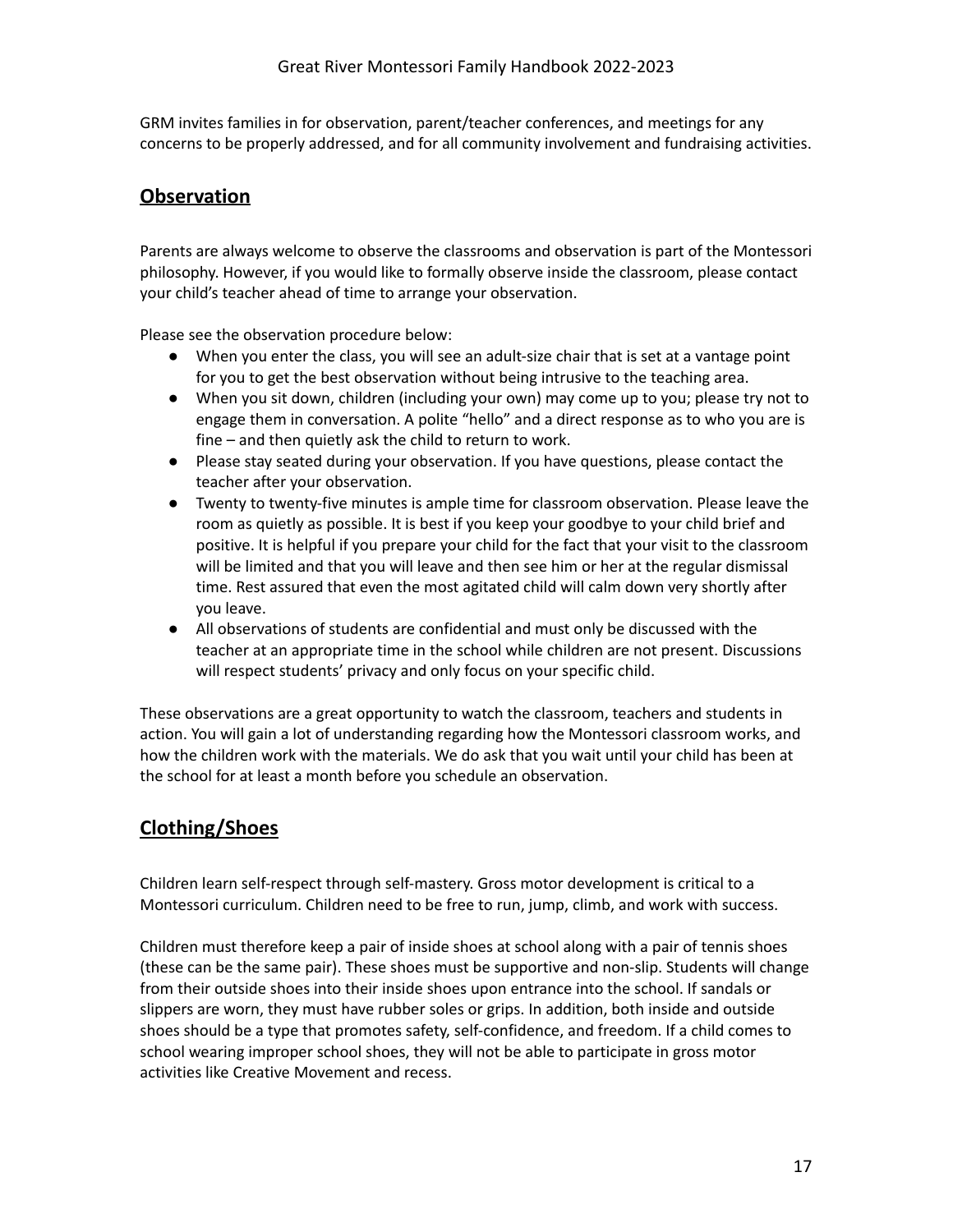You can assist your child by purchasing comfortable loose clothing with large buttons, big zippers, and large shoe boots that slip on or close with velcro along with hats and gloves that your child can easily put on and take off. Remember our goal is independent dressing. Simple inexpensive and comfortable styles are preferable for daily wear. Children work with water, paint (washable, non-toxic tempera), and handle a variety of foods. Aprons are worn but stains still happen. Clothes that you do not want stained must remain at home.

Shorts or tights under skirts and dresses are required. Jewelry can create dangers for small children (i.e. swallowing, abrasions, etc.), so please keep that in mind when deciding if it is appropriate for your child to wear.

GRM promotes peace education along with positive (nonviolent) discipline. Consequently, clothing that displays violent characters or language is prohibited. If you have any questions regarding the appropriateness of a clothing article, please contact your child's teacher.

#### <span id="page-18-0"></span>**Extra Clothing**

If your child had a busy and involved day at school, chances are he or she got at least a little dirty. Please be sure to always send at least 1 change of clothes (including socks and undergarments) for your child to keep at school for each season. To prevent confusion or loss, please label each piece with the child's name. These clothes will be used for your child if there is a mishap, from toileting to wet or muddy activity. Parents should check regularly that the extra clothing stash is complete.

All winter clothing should be labeled with your child's name, including boots, coats, jackets, sweaters, snow pants, mittens, hats, scarves, etc. A pair of snow pants may be kept at the school on your child's coat hook, and extra mittens may be stored in your child's bin. Students will be required to wear at least a light jacket until temperatures consistently reach 60 degrees. They will also be required to wear boots and snow pants when there is snow, temperatures require extra protection, or the ground is especially wet. Please always be especially thoughtful about your child's abilities when dressing for cold weather play; independent dressing is our goal and some fasteners (velcro, for example) are more child-friendly than others.

#### <span id="page-18-1"></span>**Naptime Needs**

Full day children under 5 years old will be given a minimum of a 30 minute rest time after lunch/recess. At 5 years old, a child may choose if he or she would like to rest. Please provide for your child a 2 inch thick nap mat, a small pillow, and either a small sheet and blanket or a sleeping bag. These items will be stored in your child's nap cubby.

During rest time, soft music may be played and a staff member will be present in the room at all times. It is our policy that if a child falls asleep, their body requires rest and we will let your child sleep. We would like the wake up experience to be very natural. If parents have specific requests about nap time, they should speak to the teachers. Children who do not sleep or do not rest longer than 30 minutes will be moved to a different quiet time space and participate in age appropriate quiet time activities. Children who sleep for more than one hour will be awakened gently by a staff member and invited back into the classroom.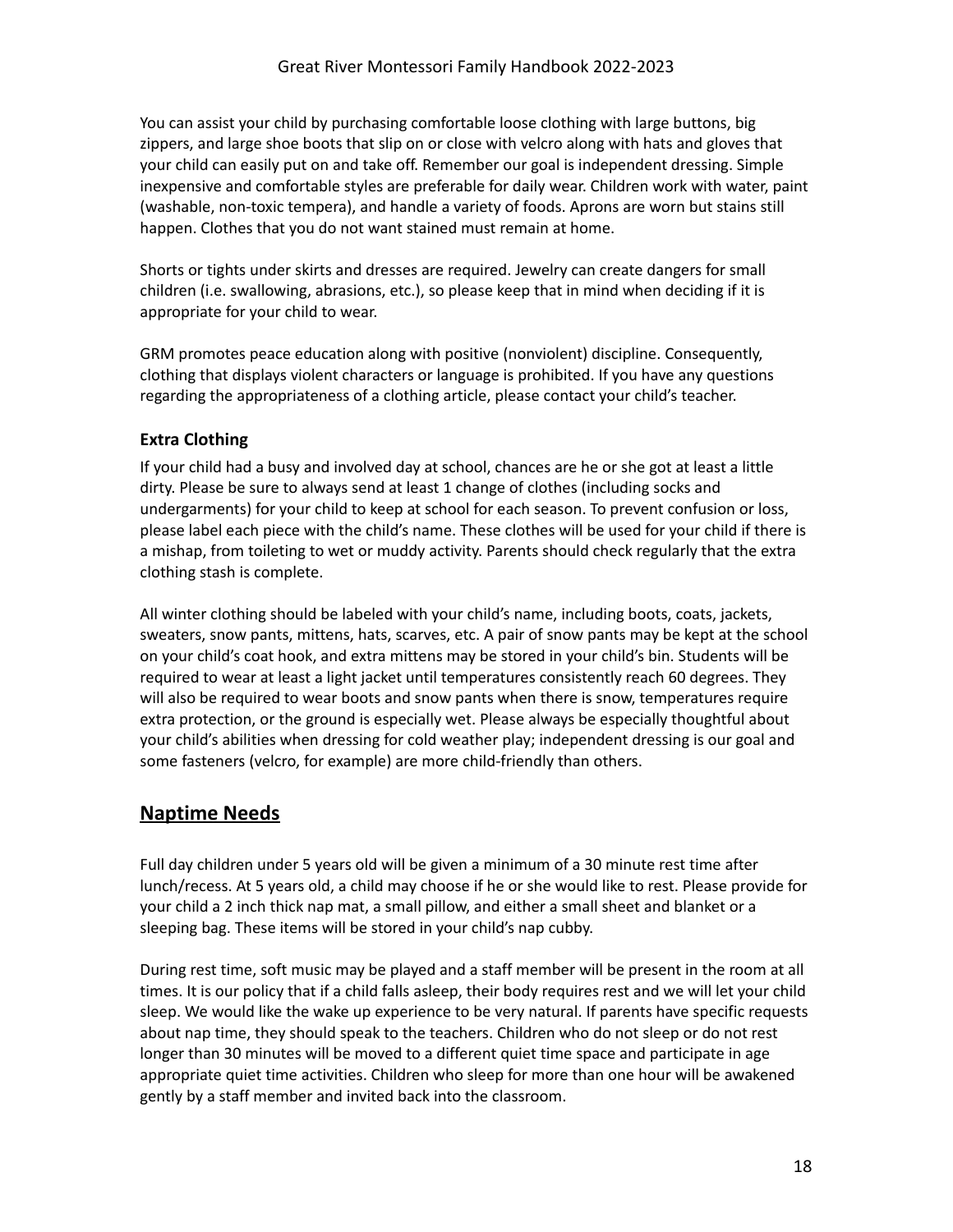#### <span id="page-19-0"></span>**Coat Hook**

Your child is assigned a coat hook located in the entryway. This is where his/heroutdoor wear is hung. Space is tight; please do your best to only bring what your child needs for the day in order to allow enough space for everyone. If you are late, please speak quietly in this area as you help your child prepare to enter the classroom.

#### <span id="page-19-1"></span>**Required School Bags**

A school bag is necessary for taking work and important communication papers home and to safely navigate with free hands. If the child does not bring a school bag, his work will stay at school.

#### <span id="page-19-2"></span>**Toys from Home**

Comfort toys and family photographs can help a child feel more secure away from home. Other toys from home can create problems at school and are to be left at home, unless specified by the teacher. If you are wondering about what your child can bring to school, and what should stay home, talk to your child's teacher.

## <span id="page-19-3"></span>**Field Trips**

When completing your initial child registration form, you will have the option to permit your child to accompany the class on regular neighborhood outings, such as walks to the closest nearby park or taking a bus to a community member's local business. Parents will receive notification of any field trip in advance. If you did not authorize field trips in your enrollment paperwork, you will have a chance to authorize trips on a trip-by-trip basis. Your regular school hours will remain the same on days of field trips. Parents who have completed a background check are always invited to attend and help with the day. We are not able to include children who aren't registered with our center. Note that our teachers always bring along cell phones and can be reached at any point during a trip. Travel details for any field trips will be included on separate permission slips.

On site demonstrations are times where we invite parents and community members into the school to give a special sharing session. Examples of these sessions could be learning the parts of a bicycle from a parent bike expert, learning about dragonflies from a parent naturalist, learning about toothbrushing from a nearby dentist office, learning about mail from our postal carrier, etc. If you have knowledge that you think might be appropriate, please let our staff know; we are happy to work with you to schedule a demonstration.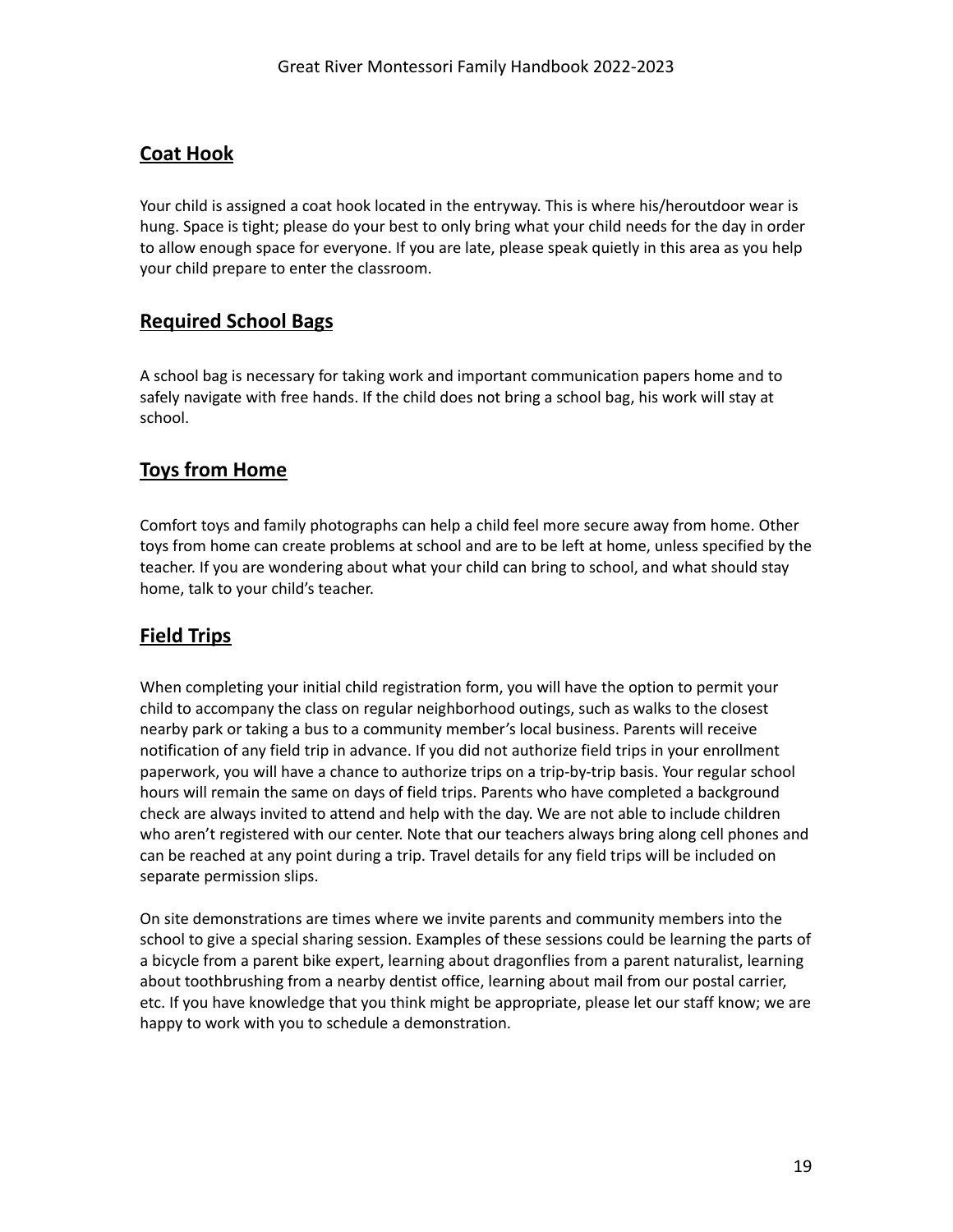#### **Cell Phones**

Students are not allowed to use cell phones at school. A phone in the office or entryway is always available for emergency use. Parents must have their cell phones turned to silent during the day or evening when they are in the building. If you need to make an outgoing call, please step outside of the school building. Cell phones are never to be used when you chaperone for field trips, volunteering in the school, or during observation as full attention cannot be given to children while conducting other business. They should only be turned on if you need to call out in case of an emergency. Please do not use your cell phone to take photos of other students or the school unless you have permission for a specific event or activity. We want to respect the privacy of all students and families. For teacher and student safety, parents please no cell phone usage during pick up or drop off. Your full attention should be directed to the staff and your child.

## <span id="page-20-0"></span>**Phone Calls**

Parents wishing to speak with the teachers about their child or requesting general information are asked to call between the hours of 7:30 to 7:50 AM or 3:15 to 4:00 PM. A message will be given to the teacher and he or she will contact you at his or her earliest convenience. It is best not to call the school during the classroom hours, except in the case of an emergency or immediate transportation change.

#### <span id="page-20-1"></span>**Mailing, Correspondence, and Daily Take Home Folders**

To reduce the amount of paper used throughout the school year, GRM sends information to families via email as much as possible. Most of the school's communication is conducted in this manner.

Students will also have a daily take home folder, which will at times include paper copies of information that is not available online or via email. Families may always write a note to the teacher or vice versa using this folder. Families are responsible to check their child's take home folders regularly.

Correspondence can be sent directly to Great River Montessori at N5560 County Road ZM, Suite 4, Onalaska, WI, 54650. To hand deliver payments and correspondence, place them in an envelope and return them in your child's take-home folder. Please do not set payments or correspondence on desks.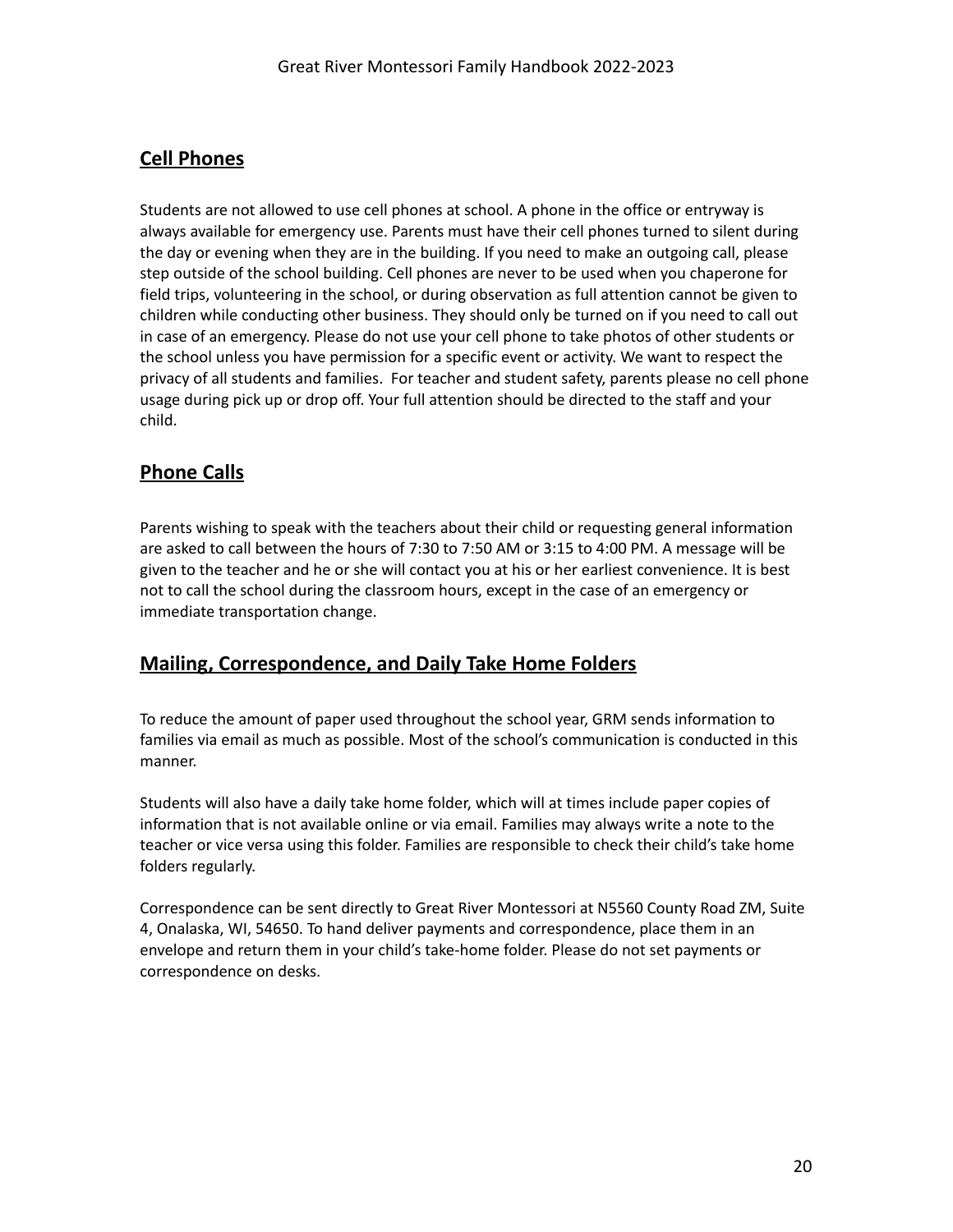#### **Holiday and Birthday Celebrations**

GRM honors a variety of cultures and traditions as part of our educational philosophy. We invite parents to come visit and present traditions from their families and backgrounds to the children. Please make arrangements with your child's teacher.

We find the excessive commercialism in our culture surrounding many holidays distracts and often confuses children. As a result, we may downplay or prohibit certain practices. For example, Halloween costumes are prohibited at school because they can be frightening to many young children. Instead, we discuss the origins of customs, show artifacts relating to celebrations, share a meal or a song, etc.

Each child and their family will be able to participate in a birthday celebration for their child. The specifics of this celebration will be provided when the celebration is scheduled. Health standards require commercially prepared goods only. This standard protects children with allergies and ensures that foods consumed at school are prepared according to local health department specifications.

#### <span id="page-21-0"></span>**Attendance, Absences, Late Arrivals**

Regular attendance at school is essential for continuity in the educational process and consistency of the educational program. Attendance is taken daily. Staff members record the times children arrive and depart. Attendance records kept by teachers will be available to parents at conferences or upon request.

Children who arrive late will not be greeted at the front entrance. Parents must walk children to a teacher to advise of their arrival, sign them in, and then take them to their respective classroom. Tardiness can create a disruption to the class and limits your child's opportunities to learn.

Students who do not participate in the before school care program may begin to arrive at 7:50 AM to prepare for the day. The full-time students and the part-time preschool program will be able to prepare for the day between 7:50 AM and 8:00 AM. Children are expected to arrive during these times to maximize opportunities for learning.

Late pick-up reduces a teacher's time to prepare and clean up the classroom. Please make every effort to be on time for picking up your child. Full-time students who do not participate in the after school care program may be picked up between 3:00 PM and 3:10 PM. Part-time preschool students may be picked up between 11:00 AM and 11:10 AM. Part-time preschool students who participate in the morning program and the lunch care program may be picked up between 12:00 PM and 12:10 PM.

Arrival and pick-up times for before school care and after school care are well-documented in this handbook and other GRM materials and parents are responsible for educating themselves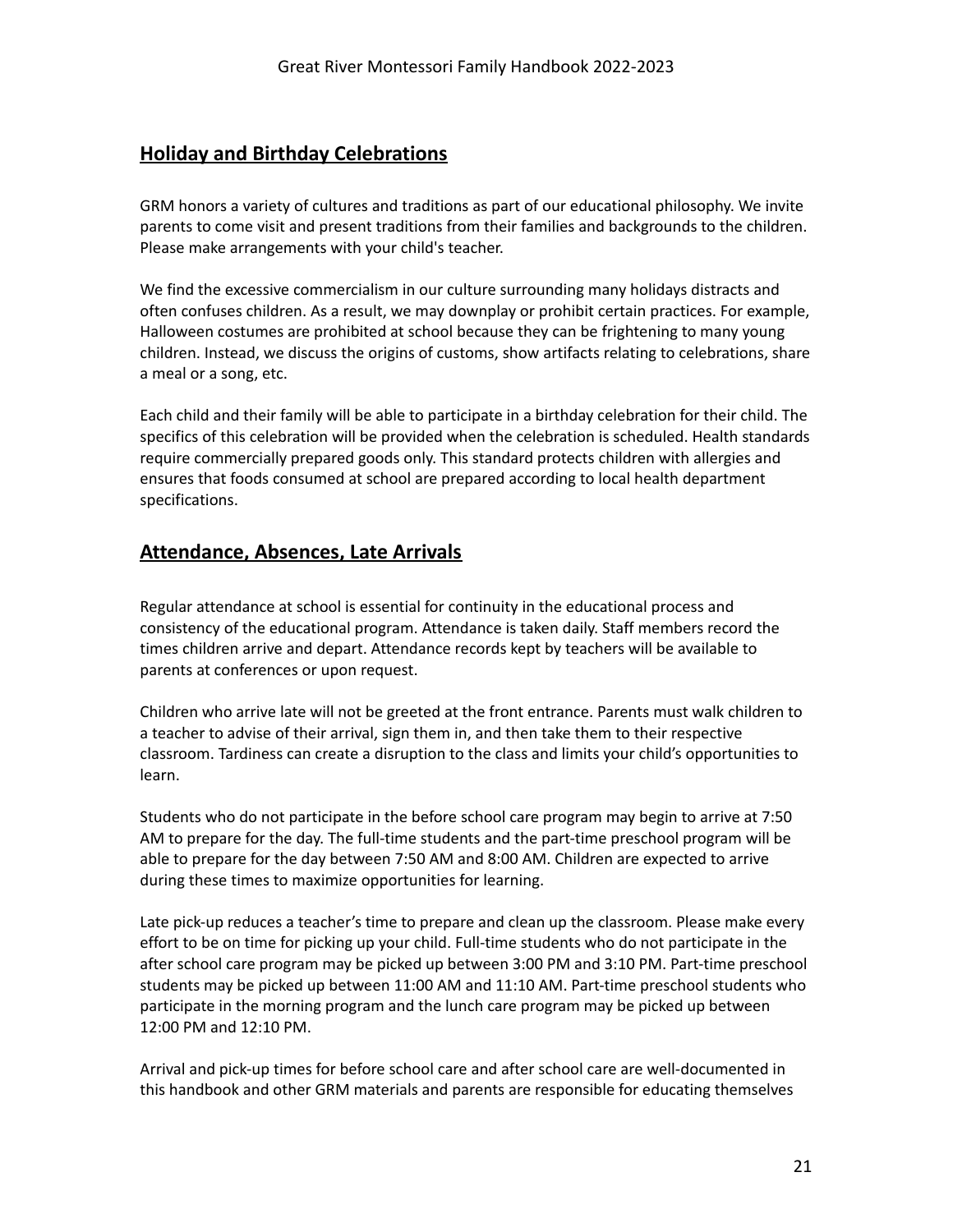regarding these times and for adhering to them. Students who arrive before the specified drop off times or are not picked up during the regular pick-up hours will be charged the hourly rate for the before school care, lunch care, or after school care program based on the time of day. Children who miss excessive amounts of school may not be eligible to move to the next level.

As a private school, we are required by law to provide a sufficient number of annual hours of classroom time as set forth by the State of Wisconsin mandates. Kindergarten and Elementary students are not to be absent in excess of 10 days per school year. If absences exceed the 10-day maximum, contact will be made by the teacher. As we are concerned about your child, we ask that parents/guardians contact the school office before 7:30 AM if your child is to be absent for any reason. If a child is absent and no contact has been made with the school, a call will be placed to notify the parent/guardian that the child is absent from school. Please notify the school via phone or email and provide as much advance notice as possible if it is a planned change of schedule, such as a vacation or appointment.

Vacation absence should be discussed with your teacher directly. You will be responsible for all center fees during this time. If your child becomes ill with a fever or shows other signs of being unwell, it is important to keep them home for the day. When your child has a medical or dental appointment, please inform GRM as soon as possible, ideally shortly after the appointment is arranged. Please ask the medical provider for a note of absence from school and turn the note into administration when you return your child to school.

#### <span id="page-22-0"></span>**Transportation/Drop Off and Pick Up**

GRM does not provide transportation for students to or from school.

Drop Off and Pick Up procedures protect the safety of all staff, students, and family members during drop off and pick up times. Please follow these safety procedures at all times.

#### **Drop Off**

Beginning at 7:00 AM, students participating in the before school program may be dropped off.

Beginning at 7:50 AM, students not participating in the before school program may be dropped off. GRM staff or volunteers will be ready to greet children and assist them with the drop-off service inside the building.

Beginning at 7:50 AM students are welcomed to their assigned classroom.

<span id="page-22-1"></span>The school morning starts at 8:00 AM.

#### **Pick Up**

Full-time students who do not participate in the after-school care program may be picked up between 3:00 PM and 3:10 PM.

Part-time preschool students may be picked up between 11:00 AM and 11:10 AM.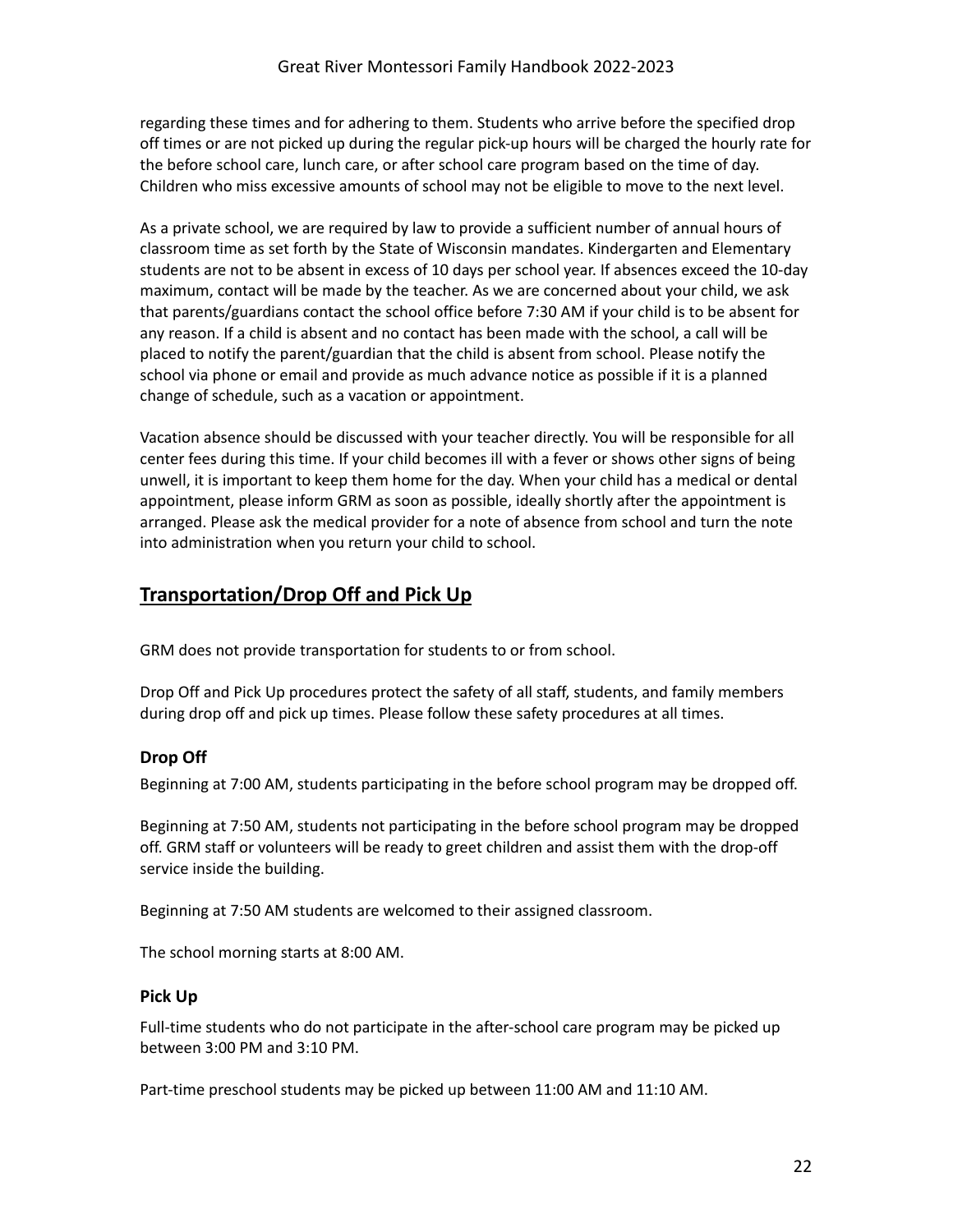Part-time preschool students who participate in the lunch care program may be picked up between 12:00 PM and 12:10 PM.

Students who participate in the after-care program must be picked up by 4:30 PM.

When weather permits, students may end their day outside and parents may pick their child up in the fenced playground area. Otherwise, students will be ready and waiting in the entryway for pick-up by the designated pick-up times. Parents may park in the parking lot and come into the building to pick up their child or use the pick up lane and wait patiently for their child.

For reasons of safety and security, children cannot be left unsupervised in the school or anywhere on GRM grounds. It is imperative that no child is left unattended in a vehicle. Under no circumstances leave other children unattended in the car while you drop off or pick up your student. Children are not allowed in the classrooms outside of regularly scheduled hours.

#### <span id="page-23-0"></span>**Arrival and Dismissal Protocols for Parent/Guardians**

#### **Child Preparedness**

As the parent/guardian of the child, it is your responsibility to make sure your child is ready to enter the classroom. We understand that some days this may require more patience as your young preschooler has normal ups and downs. These challenging moments tend to happen more often during growth spurts and times of stress. It is important that you set a reassuring and positive tone for your child. Please plan sufficient time at the beginning of the school day to allow your child adequate time to independently remove his/her coat and change into indoor shoes and get ready to enter the classroom.

#### **Classroom Entry**

Say your normal goodbyes to your child at the door . Your child will be greeted by a teacher at the door to bring them into the building.

#### **Dismissal and Departure**

When picking up your child, please wait outside the building door. A teacher will escort your child out of the building. The teacher will say goodbye individually to your child and make eye contact with you.

If you have not picked your child up within ten minutes of their program dismissal time you will be charged the drop-in rate of \$9.50 per day. Children in the after-care program not picked up by 5:00 PM will have a \$1.50 per five minutes charge assessed to their accounts.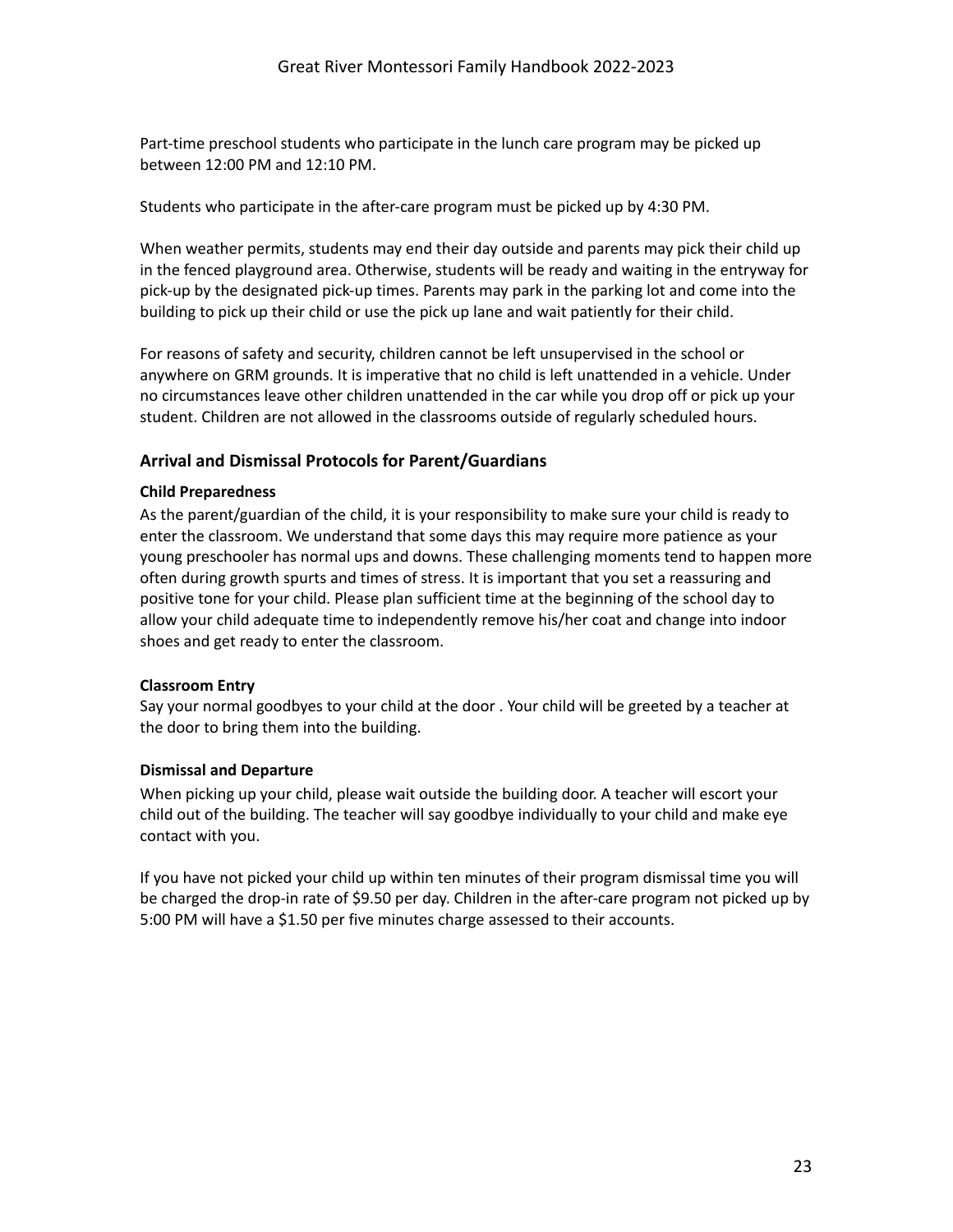## <span id="page-24-0"></span>**Non-Discrimination and Special Needs**

#### <span id="page-24-1"></span>**Non-Discrimination Policy**

The Great River Montessori school (GRM) values diversity among our students and admits students of any race, color, national and ethnic origin to all the rights, privileges, programs, and activities generally accorded or made available to students at the school. It does not discriminate on the basis of race, color, national and ethnic origin in administration of its educational policies, admissions policies, scholarship and loan programs, and athletic and other school-administered programs. Further, we will not discriminate on the basis of gender, sexual orientation, religion, economic status, mental or physical condition or disability in the administration of our educational policies, admissions policies, scholarship and loan programs, and athletic and other school-administered programs.

#### <span id="page-24-2"></span>**Students with Special Needs**

GRM serves children with special needs and challenging conditions whenever possible. Any eligible applicant with special needs or handicapping conditions will be enrolled in the program if, after careful evaluation of the child's care needs and the school's capabilities to meet these needs, it is felt that the child can participate in and benefit from the program/services the school offers and the school can make reasonable accommodation to provide safe care to this child, as well as to the other enrolled children, should this child be enrolled. The School Leadership Team makes the final decision regarding admission and works collaboratively with the school district it resides in to assure all of these needs are able to be met. It operates the school on a daily basis, guided by a Board of Directors. The School Leadership Team consists of, but is not limited to, school administration and GRM staff.

The emotional and physical well-being of all children at all times is the foundation of a Montessori classroom. All children are enrolled at GRM on a provisional basis. It is possible that a particular child may not adjust or be suited to the Montessori environment. If this occurs, and if in the judgment of the School Leadership Team, or the parent/guardian, the child is not benefiting from the Montessori experience, and/or is interfering with the class function, the parent/guardian may be instructed, or instruct the school, to withdraw the child.

Success is the goal of an Intervention Team, and communication is essential for this dynamic to thrive. The Intervention Team consists of all necessary staff to better the student, his/her safety and education. As children grow and develop, so does the possibility of disabilities to morph and change, presenting new challenges. If a child requires an intervention therapist to enter our classroom and/or the child is working with other therapists outside of school, scheduled meetings with the School Leadership Team, Intervention Team, family, and therapist(s) may be required, and, depending on the school district's involvement, could be at the family's expense.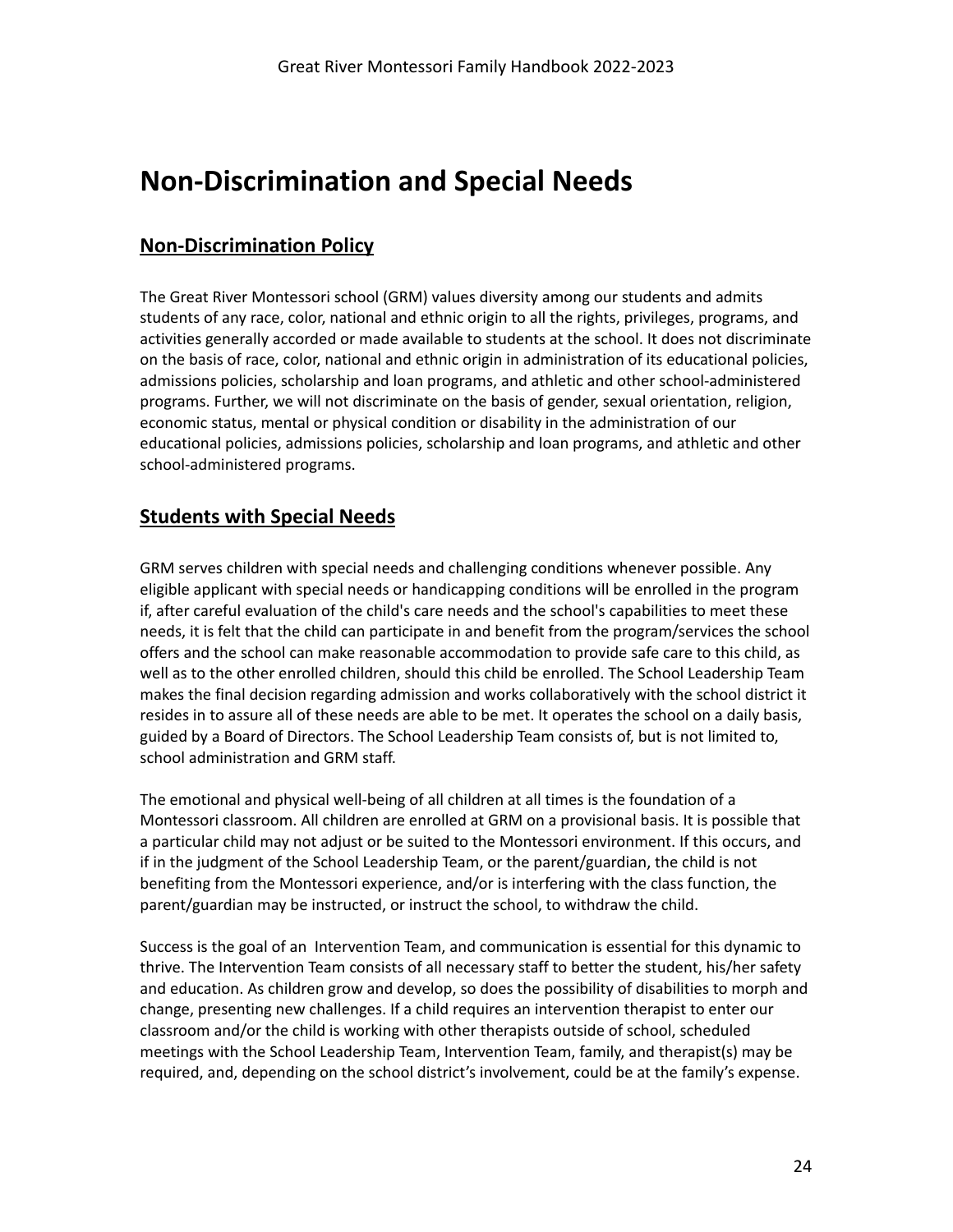## <span id="page-25-0"></span>**Enrollment and Withdrawal**

## <span id="page-25-1"></span>**Admission and Enrollment**

Applications for enrollment are accepted at GRM based on the following criteria: age, readiness, previous records, program demands, needs of the child, behavior within the classroom and school, and the commitment of the parent/guardian to GRM policies and procedures. First priority for admission to a program will be given to children of staff members who apply for and are recommended by the appropriate teachers for the program. The staff member must have completed no less than one school year of service at Great River Montessori School. After children of staff members, returning students and their siblings are given early enrollment opportunities. From there enrollment opportunities will be extended to all other interested families.

Children entering the Children's House classroom must be two and a half years of age by the start of the school year. GRM will accept students into our Elementary Program if the child does not have prior Montessori experience, but prior Montessori experience is encouraged.

In order for a spot to be held, all students need to submit a complete and accurate new application for enrollment for each returning student, each year. This application not only reserves a spot in the classroom, but also ensures families are committed to the policies and tuition for that school year. Other mandatory forms may also require an update before the start of the upcoming academic year.

## <span id="page-25-2"></span>**Registration Forms**

Once accepted, all children must have the following registration forms on file by the date specified when given the forms, unless otherwise communicated. All forms are posted and downloadable from our website for your convenience. You may also request a paper copy.

- Application for Enrollment with fee
- Enrollment Packet
	- Child Care Enrollment
	- Health History and Emergency Care Plan
	- Child Health Report
	- Immunization Record
	- Media Release Form
	- Debit Authorization Form
	- Tuition Payment Option Form
	- Family Contact Book Form
	- Family Handbook Signature Page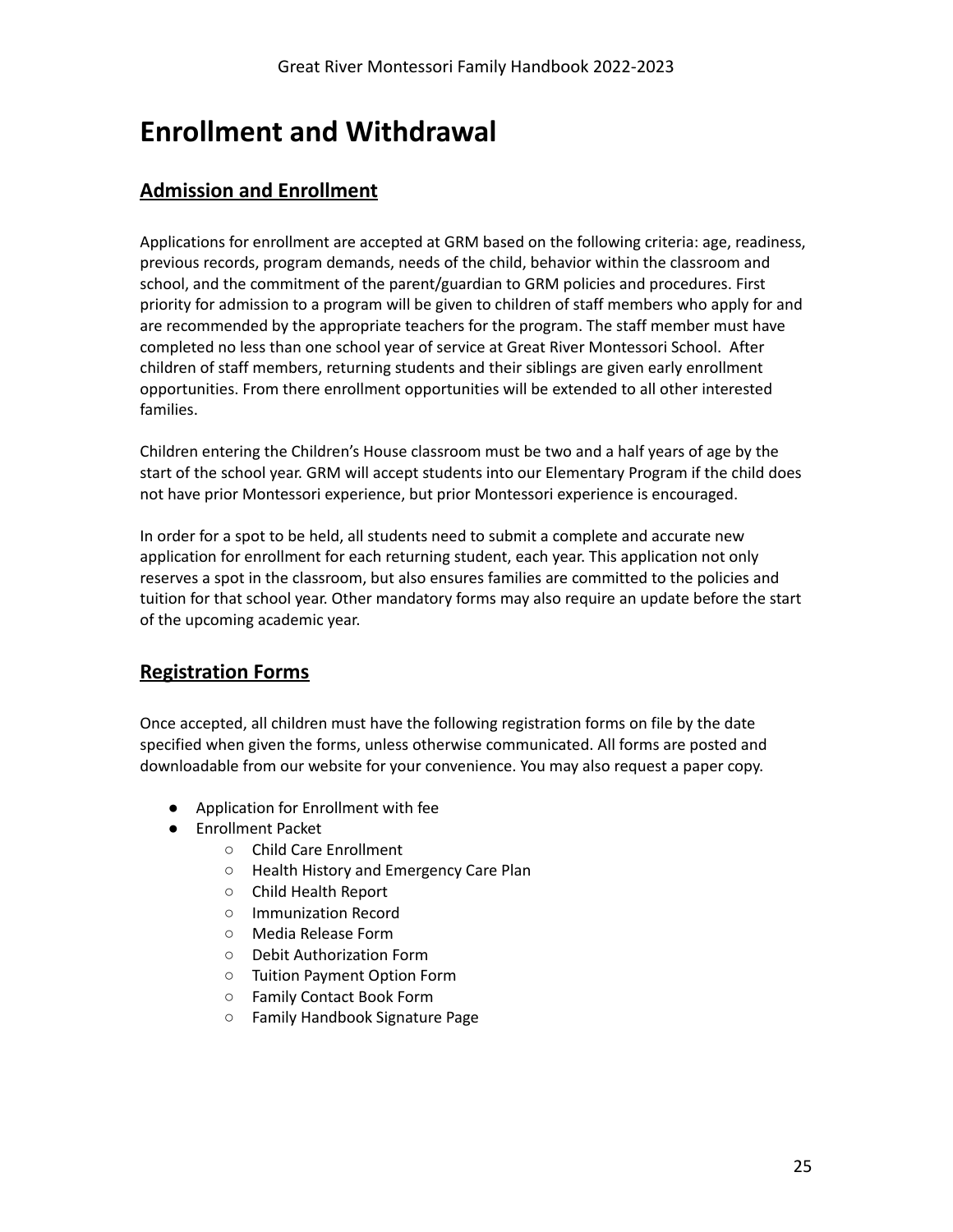Parents/Guardians may request a change in programs and/or tuition payment plans using the they may contact administration to do so. This form can be found as a download on the website or requested by the school. Please note, program changes are effective at the beginning of the requested month only.

## <span id="page-26-0"></span>**Toileting Policy**

Children's House students are expected to be independent with toileting. Children are independent with toileting when they recognize when their bladder/bowel is full and can successfully manage going to the bathroom on their own. Occasional accidents are expected. The key to success is the ability to change into dry/clean clothes with minimal assistance. Exceptions can be made if a child has a medical problem that prohibits toilet independence. Please keep the teachers informed of any medical issues.

Independence with toileting is an important factor in admission, re-enrollment, and withdrawal decisions.

#### <span id="page-26-1"></span>**Waiting Pool**

GRM allows for tours and classroom observations by interested families and accepts applications throughout the year; however, if there is full capacity or if it is still the early enrollment period, a Waiting Pool will be started. If a child is not yet old enough to attend, the names of children who are recommended for the program will be placed in a Waiting Pool.

The Waiting Pool does not guarantee enrollment. Waiting Pool applicants will be contacted via email and will be expected to decide, submit an application, and pay the registration fee to secure the spot once contacted..

## <span id="page-26-2"></span>**Orientation Process for New Students**

Parents of newly admitted and previously enrolled children are encouraged to attend the beginning of the year open-house. This orientation will be held in August. Parents and children will have the opportunity to learn about the classroom, school, policies, protocols, and meet their teachers. The open-house orientation will also be a time to review the Family Handbook and submit any remaining registration forms.

## <span id="page-26-3"></span>**Classroom Visits/Open Door Policy**

GRM encourages family visits and interactions in the classroom environment anytime during normal hours of operation. Please contact the office to make arrangements for a visit to the classroom and review visitor expectations.

We encourage parents to raise both gratitude and concerns; respectful communication is essential for a safe, healthy, and effective community environment. We encourage families to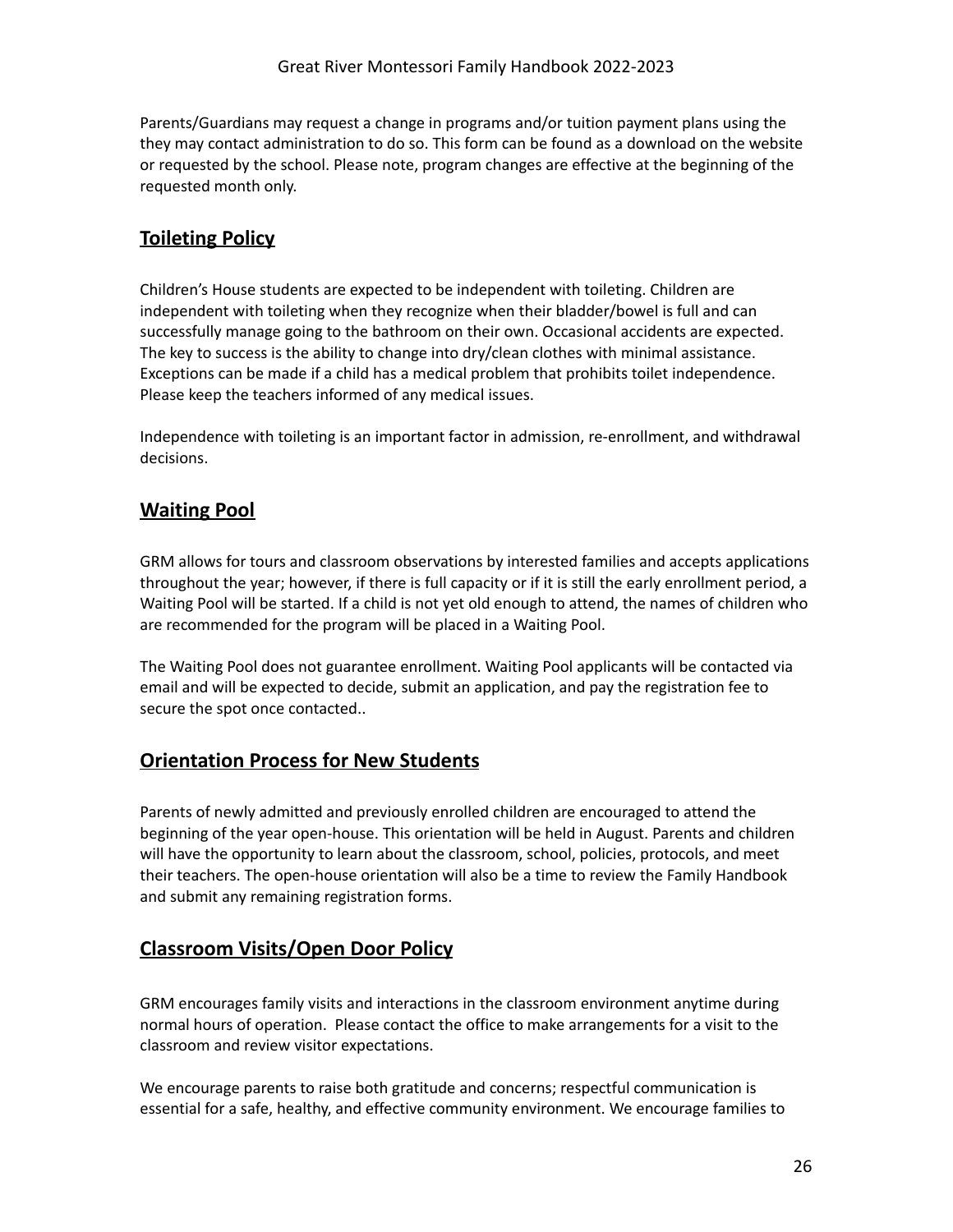participate in the life of the GRM community. Our office is not staffed full-time, so we ask you to make an appointment if you would like to set a meeting to collaborate.

#### **Changes in Enrollment Schedule**

Changes to a child's enrollment schedule will be accommodated based on availability; this includes permanent changes to your child's regular attendance schedule as well as use of our additional care options. Please speak with the teacher to determine what might be available.

#### **Withdrawal**

GRM requires a 30-day written notice of intent to withdraw. The application fee is non-refundable, and the following month's tuition will be due. The entire payment obligation remains in effect until GRM grants release from the contract in writing. For example, if you withdraw your child on October 12th, the next month's tuition (November's) will be due in its entirety.

The emotional and physical well-being of all children at all times is the foundation of a Montessori classroom. All children are enrolled at GRM on a provisional basis. It is possible that a particular child may not adjust to or be suited for the Montessori environment. If in the judgment of GRM or the parents, the child is not benefiting from the Montessori experience and/or is interfering with class function, the parents/guardians may be instructed, or may instruct the school, to withdraw the child.

GRM may terminate enrollment of any child for the following reasons:

- 1. A parent/guardian fails to follow correct admission procedures, especially failure to submit legally required forms.
- 2. A parent/guardian fails to comply with the tuition agreement and service fees according to the policy.
- 3. The retention of the child would be detrimental to the health and safety of other children, staff, or the child him/herself.
- <span id="page-27-0"></span>4. Egregious policy violations that become or prove to be unresolvable.

## **Key Records & Updates**

It is extremely important to tell us about changes in home address, home phone number, workplace (or school), work (or school) address, work (school) telephone, and cell phone of parents in the home, emergency contacts and all those authorized to pick up the child. For your child's welfare we must be able to reach you (or your alternative emergency contacts), all day, every day. Keep us informed daily of phone number changes.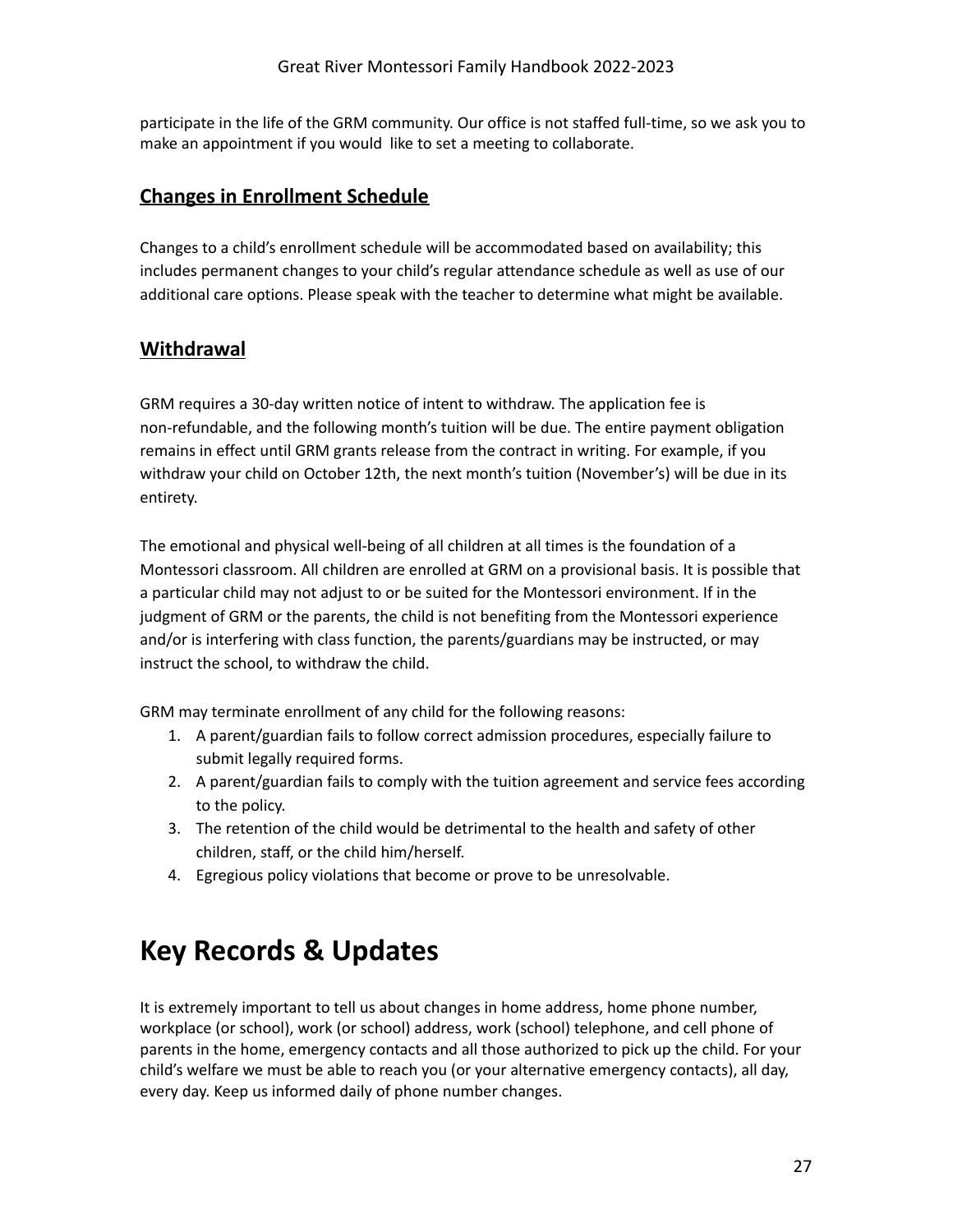All pertinent information related to your child's health should be updated regularly, including allergies, food restrictions, medical procedures, health conditions, and your pediatric health provider's name, address and phone number. Also include your child's health insurance information.

Each student's record may consists of:

- Basic identifying information
- Academic transcript including test scores, if applicable
- Attendance records
- Staff/Parent/guardian communications
- Health records
- Family background information
- Psychological evaluations
- Special Education files
- Teacher anecdotal records
- Disciplinary information
- Correspondence from parents to the school
- Correspondence from the school to parents

All students' records are confidential and may be reviewed only by the student's parents and handled only by certified teachers, the Leadership Team and Administrative Assistants. Parent/Guardians may request an appointment to review their child's records by contacting the office.

#### <span id="page-28-0"></span>**Privacy and Confidentiality**

Types of information that are kept confidential and shared only with those who need it to carry out their jobs include: medical history including any current or suspected medical problems; family status; financial information; and other personal issues like family matters or children's behaviors.

Access to written records is restricted to administrative staff, state monitors, and the teachers directly responsible for the child. In order for records to be released to any other person, school or agency, written permission is needed from the child's parent.

Areas of concern (like problem behavior or other special needs) are discussed with parents in private and in a problem-solving manner, respecting the roles we all can play in helping children feel competent and successfully become part of the group.

#### <span id="page-28-1"></span>**Family Education Records Privacy Act**

Under this act, families have the following rights:

● Parents/guardians and eligible students (over 18 years of age) have the right to inspect and review the education records of the student. When a request is made, the school is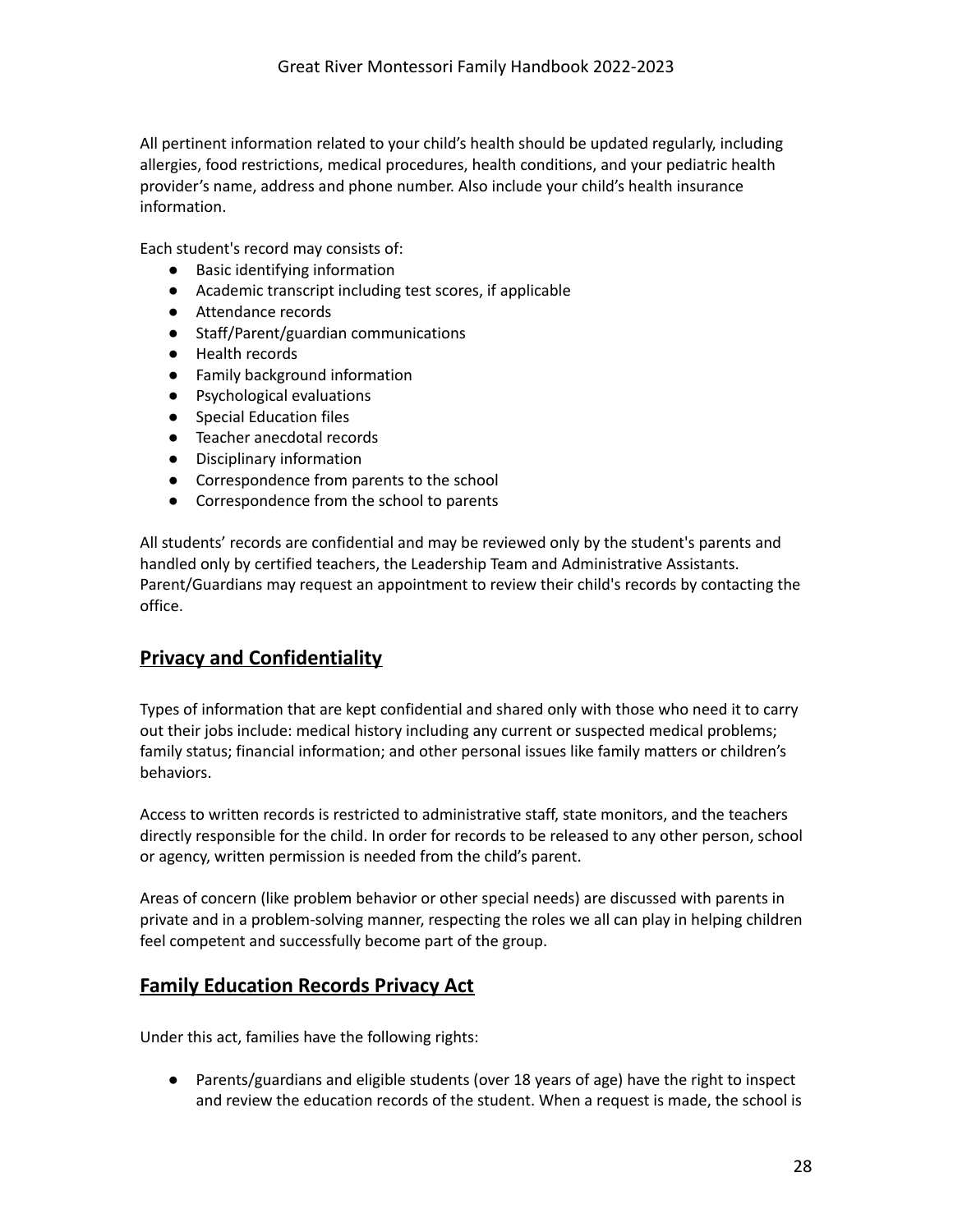required to make the student's records available (or give copies of records if circumstances make appointment difficult). Limitations:

1. Only information relating to that student (e.g., document that contains an incident of that student and other students must have the others' identifying information redacted.)

2. Student, no matter how old, may not inspect the parents/guardians' financial records.

3. No right to inspect letters and recommendations dating to before 1/1/95. 4. After 1/1/95, no right as long as student waived their right and if recommendations are related to application for receipt of honor, employment, and for admission to another educational institution.

● Parents/guardians and eligible students have the right to request amendments of educational records they believe are inaccurate, misleading or in violation of the student's rights.

> 1. The school must respond within five working days and if the school denies the request, the school must inform the parent/guardian of their right to a hearing on the issue.

- In an expulsion hearing, the school has a right to refer to any records in a student's file, but needs to notify the parent/guardian of their right to review this information prior to the hearing. (The school has an obligation to make sure these records have already been edited to redact the identities of other children other than the student concerned.)
- The school has to annually notify families of these rights as well as school policy regarding directory information under FERPA requirements. Anyone to whom we release records must not disclose that information to anyone else.
- Exceptions to Nondisclosure
	- 1. Officials/Employees of the school district (including teachers who have legitimate educational interests).
	- 2. Officials of another school district in which the student wishes to enroll may receive records without consent. GRM will give the parent/guardian copies of the records we forward in this special instance. (Whether we have parent/guardian consent to forward or not, we must forward the records by five working days.)
	- 3. The school can disclose information in connection with financial aid. (Any information of this type is given to the financial aid committee with identifying information redacted.) 4. Education records can be disclosed through requests by judicial order or subpoena.
	- 4. Healthcare providers or emergency medical personnel if necessary to protect the health/safety of the students or others.
	- 5. Directory Information if the school has complied with FERPA rules of notification/written policy.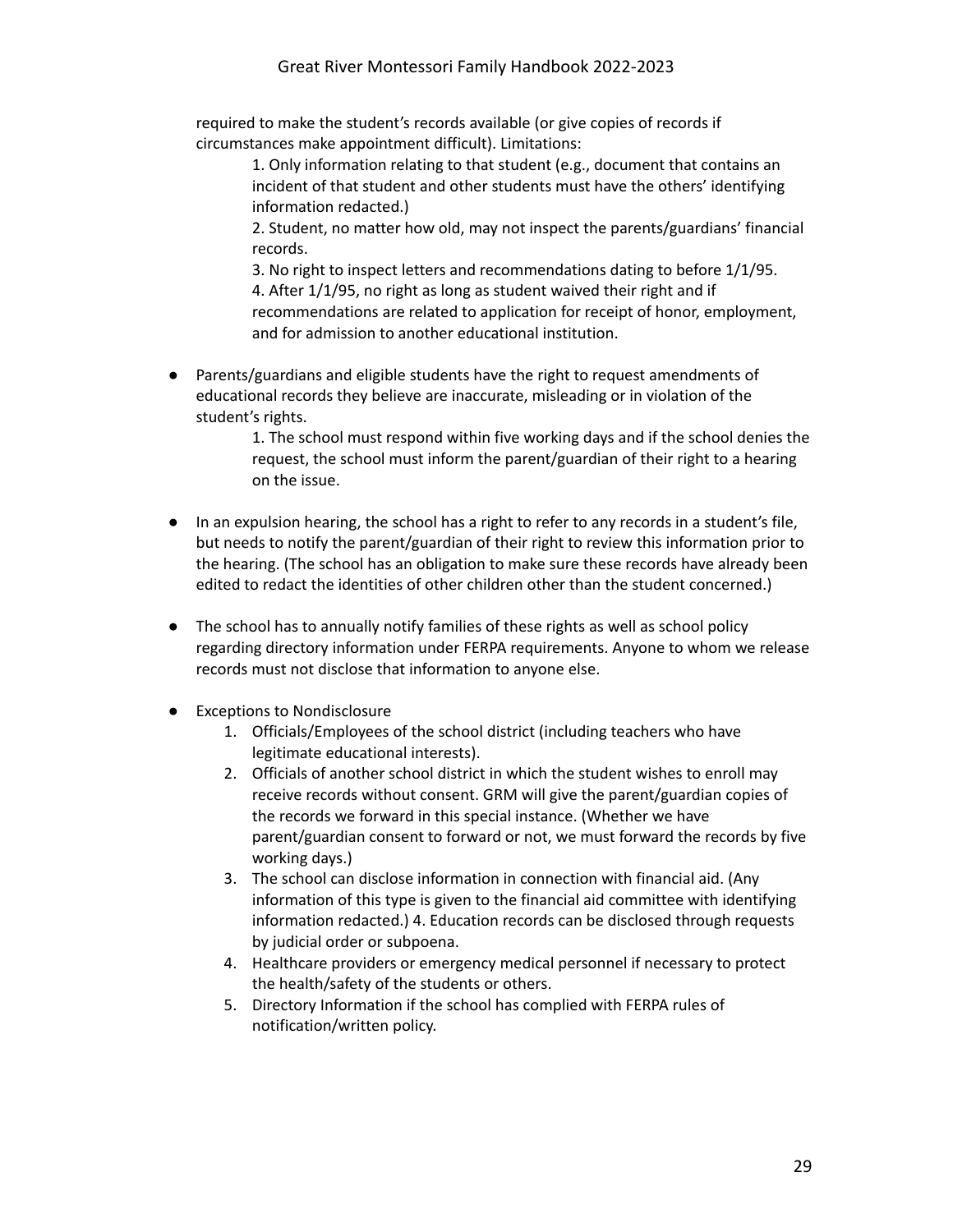## **Transfer of Records**

In accordance with Wisconsin Statute 11.8.125(4), within 5 working days, a school district shall transfer to another school or school district all pupil records relating to a specific pupil if the transferring school district has received written notice from the pupil if he or she is an adult, or his or her parent or guardian if the pupil is a minor, that the pupil intends to enroll in another school or school district or written notice from the other school or school district that the pupil has enrolled or from a court that the pupil has been placed in a secured correctional facility, as defined in s. 938.02 (15m), a secured child caring institution, as defined in s. 938.02 (15g), or a secured group home, as defined in s. 938.02 (15p). In this subsection, "school" and "school district" include any secured correctional facility, secured child caring institution, secured group home, adult correctional institution, mental health institute or center for the developmentally disabled, that provides an educational program for its residents instead of or in addition to that which is provided by public and private schools.

## **Tuition, Invoicing, and Fundraising/Service Expectations**

GRM tuition includes licensure required fees, a portion of school operational expenses, and staff salaries. A few times a year, a field trip or the transportation for a field trip might require an additional fee. Participation in these events is optional; however, alternative care is not available on site.

GRM charges a fixed monthly tuition for your child's regular schedule. We do not deduct tuition for school closings, scheduled breaks, sick days, vacation or other absences.. Additional care usage will be billed separately from the tuition statement. For your convenience, different options for tuition billing are available. Families choose which option works best for them when their child is enrolled.

- 9-month billing cycle (tuition is due on the first business day of each month from September to May)
- 12-month billing cycle (the 9-month tuition is divided between 12 months, with the first payment due the first business day of each month, starting in September and ending in August)
- Bi-monthly 9 or 12-month billing cycle (payment is due on the 1st and 15th business day of each month based on the 9- or 12-month choice)
- One Installment Tuition (tuition is paid in full for the upcoming year, due by August 1st, **and at a 10% discount**)

Parents may make payments through automatic account withdrawal; requests for this service can be made during registration. You may also pay by check, made to Great River Montessori and mailed to or dropped off at school. If mailing, it needs to be mailed so it has time to arrive at the school by the due date.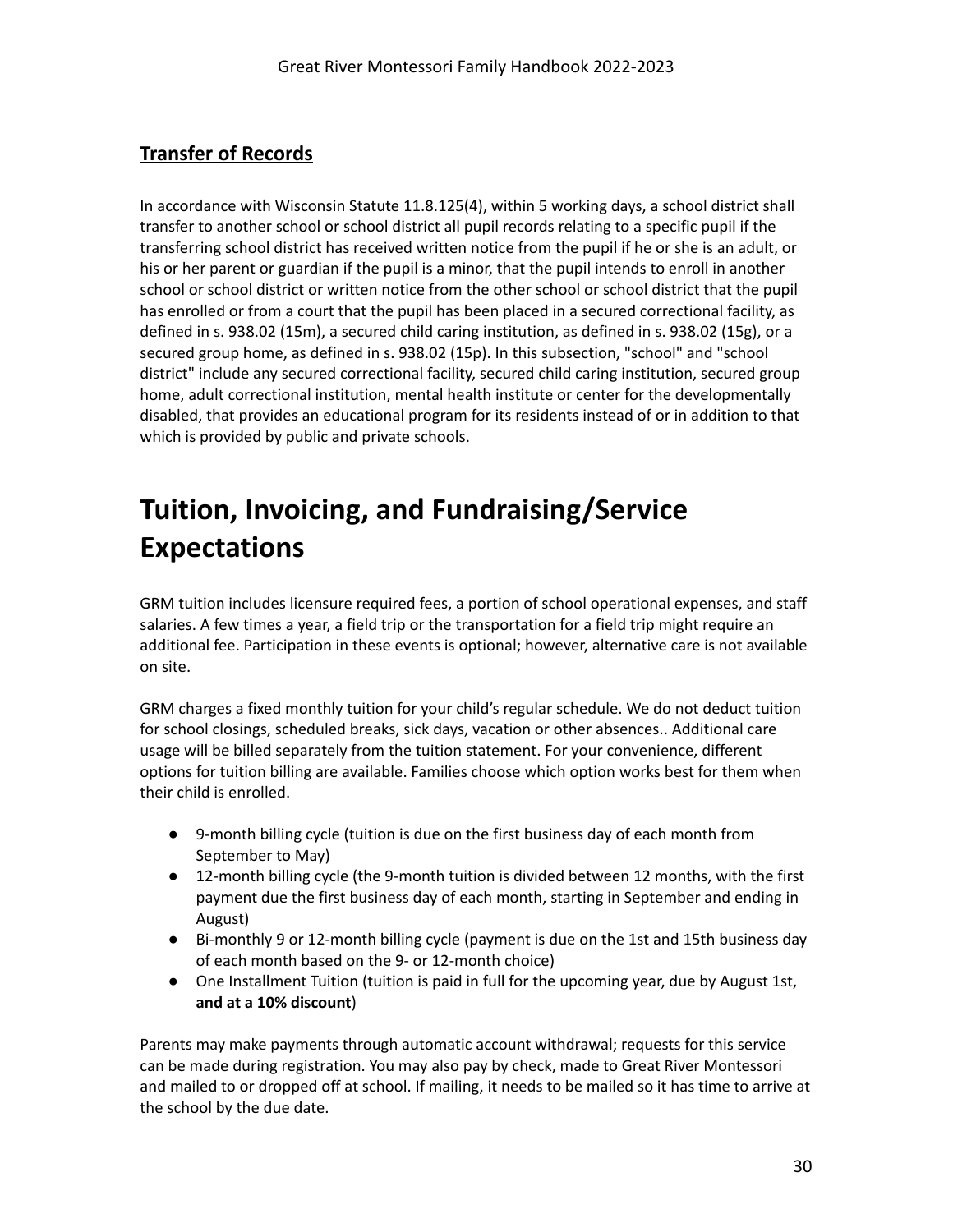Sibling Discounts will be applied as follows: first tuition (no discount); 2nd tuition (10% year's tuition); 3rd tuition (20% year's tuition); 4th tuition (30% year's tuition). No tuition refunds are offered for children's absences. Parents/Guardians are obligated to pay the entire annual tuition and applicable fees regardless of their choice in payment plan options.

## <span id="page-31-0"></span>**Delinquent Accounts**

A grace period of five days will be allowed. After this grace period, the account will be considered delinquent and the student(s) will not be allowed to attend GRM until all tuition is current. Additionally, a late fee of \$35 will be applied and a statement will be emailed along with a daily fee of \$5.00 for each day after the grace period tuition is not paid. If an account is past due after the five day grace period immediate payment will be expected. If full payment cannot be made, a payment plan needs to be set in place within 30 days. The payment plan will not exceed 60 days and will be agreed upon by both parties. If contact and/or a payment plan cannot be worked out within 30 days of the past due tuition, the account will go to Small Claims Court and services by GRM will be terminated.

## <span id="page-31-1"></span>**Additional Time and Service Obligations and Opportunities**

#### <span id="page-31-2"></span>**Family Service Hours**

It is recognized that tuition alone is insufficient to fund all expenses aimed at providing excellent educational environments. Thus, additional support – in volunteer time and in funds – is necessary to offer our high quality of education and services. Being a non-profit school, the team approach where "everyone pitches in" is the only way to keep costs down and educational excellence soaring. Tasks vary depending on school needs and your skills. Please watch for volunteer opportunities and participate when possible.

#### <span id="page-31-3"></span>**Donations**

GRM, is a not-for-profit corporation and may accept contributions from any source that is knowledgeable of this information. Corporate and private gifts are always gratefully received. Donations to GRM are tax deductible to the extent allowed by law. Please request a donation form if needed or ask a teacher about any donation questions.

#### <span id="page-31-4"></span>**Fundraising**

In order to meet our budgetary fundraising goals, all families are strongly encouraged to participate in all fundraising events throughout the school year. GRM makes a great effort to limit the number of fundraisers as much as possible by choosing ones that have proven to be most successful.

As a private non-profit institution, Great River Montessori's main sources of funding are tuition and fundraising. The Leadership Team works diligently each year to keep tuition costs at a reasonable rate while also keeping in mind operational and staffing expenses. Fundraising is a vital key to keeping tuition increases each year to a minimum and reaching budgetary goals.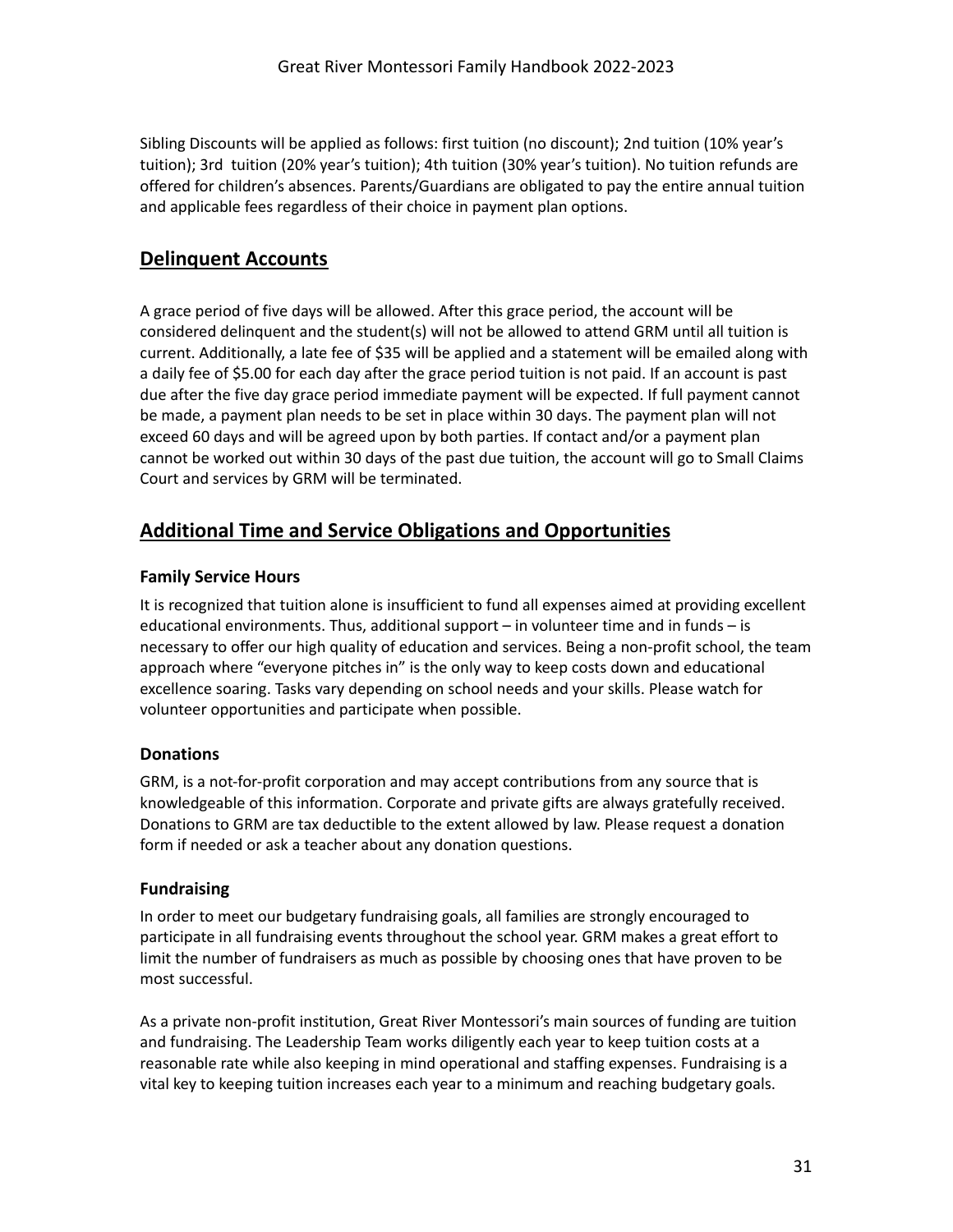## **Security and Safety Policies**

## <span id="page-32-0"></span>**Sign In and Sign Out Safety Protocols**

Parent/Guardians MUST sign their child in and out, including time, prior to entering or leaving the school grounds. Each child's safety and behavior is the responsibility of the parent/guardian until such time as the child is dropped off or walked to their classroom and/or dismissed to a parent/guardian.

#### <span id="page-32-1"></span>**Child Pick-Up Authorization**

Children are only permitted to be picked up by those individuals authorized to do so by the enrolling parent(s). These persons are listed on the pick-up form. Please keep the list up-to-date. If you need to ask someone to pick up your child who is NOT on the form, please notify us ahead of time, either in person, by email, or by telephone. Remember to notify your regular carpool driver of the change. If an adult does not have written permission from the parent/guardian and/or is not on the pick-up form, the child will not be released to them, with no exceptions. Great River Montessori staff reserves the right to request picture identification and refuse release without such proof of identity.

Any individual picking up or dropping off your child must adhere to the drop off/pick up policies stated in this handbook.

#### <span id="page-32-2"></span>**Security and Locked Door Policy**

To improve the level of safety for children at GRM, all exterior school doors will remain locked at all times. All visitors will need to be escorted into the school. All visitors and staff are to use the front door upon entering and exiting the school. Additional information regarding the school's security procedures will be distributed as needed. When school is in session, visitors must check in upon entry.

#### <span id="page-32-3"></span>**Photograph and Social Media Policy**

GRM policy defines a student's photograph as "Student Directory Information" and thus is public information, unless you provide the appropriate notification to the school that you would not like this information to be public. If your child's information is public, for example, your child's photo and name may appear in school pictures and classroom publications. Also, should your student or school receive a public honor or recognition, the school would provide your child's school picture to the honoring organization and/or media upon request. The school does also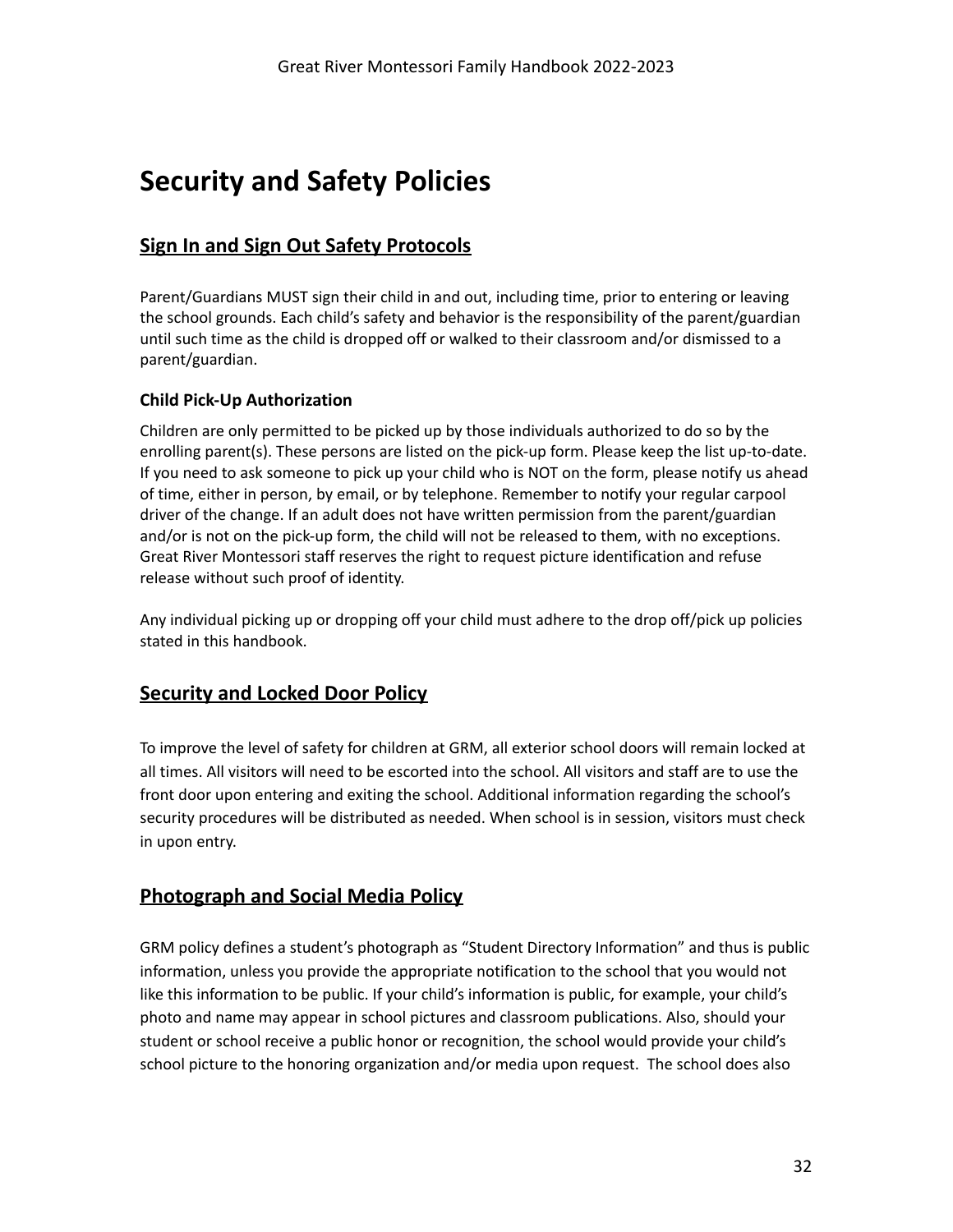have a website, Facebook page, and print media that your student's picture or work may be displayed on.

Each child must have a media form on file at the beginning of each year that will provide or deny permission for the following media purposes:

- 1. During the school year, the media may visit your child's school, with school permission and parents notified in advance, to cover special events and may want to interview, videotape or photograph your child.
- 2. GRM may also wish to use your child's photograph, voice, likeness or student work for promotional and educational reasons, such as in publications, posters, brochures, newsletters and videos; on the school websites; on local cable television channels; or at community events (e.g. expos or fundraisers).
- 3. GRM does have a presence in social media to keep parents and the community informed about the school and upcoming events and may use a child's photograph, videotape, or special projects on their school Facebook page or public website.

## <span id="page-33-0"></span>**Outdoor Policy**

Being outdoors in a natural environment is a key part of Montessori education and a child's health. Students will go outside multiple times throughout their school day. Students will be outdoors for recess as long as weather permits. If your child is well enough to attend school, s/he is well enough to go outside.

Children must always have appropriate clothes for outdoors. During cold months, please be sure your child has a hat, warm coat, mittens or gloves, boots, and snow pants, so that they can enjoy outdoor time. We suggest supplying your child with two pairs of mittens or gloves. Some weather conditions prohibit outdoor activities. Students will not go outdoors when the temperature is ten degrees Fahrenheit or below or in conditions that the classroom teacher determines to be too severe.

Our curriculum and nature studies include experiencing a variety of seasons, studying seasonal weather patterns, and learning about their effects. Therefore, students may at times experience rain and will require rain boots and rain jackets. Please provide them with appropriate outerwear no matter the weather.

## <span id="page-33-1"></span>**Inclement Weather Closures and Related Emergency Procedures**

We aim to notify parents at least 24 hours in advance of any anticipated closures due to inclement weather, most notably in the case of a major snow or ice storm. It is possible that in some cases 24 hours' notice is not possible. All family members will be notified by email of any school closures as soon as possible. If you do not receive an email regarding a weather related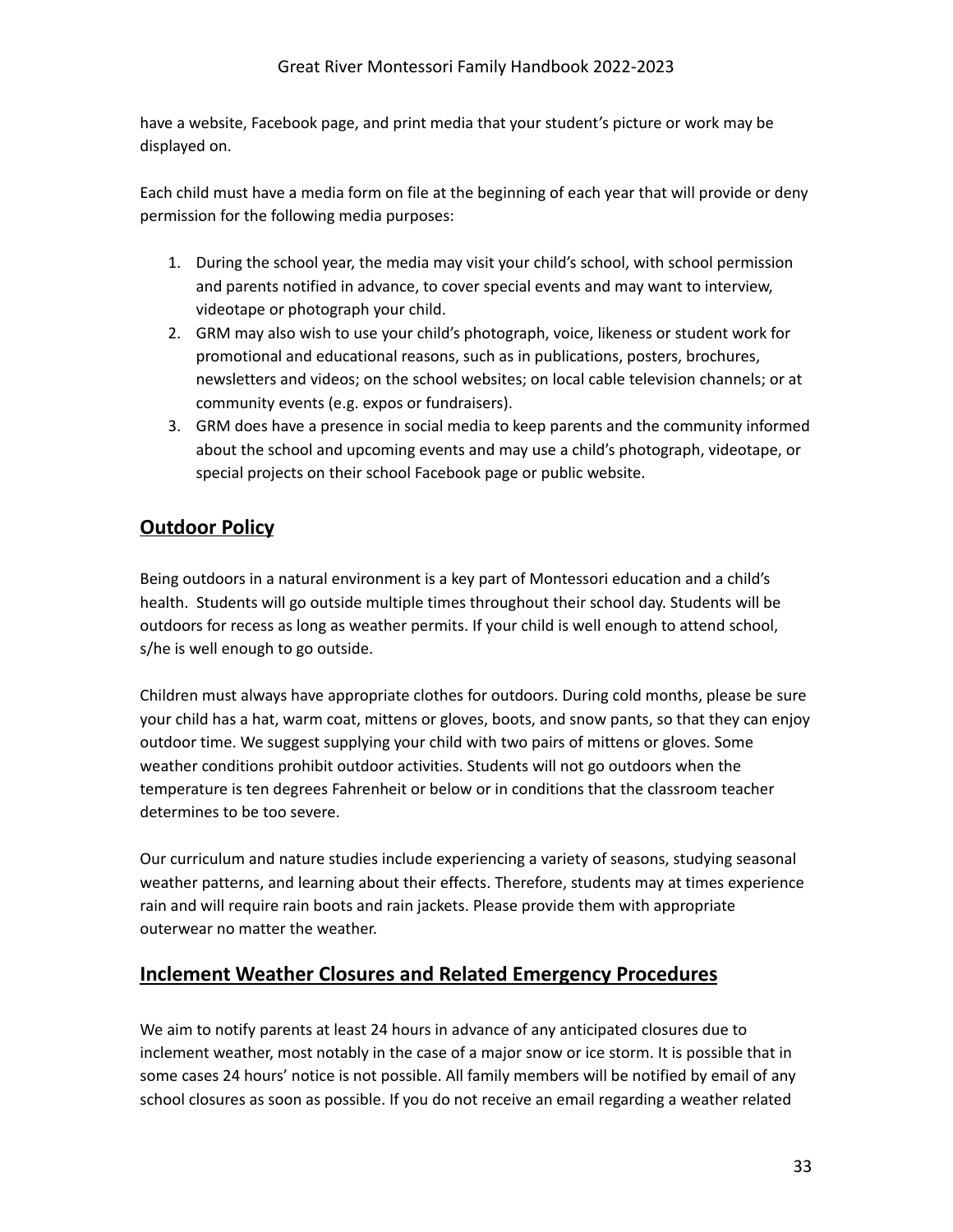closure, assume the center is open as usual. Closings will also be posted on our Facebook page and local news stations when possible.

<span id="page-34-0"></span>Because of GRM's location, we generally follow the Holmen School District closing schedule.

#### **Delays**

If the Holmen School District has a two-hour delay, full-time students will arrive at 10:00 am and the morning preschool session will be cancelled.

#### **Early Closings**

If the Holmen School District has an early release, GRM will ask parents/guardians to have their child(ren) picked up as soon as possible.

#### <span id="page-34-1"></span>**Severe Weather**

If severe weather warrants dismissal during a school day, please look for a confirmation email, posting on Facebook, and/or local news stations. In the event of tornado or fire, emergency procedures that are practiced will be followed. Young children may want to talk about these drills and are carefully prepared for them by the teachers.

#### <span id="page-34-2"></span>**Possession of Firearms and Dangerous Weapons on School Grounds**

It is a felony for a person to knowingly possess a firearm (concealed or otherwise) on the grounds of a school. Wis. Stat. § 948.605(2)(a).

It is a forfeiture for a person to knowingly possess a firearm (concealed or otherwise) at a place that the person knows or has reasonable cause to believe is within 1,000 feet of the grounds of a school. Wis. Stat. § 948.605(2)(a).

Exceptions: There are a number of exceptions to the restrictions on possessing a firearm in or on school grounds or within 1,000 feet of school grounds. It is lawful to possess a firearm in or on the grounds of a school or within 1,000 feet of the grounds of a school as follows:

- On private property that is not part of school grounds. Wis. Stat. § 948.605(2)(b)1m and 18 USC 922(q)(2)(B)(i).
- By a law enforcement officer acting in his or her official capacity. Wis. Stat. § 948.605(2)(b)1m and 18 USC 922(q)(2)(B)(vi).
- The firearm is not loaded and is encased or in a locked firearms rack that is on a motor vehicle. Wis. Stat. § 948.605(2)(b)3a and b.
- By a state-certified commission warden acting in his or her official capacity. Wis. Stat. § 948.605(2)(b)2m.
- By a person who is a CCW licensee or out-of-state CCW licensee may possess a firearm within 1,000 feet of the grounds of a school, but not in or on school grounds. Wis. Stat. § 948.605(2)(b)1r.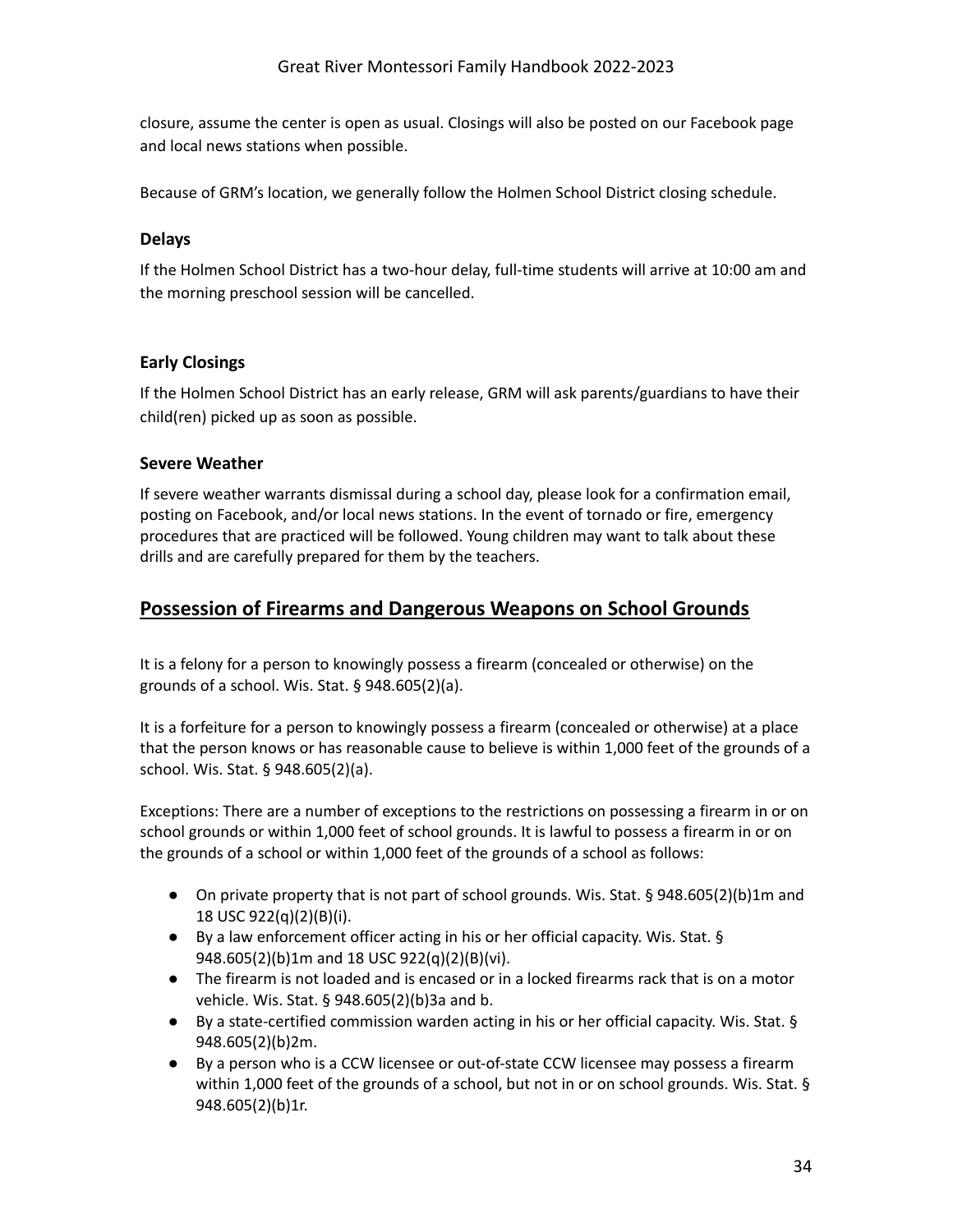Other weapons: It is a crime to possess a dangerous weapon (other than a firearm or BB or pellet gun) on or in any school building, school grounds, recreation area, athletic field or any other property owned, used or operated for school administration. Wis. Stat. § 948.61.

## <span id="page-35-0"></span>**Evacuation Drills**

For the purpose of organization and proficiency, GRM practices fire drills and tornado drills. Drills may evoke strong emotion or curiosity in your child; please be prepared to have calm and reassuring conversations with your child if/when safety drills are brought up. We will do our best to notify families prior to practicing these drills.

## **Health Policies**

Any child suspected of having a communicable disease is separated from the other children immediately. The teacher will then discharge the child to the care of his/her parents/guardians or the person who has been designated by the parents/guardians.

Children who have a contagious disease must be kept at home until they are no longer contagious. GRM must be informed of such illness so that other parents/guardians may be warned to look for symptoms.

Children may come into health risks and dangers associated with the transmission of the COVID-19 virus, and other communicable diseases, such as; long term effects on an individual's heart, lung and brain and other health effects, known and unknown, including a possibility of death. The exposure to the COVID-19 virus, or other communicable diseases, could occur while my child is in the care of Great River Montessori Inc. (GRM).

## **COVID Release of Liability and Waiver of Claims Agreement ("Release")**

#### **Please read this agreement thoroughly, as it discusses the potential risks of placing your child(ren) in the care of Great River Montessori Inc. during the current public health crisis.**

I, the undersigned, in my capacity as parent or legal guardian, hereby acknowledge the health risks and dangers associated with the transmission of the COVID virus, and other communicable diseases, such as; long term effects on an individual's heart, lung and brain and other health effects, known and unknown, including a possibility of death. I recognize that exposure to the COVID virus, or other communicable diseases, could occur while my child is in the care of Great River Montessori Inc. (GRM).

As such, and in consideration for educational services, child care and supervision to be provided by Great River Montessori Inc., I, the undersigned, for myself, my minor children enrolled in Great River Montessori Inc., and others I live with fully assume all of the risks associated with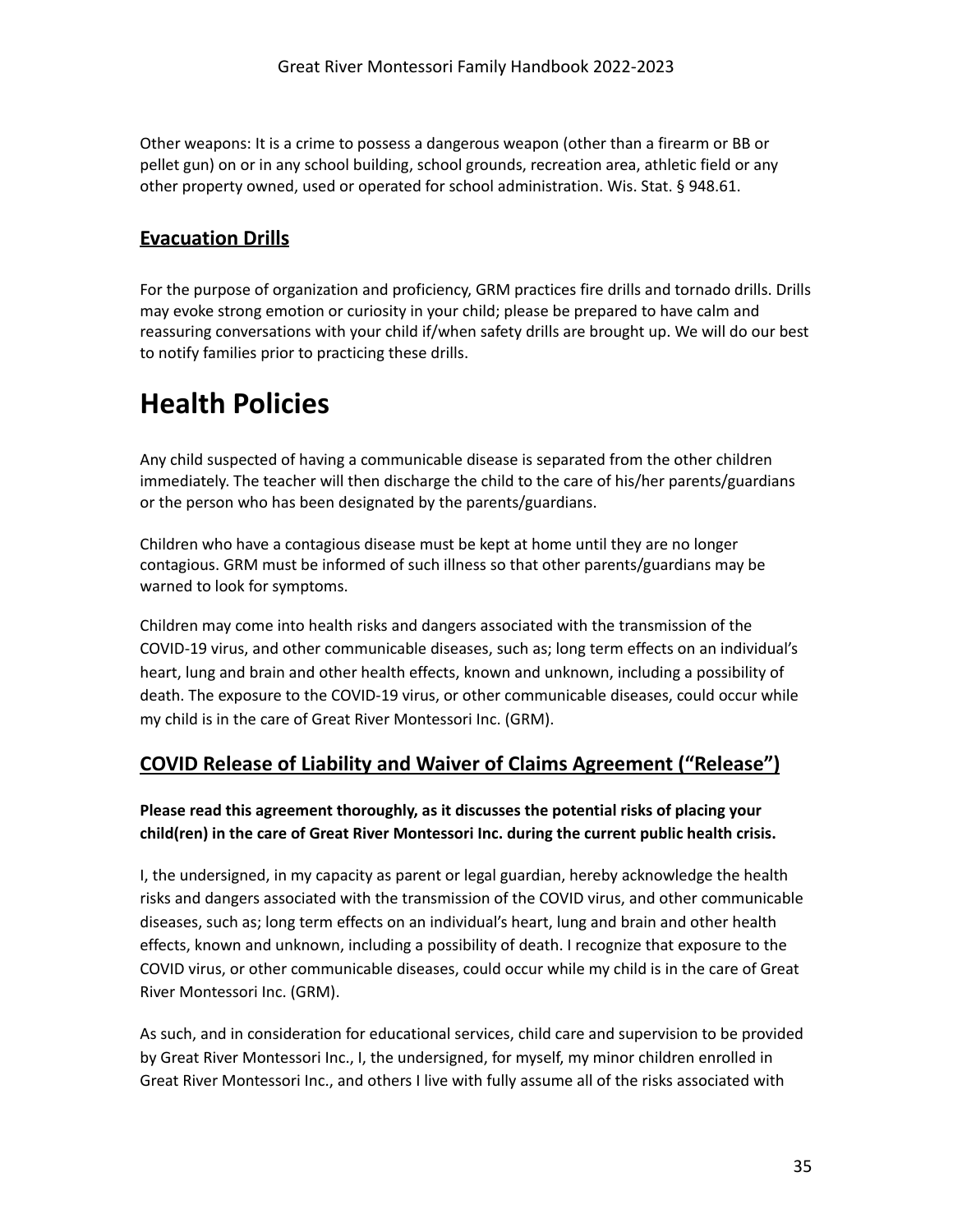participation in the Program, including the possibility of COVID (or the novel coronavirus) community spread and the known and unknown risks associated with COVID.

I, as parent and/or legal guardian, have read and fully understand and acknowledge the contents of the release and agree that I am voluntarily waiving, releasing, indemnifying and discharging Great River Montessori Inc. and its officers, directors, employees and volunteers from any and all liability, damages, and each and every action collectively, ("claims") by participating in and/or associated with placing my child(ren) in the care of Great River Montessori, including, but not limited to, exposure or transmission of the COVID virus.

I understand that if my child(ren), myself, or others that I live with require medical treatment, even if I suspect that the medical treatment is required due to some exposure to a contagion while my child was in the care of Great River Montessori, I agree to be financially responsible for the cost of such treatment. I am aware Great River Montessori does not provide health insurance for my child(ren), myself, or others that I live with and I should carry my own health insurance.

Should any part of this agreement be declared invalid by a court of valid jurisdiction the remaining provisions of this agreement shall remain in full force and effect.

**MY SIGNATURE BELOW IS CONFIRMATION THAT I HAVE READ AND FULLY UNDERSTAND AND ACKNOWLEDGE THE CONTENTS OF THE RELEASE AND AGREE THAT I AM VOLUNTARILY WAIVING, RELEASING, INDEMNIFYING AND DISCHARGING GREAT RIVER MONTESSORI INC. AND ITS OFFICERS, DIRECTORS, EMPLOYEES AND VOLUNTEERS FROM ANY CLAIMS AND WAIVE THE RIGHT TO FINANCIAL RECOVERY FOR HARM, RELATED TO THE COVID PANDEMIC, SUFFERED AS A RESULT OF MY CHILD(REN) BEING IN THE CARE OF GREAT RIVER MONTESSORI INC., TO THE FULLEST EXTENT OF THE LAW.**

## **Student health criteria for exclusion from school**

Children should not come to school if an illness:

- Prevents them from participating comfortably in activities.
- Poses a risk of transmission.
- Results in care greater than our staff can provide.
- Includes a fever of 100 degrees Fahrenheit or higher.
	- Students must be fever-free, without assistance of medicine, for 24 hours before returning.

Children who have been out of summer-care due to illness must be kept home until fully recovered. If a child has been diagnosed with a contagious disease, the parents/guardians must call and report such disease to the office. GRM will notify families when a contagious disease is reported.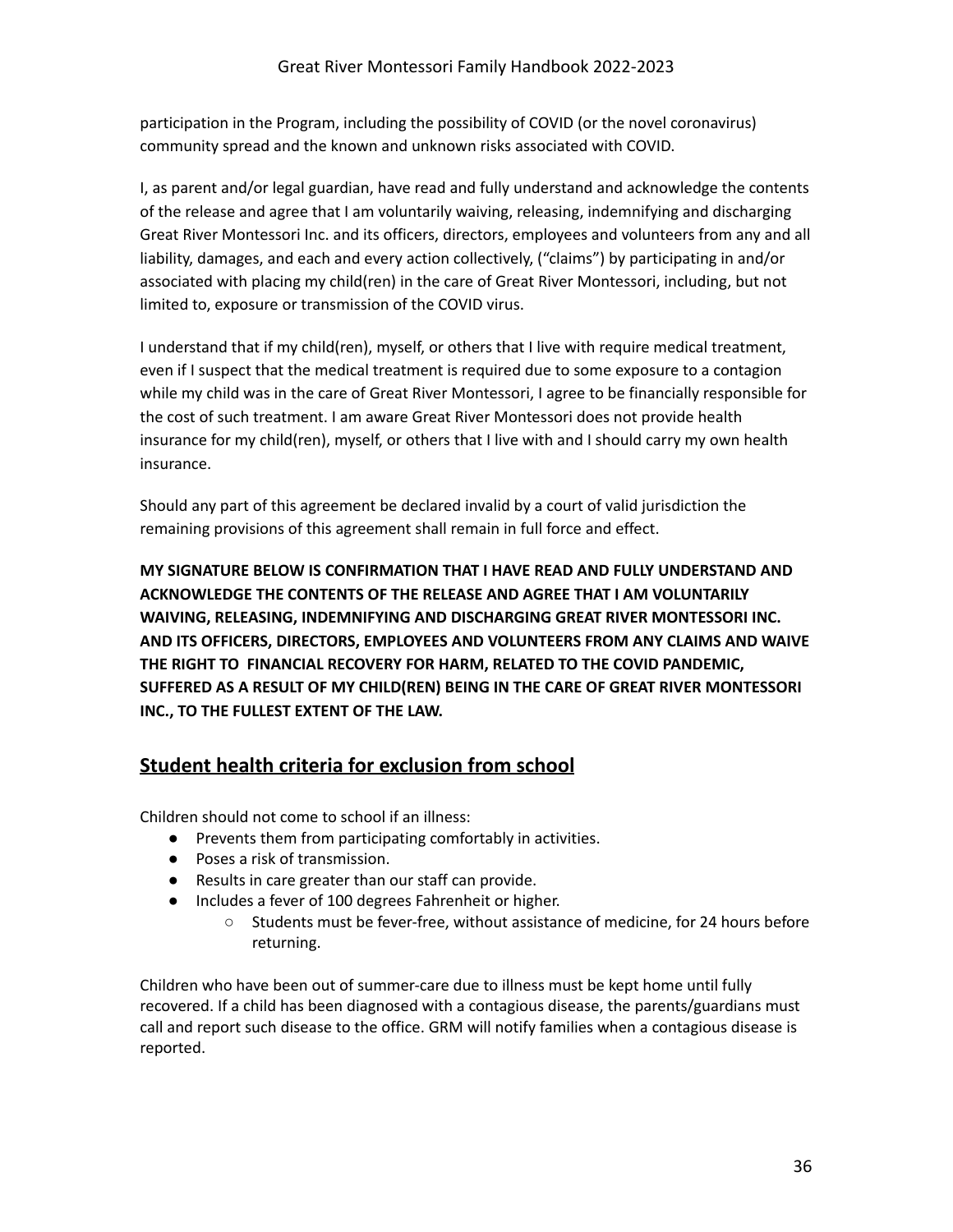No oral medication, topical medication, drops, vitamins, or fluoride supplements are administered by GRM staff unless they are in their original packaging and a Medication Administration Form is filled out, signed, and dated by a licensed physician or parent/guardian. All prescribed medication must have signed consent by the child's licensed prescribing physician.

#### <span id="page-37-0"></span>**Specific illnesses and conditions related to exclusion from school**

Unwell or overtired children should not attend school. Contagious diseases or conditions that necessitate exclusion from GRM include but are not limited to chicken pox, German measles, infectious hepatitis, measles, mumps, whooping cough, diphtheria, meningitis, H1N1, conjunctivitis (pink eye), hand and mouth disease, COVID, and parasitic infestations or infections. These diseases or conditions must be reported to the school immediately upon confirmation so other parents and the county health officer can be notified. A child must be absent for the amount of time indicated by the health department before attending school again.

If a child becomes sick, or, for example, a condition like lice is noted, while the child is at GRM, the parent is immediately called and the child is moved to a rest area away from other children until the parent arrives. A staff person will attend to the needs of the sick child while we wait for you to arrive. Please pick up your child within 60 minutes of receiving a call. If we cannot reach you, we will contact the people on your Emergency Care plan form.

Children should stay home if they have:

- A fever of 100 degrees Fahrenheit or higher within the past 24 hours\*
- Severe nasal and/or chest congestion
- Vomiting and/or diarrhea within the past 24 hours\*
- Unidentified rash
- Symptoms of: pink eye, strep throat, measles, mumps, impetigo, chicken pox, scabies, ringworm, pinworm,head lice, or COVID.

\* Please note, fevers controlled by medication are still fevers; children must stay home until free of fever for 24 hours without medication. Children must be free of persistent fever or diarrhea for 24 hours and no longer in a contagious stage of any communicable disease before returning to the school.

No staff member, volunteer, visitor or parent with symptoms of serious illness or communicable disease, or whose behavior gives reasonable concern for the safety of the children, should be on school premises.

When a child is suspected of having chicken pox, German measles, infectious hepatitis, measles, mumps, poliomyelitis, scarlet fever, whooping cough, diphtheria, meningitis, COVID or other reportable communicable diseases, the local public health officer shall be notified.

A child may be re-admitted without a statement from a physician after having had a communicable disease only if the child has been absent for a period of time equal to the longest usual incubation period of the disease as specified by the health department.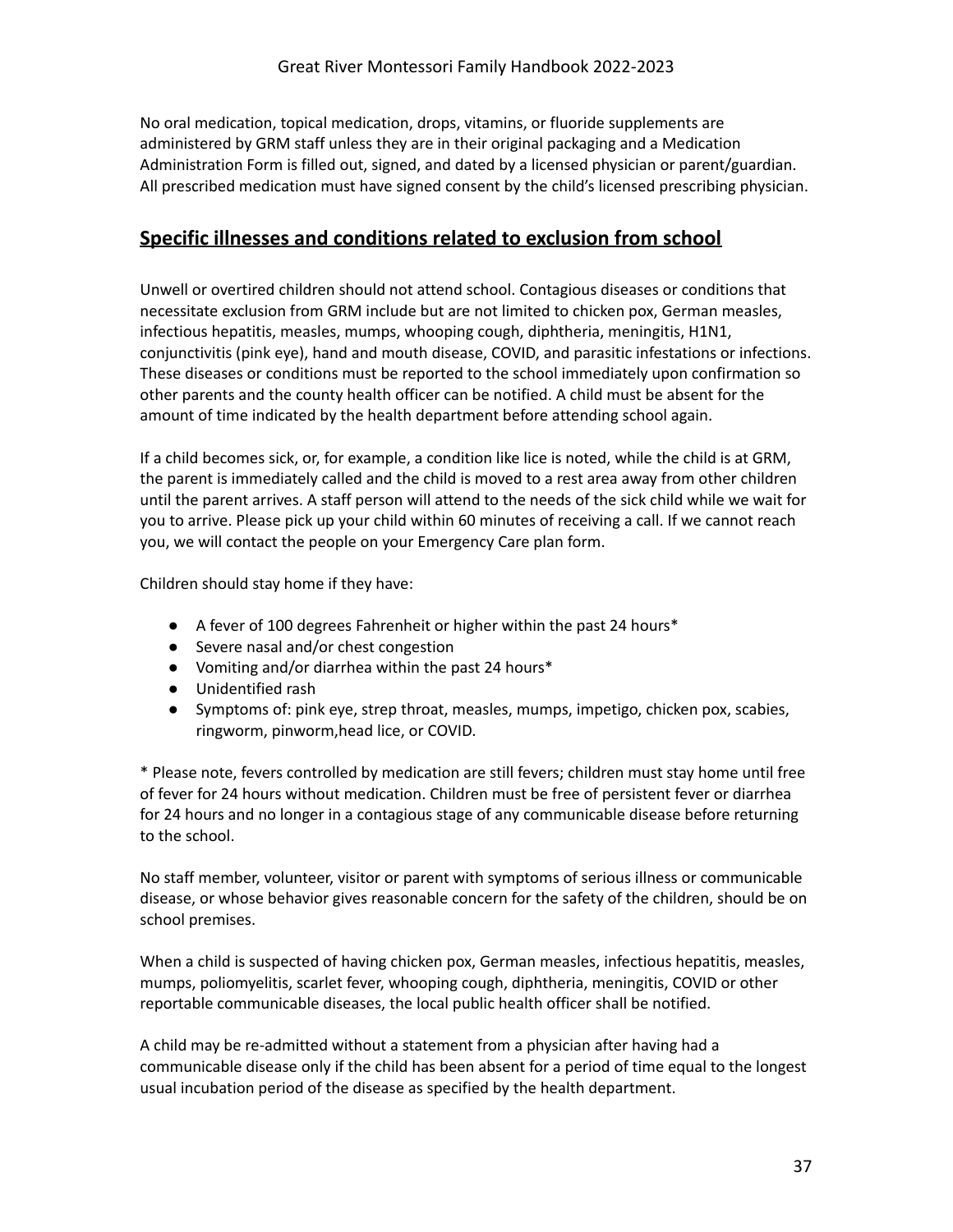Random, visual checks for lice and nits may occur during predictably risky times. The procedure that will be followed if lice or nits are detected is:

- Parents of individual children with lice or nits are informed, shown what was discovered, and given information about the GRM no nit policy.
- The child is sent home for treatment and removal. A visual check will be completed by a GRM staff or faculty member when the child returns to confirm that all nits are gone.
- On the day of discovery, all children will receive a visual check for lice and nits.
- Seven days after lice or nit discovery, every child in the school will receive a visual check for lice and nits.

#### <span id="page-38-0"></span>**Emergency Transportation and Medical Treatment**

In the case of a medical emergency GRM will adhere to the following procedure

- Qualified staff will attend to injuries and provide first aid.
- Parents will be contacted.
	- If parents are unavailable, emergency contacts will be notified.
- Emergency medical services will be contacted if deemed necessary.
- GRM will arrange for medical transportation. Transportation may include ambulances or other emergency vehicles.
	- If the situation is life-threatening, the child will be transported to the nearest medical facility.

#### **First Aid & Medical Preparedness and Procedures**

- All GRM staff are trained in first aid and basic emergency care.
- GRM maintains first aid kits.
- A backpack with a first aid kit, a list of each child's medical and allergy care needs, incident reporting documents, and child emergency contact information is taken on all walking and transported field trips; this backpack stays with the designated staff member at all times.
- When an incident warrants medical attention, parents are called immediately. According to legal regulations, parents are notified immediately if there is a head injury. Otherwise, parents are notified via email or a written form sent home with their child.
- Incident records are reviewed periodically to determine that all possible preventative measures are being taken.
- Accidents are noted in the medical log and in the child's permanent file.

#### <span id="page-38-1"></span>**Protocols for Medication Administration on Premises**

If your child is on medication, try to arrange the medication schedule so your child does not need the medicine at school.

Please provide us with any medications that your child would need in an emergency (for example, asthma medications, or an EpiPen for allergic reactions).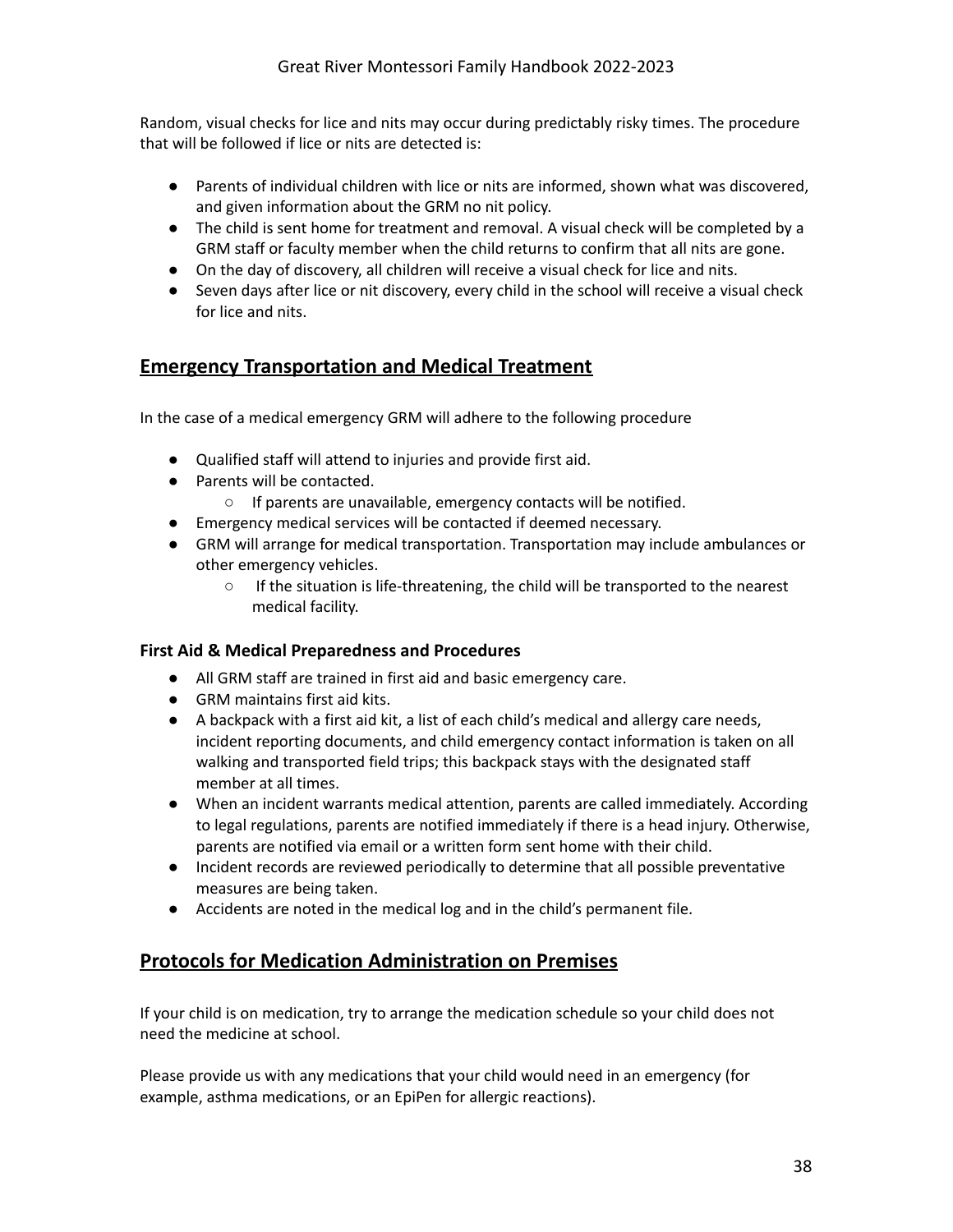Complete and sign all medication forms. Under no circumstances may children hold their own medicines, and medications may never be kept in children's backpack.

The following steps are required for the school to administer medications:

- 1. Bring signed prescription from a prescribing medical professional that includes the child's name, dosage directions, date, and physician's name.
- 2. Bring original bottles only.
- 3. Fill out the Medication Administration Form.
- 4. Stored medications will be reviewed on a quarterly basis. If a medication is close to expiring, an attempt will be made to contact the parents/guardians to verbally advise. The medication will be maintained for two weeks from the date of this contact before discarding.
- 5. If a child requires medication longer than 30 days, an updated evaluation/examination is required. Neither prescribed nor non-prescribed medications may be taken by children on their own.

#### <span id="page-39-0"></span>**Definition, Storage, and Records: Accidents, Injuries, Medications, and Health Care Substances**

For our use, medication policy and protocols apply to all health care substances to be given to a child for health reasons, including but not limited to the following: prescriptions by a physician; over-the-counter medicine such as acetaminophen, cough syrup, cough drops, etc; and other care substances such as lip balm, homeopathy, sunscreen, lotion, herbal remedies, etc.

All health care substances must be kept and administered by a staff member, unless documented differently on the child's Health History and Emergency Plan document. DO NOT store these in the child's backpack,or lunch box, even if it is just lip balm. Children have a tendency to share or try whatever another child has available, which poses a potentially high health risk. Health care substances will be stored safely and out of the reach of children.

A written record is kept of the medication given, dosage, time, and staff member administering the care substance. This record is kept in the medical log.

Teachers will also keep written records of accidents and injuries. Copies will be given to parents and placed in the child's file for the following types of problems:

- Hitting or biting that leaves a mark or breaks skin.
- Persistent misuse of materials, e.g., deliberate damage, throwing, or hitting with materials.
- All behavior problems that require interventions beyond redirection will be documented on the appropriate form(s).

This documentation becomes part of the child's record. Parents of children who are hurt by another child will be notified via an incident form or phone call, depending on the injury, that same day. Examples of such incidents include, but are not limited to: physical harm, destruction of personal property, and excessive teasing.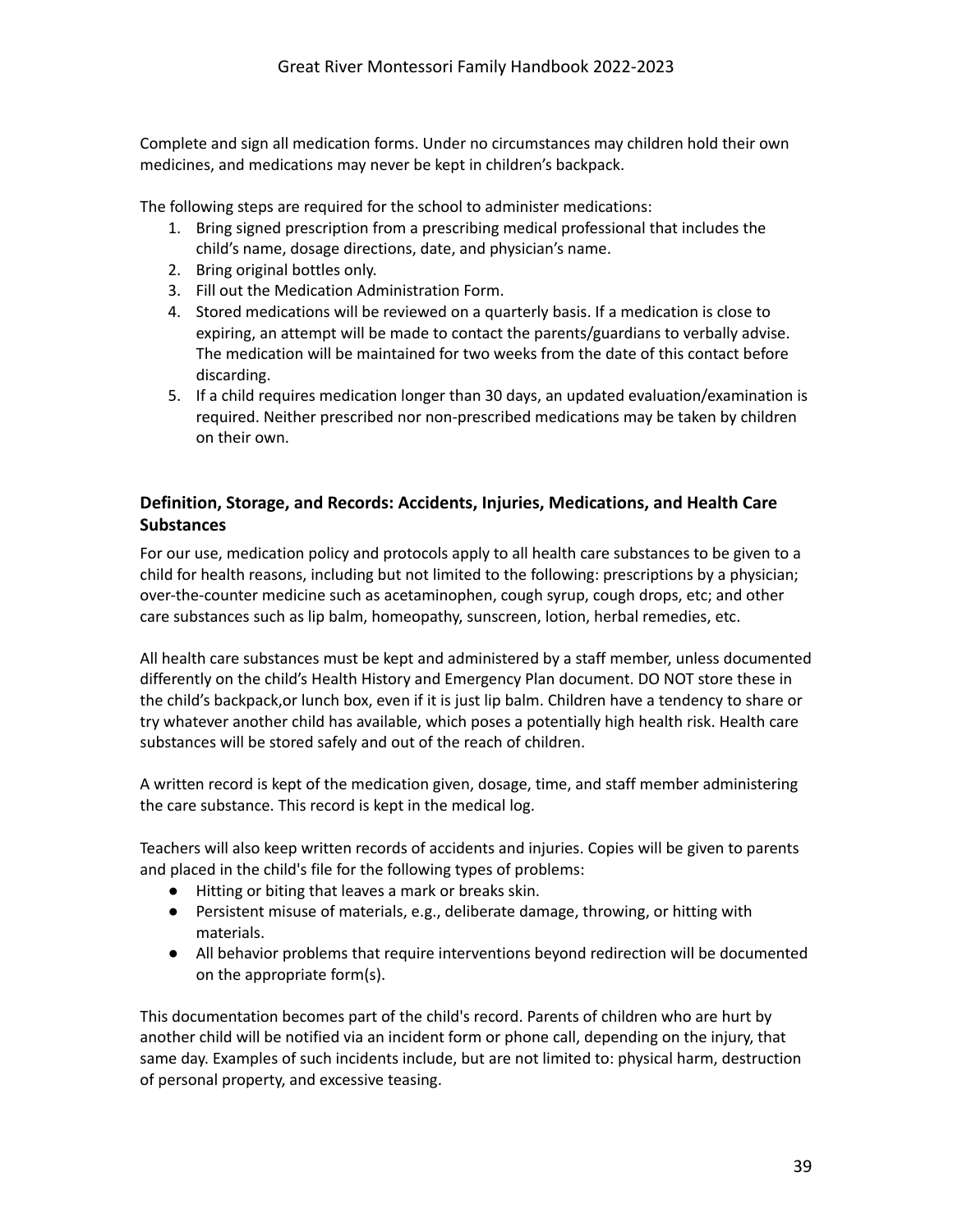#### <span id="page-40-0"></span>**Additional Health Measures**

All staff are trained in proper bodily fluid handling both for first aid and cleaning and/or disposing of any contaminated clothing or equipment; this training covers proper care for blood, vomit, urine and feces contact.

#### <span id="page-40-1"></span>**Cleaning and Sanitizing**

We at GRM take the safety and cleanliness of our school seriously.

Children are instructed to wash their hands with soap and water before handling food and after toileting. Teachers may help children with the hand washing process and stress its importance. Staff members also wash their hands with soap and water frequently, and especially after assisting children with toileting or after assisting an ill child.

Disposable gloves are used for changing soiled clothing, first-aide, and bathroom cleanup. Wet or soiled clothing will be changed promptly and sent home in a plastic bag. Please remember to replace your child's extra set of clothing. GRM does keep extra clothing on hand for emergency use but cannot guarantee proper sizes will be available.

All tables and food preparation/serving areas are sanitized. Cleaning materials are washed on a regular basis by staff. Disinfecting wipes may also be used on surfaces.

Naptime bedding should be taken home and washed every other week. Staff will put bedding in a bag and send it home with your child at the end of every two weeks. Please remember to bring it back, washed and clean, on the next scheduled school day. .

## <span id="page-40-2"></span>**Physical Examination**

All children shall have an initial physical examination not more than one year prior to nor later than three months after their first day of attendance. The Child Health Report Form must be signed and dated by a licensed medical professional. Each child shall have a subsequent physical examination by a physician at least once every two years.

#### <span id="page-40-3"></span>**Immunizations**

An Immunization Record Form must be on file for each child. This immunization history must indicate immunizations the child has received or that the immunization requirement is to be waived for that child by a compliance alternative. An electronic printout from the Wisconsin Immunization Registry or other registry maintained by a healthcare provider may be used in place of the Immunization Record Form.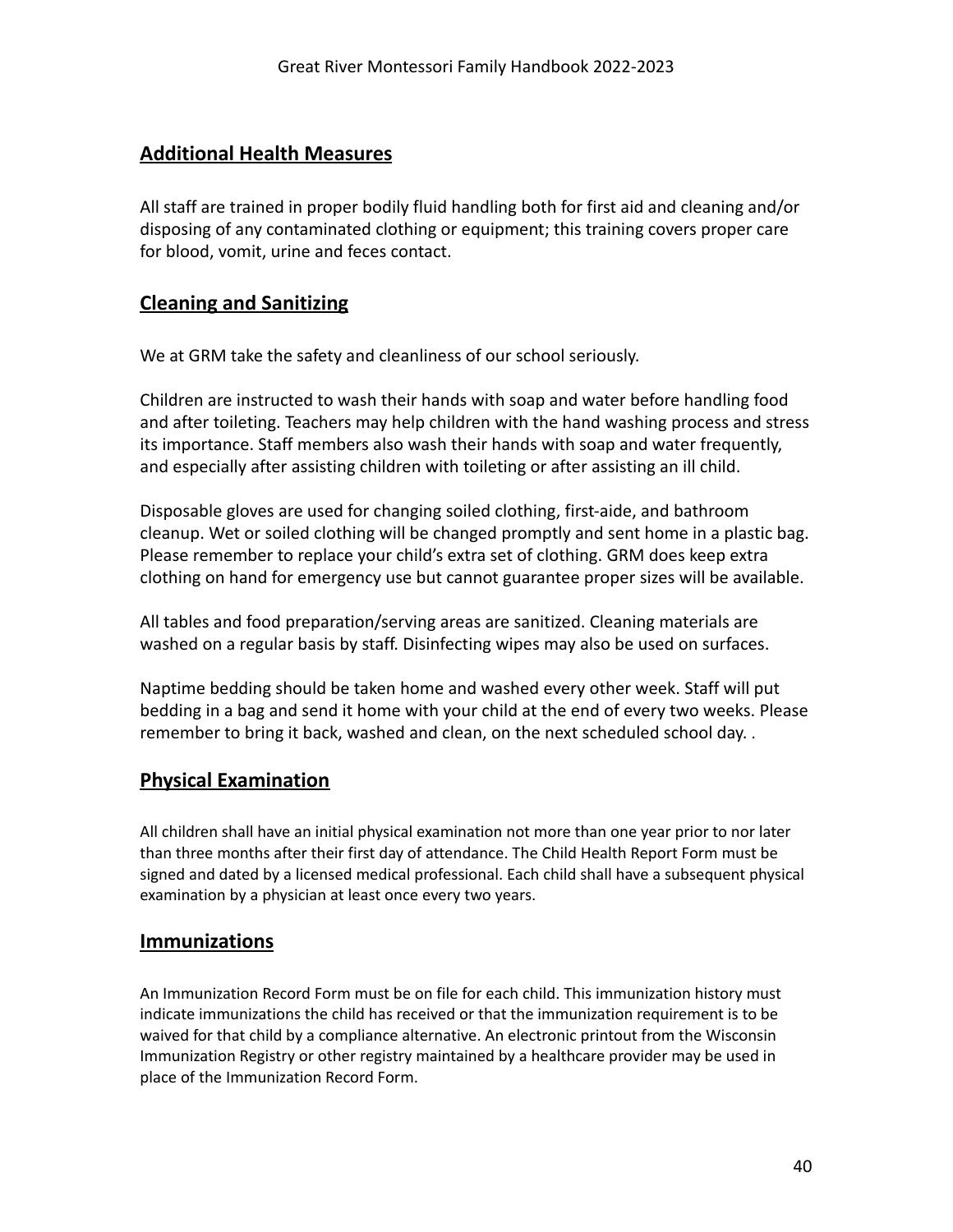Children who have not received subsequent doses of vaccine appropriate to their age must receive such subsequent doses within one year of the first day of attendance and must notify GRM in writing as each dose is received. Immunization requirements are waived upon signature of the parent/guardian on the Immunization Record Form.

#### <span id="page-41-0"></span>**Smoking, Vaping, and Alcohol Use Policy**

The State of Wisconsin prohibits smoking in any child care facility and in any indoor or outdoor area of the center where children are allowed, on any day the center is in operation, regardless of whether children are present. GRM maintains a smoke-free environment at all times. Additionally, GRM prohibits the use of alcohol, drugs, tobacco, smoking, and vaping on school premises with the exception of drugs used as medication and prescribed by a physician.

## **Allergies**

Parents are required to make Great River Montessori aware of any and all known allergies as is requested during the enrollment process. If your child has a life-threatening allergy, please notify the GRM administration upon enrollment and/or upon discovery of allergy.

In the case of allergies, GRM requires the following medical documents:

- Physician identification of allergen(s).
- Physician-prescribed treatment that can be administered by a non-medical professional.

GRM may make reasonable accommodations for specific allergies on a case-by-case basis in consultation with parents and in accordance with physician guidelines. Please keep in mind that while GRM may make every effort to prevent a child from coming into contact with an allergen, these preventive efforts are not foolproof in a school environment with small children, family members, and volunteers present throughout the day.

## <span id="page-41-1"></span>**Child Abuse/Neglect**

The health and safety of the students attending GRM are our top priority. If a staff member suspects abuse or neglect of any child in our care, our team is required to report it to Child Protective Services in accordance with section 767.11.

Please also be aware that staff members cannot release children to individuals who appear to be impaired. If our team has reason to believe that any family member or guardian picking up a child is under the influence of drugs or alcohol, an emergency contact will be called to pick up the child and the incident will be reported.

No person making a report under these criteria may be discharged from employment for doing so. To make a report, the staff member will contact, by telephone, the County Department of Social Services, the Child Protection Agency or the Police Department. All suspicions of abuse will be documented and kept on file at the center, including the name, address, age, and sex of the child involved and the type of abuse or neglect suspected.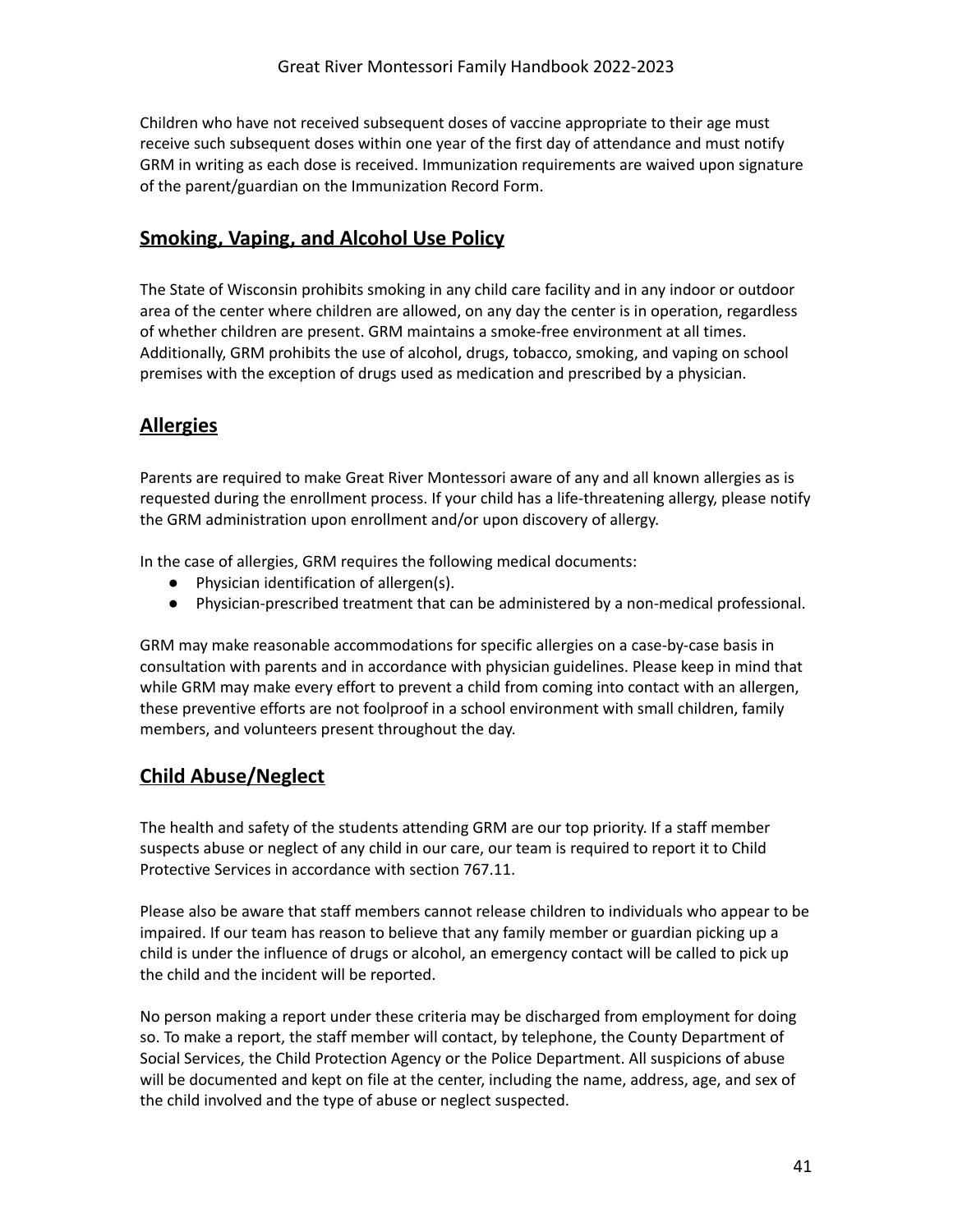#### <span id="page-42-0"></span>**Definition of abuse and neglect as stated by law**

- Abuse refers to any physical injury inflicted on a child by other than accidental means, including sexual intercourse or sexual contact.
- Physical injury includes, but is not limited to, severe bruising, lacerations, fractured bones, burns, internal injuries, or any injury contributing great bodily harm.
- A neglected child refers to a child whose parent, guardian, legal custodian, or other persons exercising temporary or permanent control over the child neglects, refuses, or is unable, for reasons other than poverty, to provide necessary care, food, clothing, medical, or dental care or shelter, so as to seriously endanger the physical health of the child.

Any parent or guardian who has reason to suspect abuse by a school staff member should report his/her concern to the County Department of Social Services, the Child Protection Agency, or the Police Department.

#### <span id="page-42-1"></span>**Sunscreen and Mosquito Control Policy**

Mosquito and sun exposure are mitigated at GRM by the following means:

- Personal Protection: We recommend that insect repellents and sunscreens be used. All mosquito repellents and sunscreens must be provided in the original package and have a prepared sunscreen/mosquito repellent use form accompanying them.
- Parents/guardians who have additional concerns are encouraged to dress students in long sleeves and long pants for further protection.
- Breeding Habitat Control

#### <span id="page-42-2"></span>**Classroom Pet Policy**

To assist in the development of care and responsibility, classrooms may choose to have a classroom pet. All classroom activity involving a pet will be directly supervised by the teacher. All pets and their habitats (bowl, cage, etc.) will be kept clean. Each classroom will advise parents of classroom pets. If there is a special event where an animal will be present, parents will be advised ahead of time. Please let staff know of any pet allergies your child may have.

#### <span id="page-42-3"></span>**Nutrition Policy**

All students are to bring a lunch from home. No meals are prepared on-site for your child. Dishware, napkins, utensils and water are available, but we do encourage you to pack these items with your child's lunch. We will clean and sanitize according to regulation any reusable items we provide. Please use an insulated lunch box/bag with an ice pack as lunches will not be placed in a refrigerator unless it is an emergency. Microwaves will be available to be used to warm food during lunch. Please use a thermos for foods that need to remain warm if possible.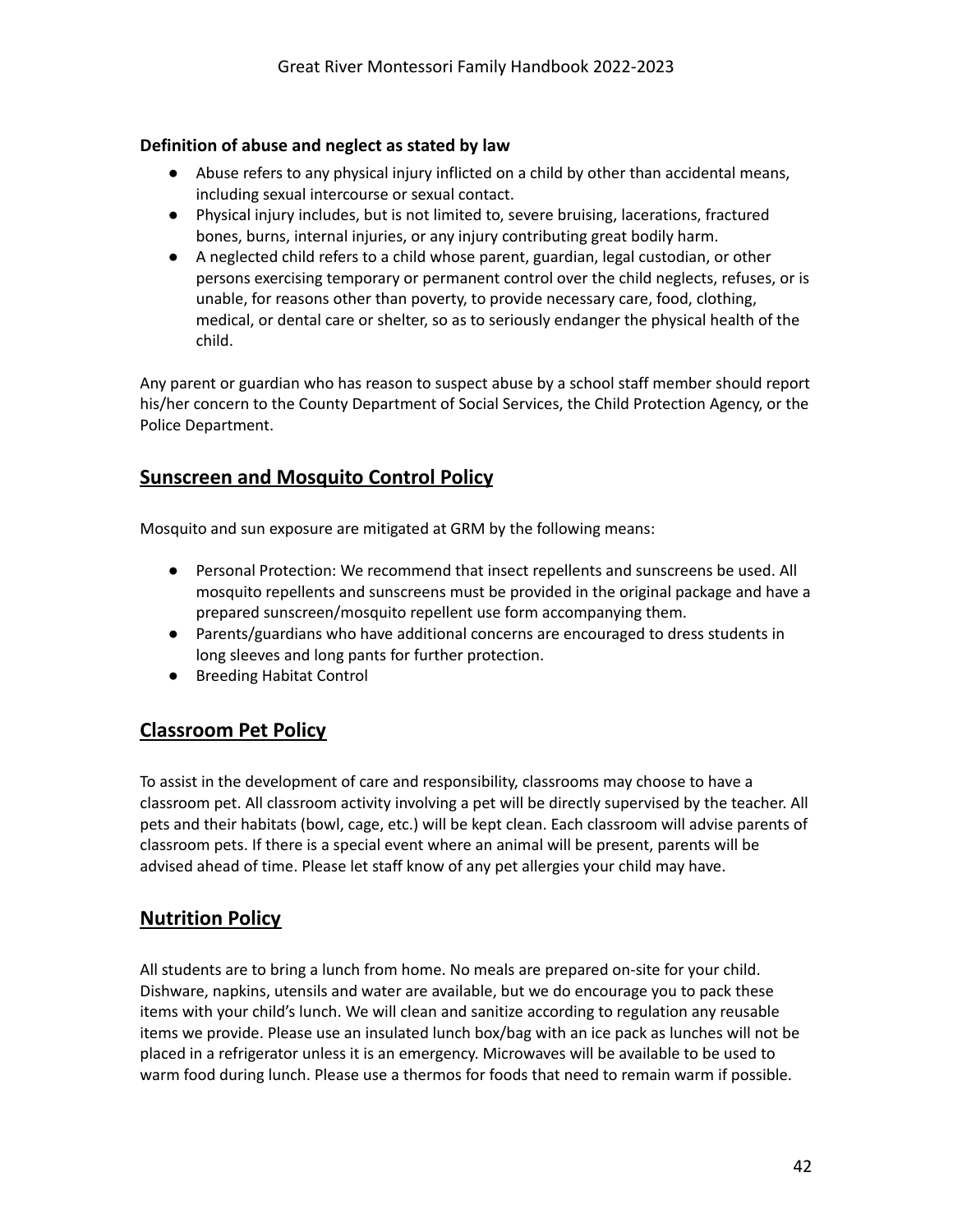Parents/guardians are encouraged to ensure that sack lunches provide half of the child's daily nutritional requirements. Sack lunches should consist of at least one item from each of the following categories:

- Protein sources, such as meat, poultry, fish, eggs, cooked dried peas or beans, cheese or peanut butter
- Two vegetables, two fruits, or one of each
- Cereal or whole grain or enriched bread products

Milk and water are encouraged during lunch. Candy and soda are prohibited.

One of our goals at GRM is to provide your child with a healthy well-balanced snack. All the children and their families are responsible for providing a snack to have available to them during the school day. These snacks should be designed with basic food groups and healthy nutrition in mind, consisting of whole grains, fresh fruits, vegetables, and proteins such as eggs or cheeses. GRM will provide snacks in an emergency situation or for special occasions throughout the year. We strive to make snacks nutritious and delicious. We want your child to learn that food choices can be tasty and good for you too. We hope these snacks will assist your child in developing lifelong healthy eating habits. Children who stay past 3:30pm and are in our after-care program will be given time to have a second healthy snack in the afternoon.

Please keep in mind that certain foods are considered high-risk choking hazards for younger children. If your child is younger than 4 years of age, we ask that you not send popcorn. Also please do not send hot dogs or grapes unless it is prepared in a safe manner: hot dogs should be sliced lengthwise, not in rounds. Grapes must be quartered. Meat and cheese should be cut into small strips that can be bitten and swallowed. Please be aware of your young child's ability to easily eat items like raw vegetables, hard pretzels, and seeds, and send only what you believe to be a safe food for your child.

If your child is attending Before Care, you may pack his/her breakfast and our care staff will offer it. All other children should have a nutritious breakfast before arriving at school.

We encourage independent eating. No child will be encouraged or discouraged from eating any specific thing you pack for their meal; no child will be asked to eat their lunch in a particular order; and no child will be forced to sit and finish their lunch. Staff is not responsible to track what your child eats.

Parents must notify the school of any food allergies or sensitivities. If your child needs special requirements for food, please advise your child's teacher. We strive to work well with families who request dietary accommodations.

#### <span id="page-43-0"></span>**Insurance**

GRM does not provide any type of health or accident insurance for injuries incurred at school or at school-sponsored events and trips.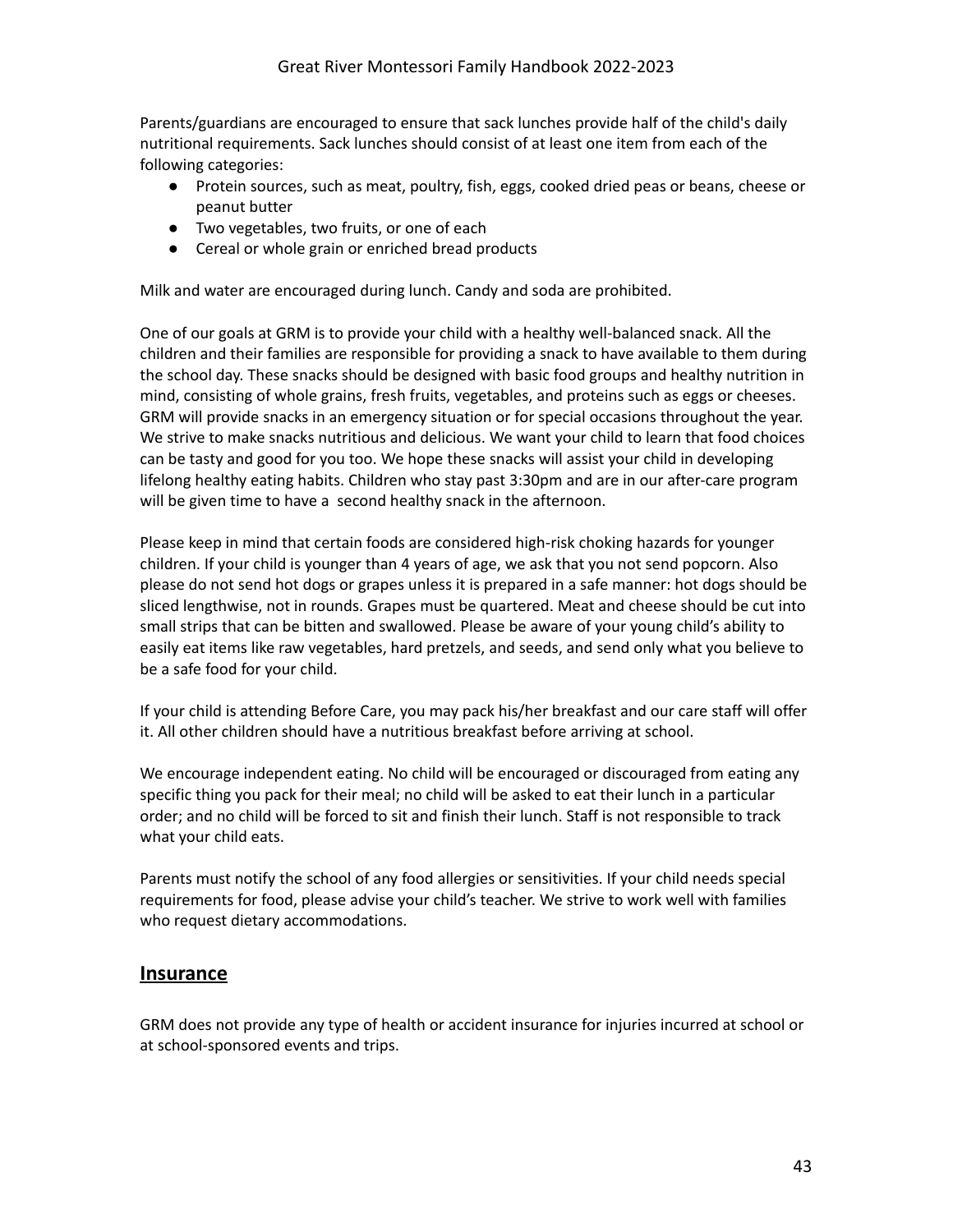## <span id="page-44-0"></span>**Organizational Structure and Guidelines**

The Board of Directors consists of the Great River Montessori Community: faculty or staff, community members, and/or parents. GRM is a Wisconsin 501(c)(3) Not-For-Profit Corporation, licensed as a Charitable Organization. The School Leadership Team operates the school on a daily basis, guided by a Board of Directors.

#### <span id="page-44-1"></span>**Decision-Making Processes**

The School Leadership Team makes decisions related to aspects and quality of care and education. The Board of Directors and the School Leadership Team collaboratively make large-scale financial decisions, review policies, and plan future strategy after consultation with the staff and parent/guardian body. Specific responsibilities and composition of the Board of Directors is detailed in the Bylaws. Board meeting minutes are available upon request.

#### <span id="page-44-2"></span>**Bylaws**

Copies of the school's Bylaws are available to parents upon request.

#### <span id="page-44-3"></span>**Grievance Procedure**

- Any matter concerning a child, the facility, or a teacher must be brought to the attention of that child's teacher before all else. Teachers are afforded the first opportunity to offer explanation and/or resolution to the parents.
- The School Leadership Team must then be informed by the parent/guardian and/or teacher and is responsible to intervene in such cases where parents and teachers cannot come to an agreement.
- If either party is not satisfied with the solution, they may submit a grievance form for review. Families and staff must follow these steps, as they are crucial to resolving disparities with good grace.

## <span id="page-44-4"></span>**Board of Directors**

The Board of Directors meet quarterly with the goal of meeting one evening per month at the school (unless otherwise posted). If you are interested in serving the school as a member of the Board of Directors, please contact the School Leadership Team prior to the annual business meeting held in May or June of each school year.

## <span id="page-44-5"></span>**School Calendar**

GRM is closed during the school year for holidays, conferences, and teacher inservices. These days off are noted on the school calendar along with key school events and happenings. An